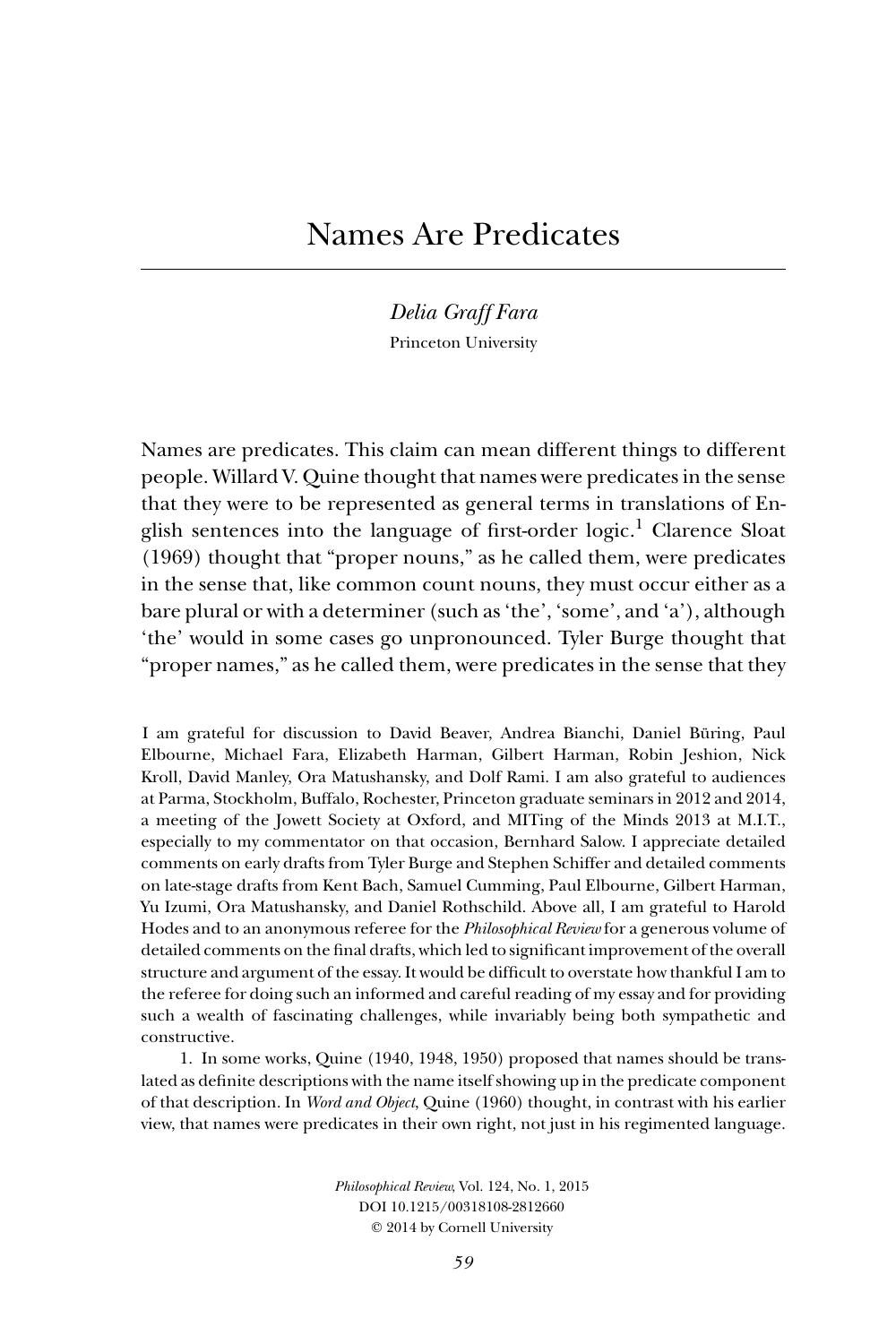were true or false of things and should be treated as general terms in a semantic theory of English.<sup>2</sup>

While I agree with all of these claims, when I say that names are predicates, I mean that they have a predicate-type semantic value, whatever that might turn out to be. The semantic value of a predicate might be extensional: for example, a function from entities to truth values (a type- $\langle e, t \rangle$  function). Or it might be intensional: for example, a property, or a function from possible worlds to extensions.

The question which of these types might be a semantic value of a predicate is independent of the question whether names are predicates. If names are predicates, then whichever of the above semantic types that can be a value of the predicate 'planet' can also be a value of the name 'Aristotle' and vice versa.

In what follows, I assemble a variety of arguments in order to make the beginnings of the best case that I can for Predicativism: the view that names are predicates in all of their occurrences.<sup>3</sup> When names appear as bare singulars in argument position, they constitute the predicative component of a denuded determiner phrase, a determiner phrase with an unpronounced determiner. $^4$ 

Burge proposed that the unpronounced determiner was a demonstrative, so that bare singular names, apparently in argument positions, would constitute the predicate component of a denuded complex demonstrative.<sup>5</sup>

I endorse an alternative version of Predicativism, one that has already been advocated by a number of authors: the unpronounced determiner is the definite article, so that bare singular names actually constitute the predicative component of a denuded definite description.<sup>6</sup>

2. See Burge 1973.

3. Inevitably, the fullest case cannot be made within the confines of a single article. For further arguments, see Fara forthcoming, n.d.

4. I do not mean here to take a stand on the "DP hypothesis" (Abney 1987). I speak of "determiner phrases" rather than "noun phrases" for the sake of familiarity and ease of presentation.

5. It's not clear that Burge himself would accept this formulation of his view, but I will ignore that interpretive question here. Advocates of Burge's version of Predicativism include Reinaldo Elugardo (2002) and Sarah Sawyer (2010).

6. In addition to Sloat (1969), see also Richard Larson and Gabriel Segal (1995), Bart Geurts (1997), Paul Elbourne (2005), Ora Matushansky (2006b, 2008), Yu Izumi (2012), and Aidan Gray (2013).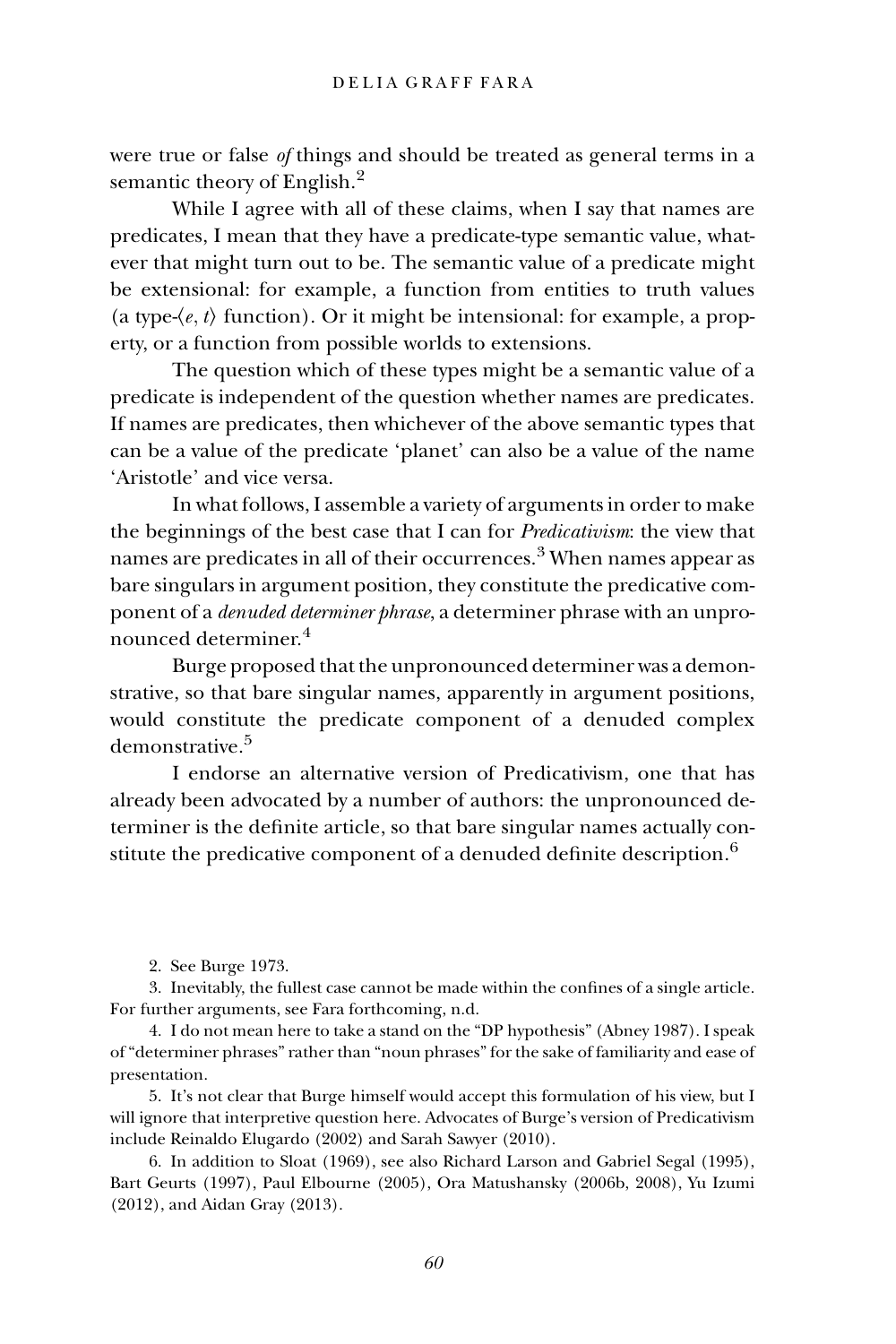The argument begins by reviewing familiar evidence that names are count-noun predicates in at least some of their occurrences. In addition to its thesis about the semantic  $\psi p e$  of names, Predicativism includes a thesis about their semantic applicability condition: names are true of their bearers. In sections 2 and 3, I explain this condition the being-called condition—and demonstrate that it can be given a nonmetalinguistic formulation. In section 4, I set out the denuded definite descriptions view of bare singular names. Then in sections 5 and 6, I explain Burge's 'That'-Predicativism and defend it against certain objections that would also serve against 'The'-Predicativism. Most of the positive case is located in sections 9, 10, and 11, where I appeal to some known syntactic facts in order to demonstrate that 'The'-Predicativism is not only preferable to 'That'-Predicativism but is also simpler and more explanatorily powerful than its main competitors; and in section 13, where I explain why 'The'-Predicativism survives Kripke's modal argument. I conclude with a summary and some methodological remarks.

### 1. Names Are Count Nouns

Some predicativists about names are moved by examples of the following sort<sup>7</sup>

- (1) There is one Alfred in Princeton (based on Burge 1973).
- (2) Every Sarah I've met sometimes works as a babysitter.
- (3) Sarahs from Alaska are usually scary.

In these sentences, names occur as a complement to a quantificational or a numeric determiner or as a bare plural. In each case, we have a name occurring in a position that is typically occupied by common count nouns like 'hunter' and 'bear'. Just as we can count how many hunters or bears there are in Princeton or Alaska, we can count how many Alfreds or Sarahs there are in Princeton or Alaska. Just as we can make generalizations about hunters or bears from Alaska, we can make generalizations about Sarahs from Alaska.

Frege thought that names have descriptive, predicative conditions "associated" with them.<sup>8</sup> Despite this, Frege—like Mill before him and

7. In addition to Burge (1973), see Jennifer Hornsby (1976), Elugardo (2002), Elbourne (2005), Nick Kroll (n.d.), Paul Pietroski (2007), and Sawyer (2010). Larson and Segal (1995) don't explicitly adopt the predicate view, but they find it an attractive alternative to orthodoxy. Segal (2001) later reconsiders but (sort of) rejects it.

8. See Frege (1948 [1892], 210).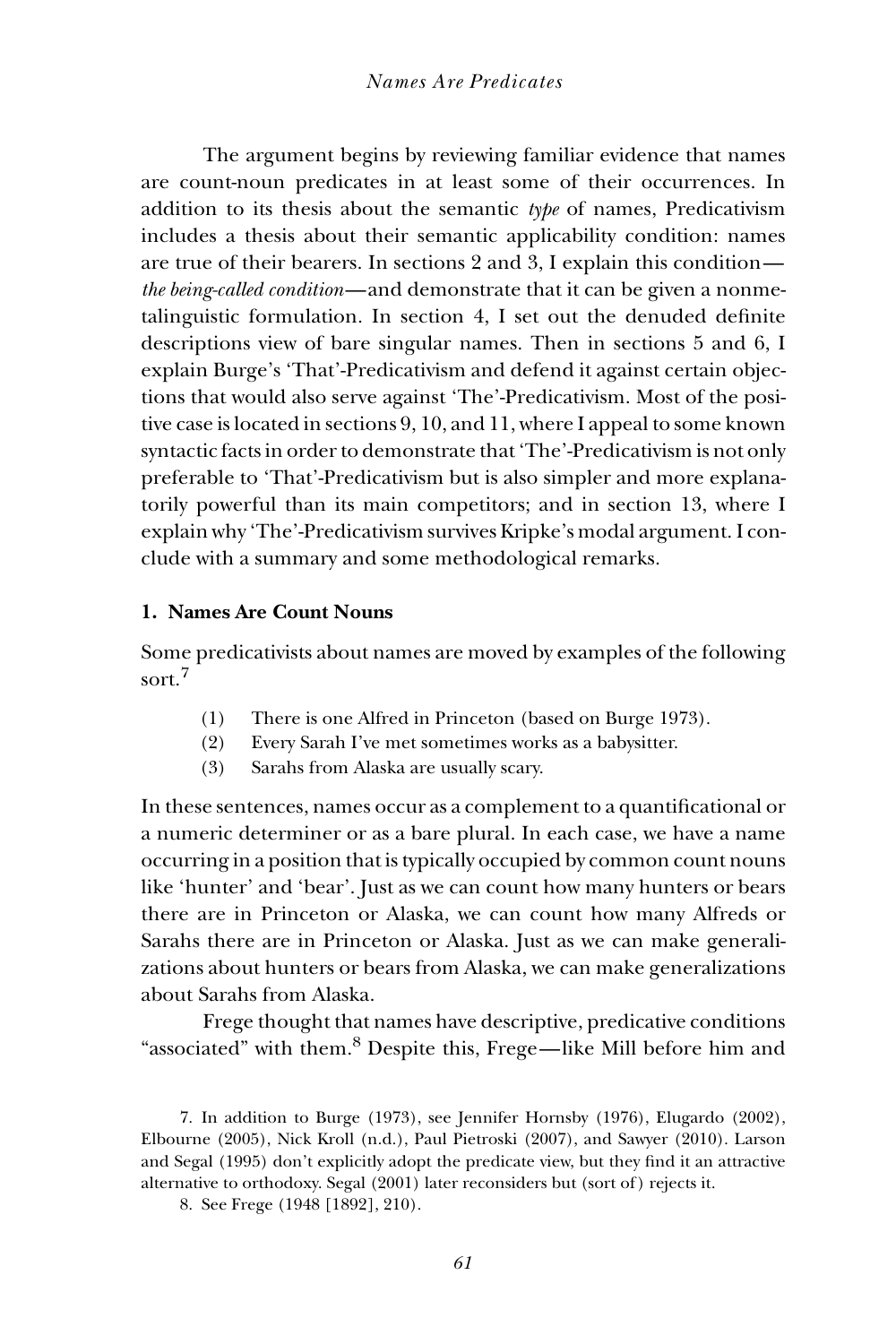Kripke and Kaplan after him—thought that names were not predicates but referring expressions, by which I mean expressions with an individual as semantic value, that is, expressions of type  $e^{.9}$  Since Frege, Kripke, and Kaplan never explicitly considered cases where names occurred in the plural, or with determiners, they didn't qualify their claims that names had individuals as their semantic values. Thus we could call the view that names always have an individual as a semantic value the Frege-Kripke view of names. The point in so doing would be to emphasize the diversity of the views that I'm rejecting.<sup>10</sup> The debate between Fregean descriptivists on the one hand and Millian or direct-reference theorists on the other is a debate that is properly understood as a debate between two different referentialist camps.

There is another way to carve up the referentialist view, one that's orthogonal to the divide between descriptivists and Millian or directreference theorists. I take Referentialism to be the view that when names occur as bare singulars in argument position, they are referring expressions, not predicates. There is no way to accommodate names in predicate position as normal referring (type e) expressions. So referentialists may be either (i) *uniform referentialists*, who say that occurrences of names in predicate positions are nonliteral or perhaps deviantly derived from the more basic singular-term use, as verbs are sometimes derived from nouns or adjectives, a shift objected to by linguistic conservatives as when 'express' is now used as a verb ("This train is expressing to New York") derived from an adjective ("This is the express train to New York") or (ii) nonuniform referentialists, who say that when names occur as bare singulars in argument position, they are referring expressions, but when they occur otherwise, they are literal, perhaps nonderived predicate expressions.

My view is that names are predicates in all of their occurrences, even when they appear to be bare singulars in argument position. I call this view Predicativism. In all of their occurrences, names have a predicatetype semantic value. My arguments for Predicativism do not depend on details that distinguish the two versions of Referentialism. Thus the difference between Uniform and Nonuniform Referentialism (if there is such a difference) is not one that matters to me here. Thus I will use the term 'Referentialism' to include both the uniform and nonuniform versions.

<sup>9.</sup> See Frege (1948 [1892]), Kripke (1980 [1972]), and Kaplan (1989).

<sup>10.</sup> But in so doing, I do not mean to suggest that the view, as I just stated it, can be found in the writings of Frege, Kripke, or Kaplan.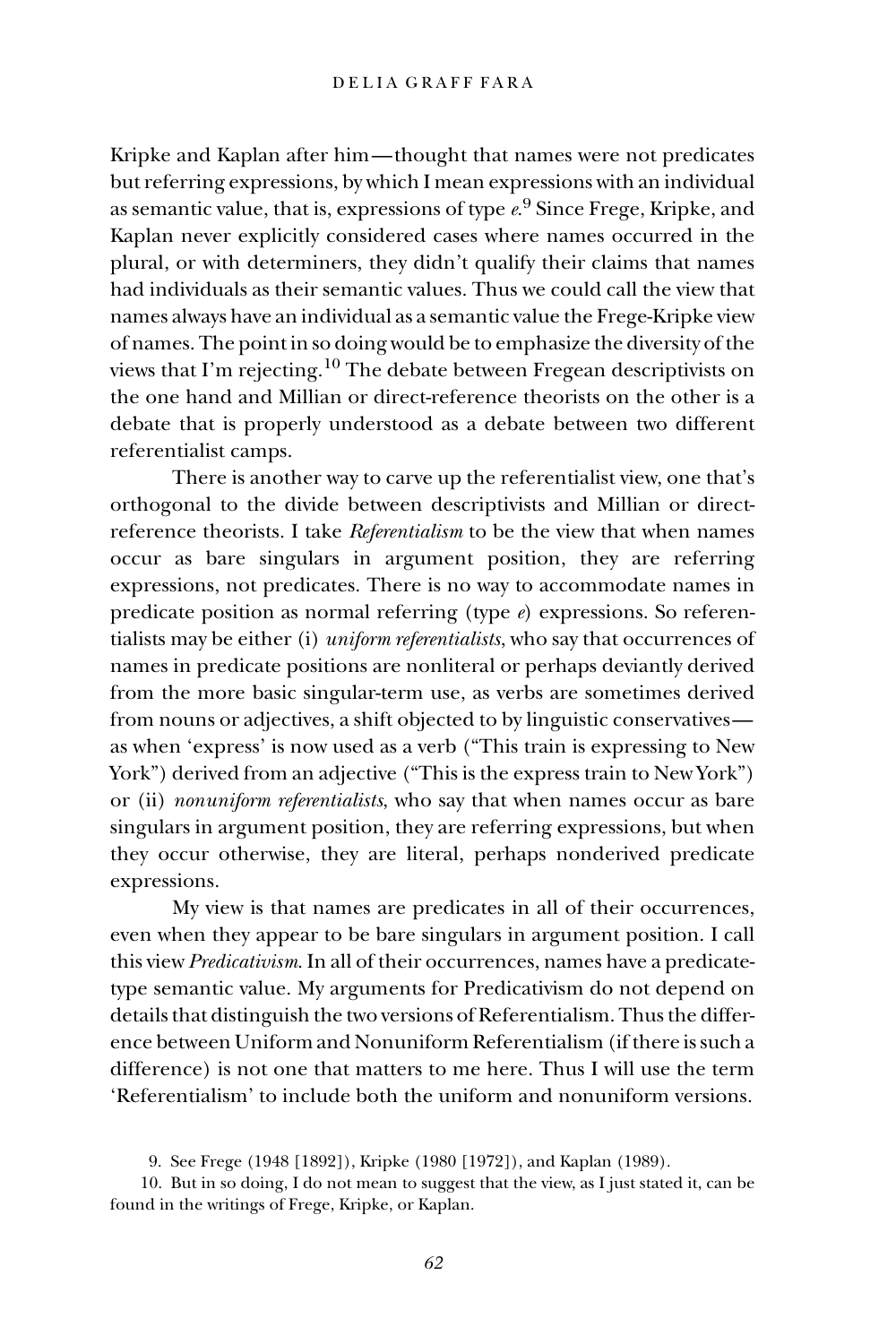Here are two more examples from Burge in which it is uncontroversial that names are occurring as predicates.<sup>11</sup>

- (4) An Alfred who joined the club today was a baboon.
- (5) Some Alfreds are crazy; some are sane.

The names in these sentences occur as count nouns: in the first case, in the singular as a complement to the indefinite article, and in the second case, in the plural.

The following examples suggest that names do not naturally occur as mass nouns.

- (6) a. There is not much dust in Princeton.
	- b. \* There is not much Alfred in Princeton.
- (7) a. Most dust is allergenic. b. \* Most Alfred is allergenic.

# 2. Names Are True of Their Bearers

There's no controverting Burge's view that names occur at least sometimes as predicates with multiple application. In these occurrences, they are predicates that are true of their bearers. The predicate 'Tyler' is true of both Tyler Burge and Tyler Doggett; this is partly why (8) is true.

(8) There are at least two Tylers with philosophy degrees from Princeton.

'Tyler', in 'at least two Tylers', can be occurring only as a predicate, given that it occurs in the plural as the complement of the complex numerical determiner 'at least two'. Further, this predicate 'Tyler' has multiple application, since there can be at least two Tylers from Princeton only if the predicate 'Tyler' applies to at least two things. Finally, and no less obviously, this predicate 'Tyler' applies to all the things called Tyler, and to them only; if there weren't two people called Tyler with philosophy degrees from Princeton, the sentence would not be true.

Let me strengthen these last two claims by saying that names in these positions satisfy the being-called condition. It's best to represent this condition as a schema, where the schematic letter, capital en, is to be replaced by a name.

11. Uniform referentialists could coherently say that these predicate occurrences are derived from standard occurrences, on a par with 'fax', 'contact', or 'express' when they occur as verbized nouns.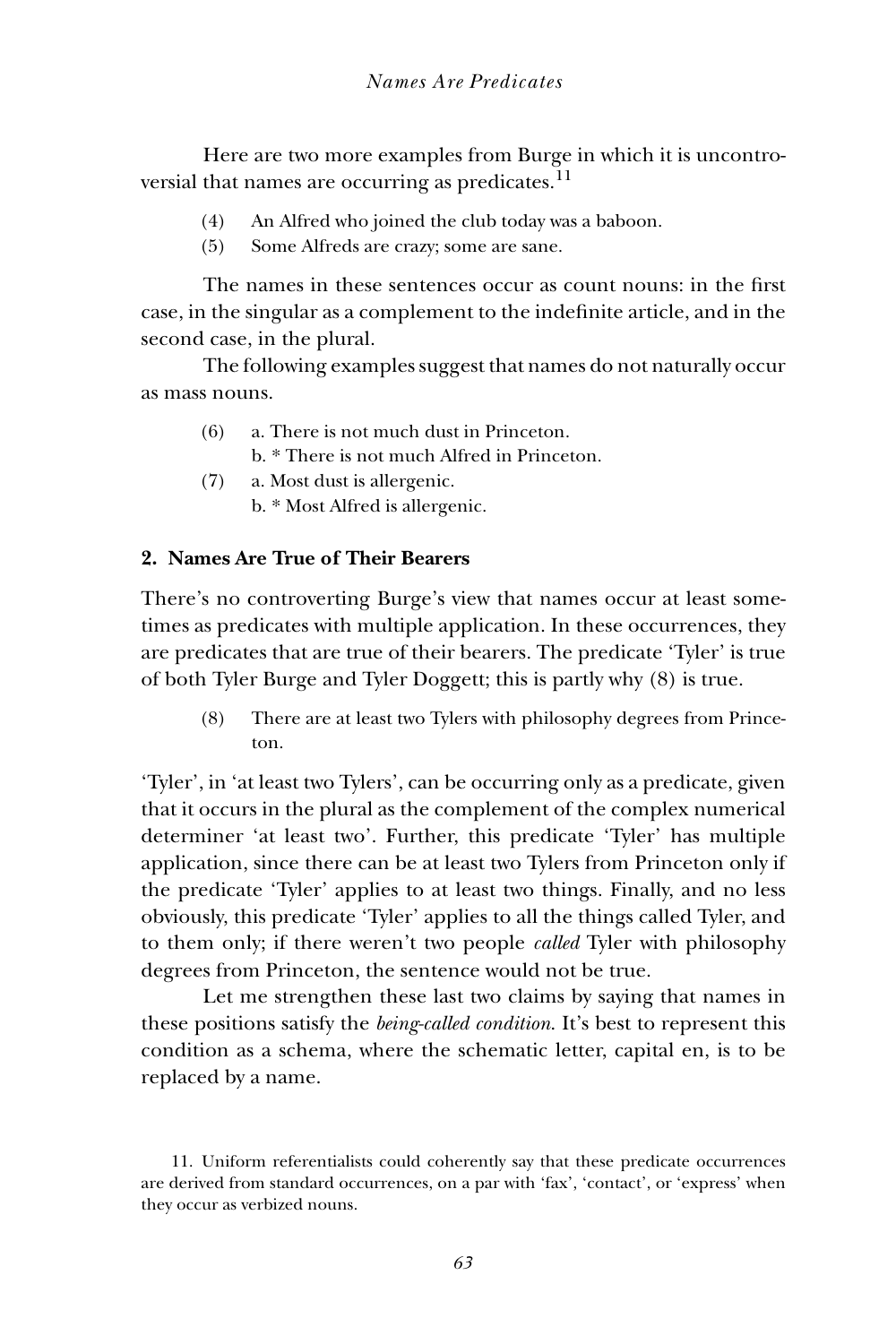$(BCC)$  'N' (when a predicate) is true of a thing just in case it is called N.

I claim that in every case where a word occurs as a name, it is a predicate with (potentially) multiple application. The condition of its application is given by the *being-called condition*. (Of course I don't mean that the condition holds in cases where names are used metaphorically, with deferred interpretation [a` la Nunberg 1995, 2004], or metonymically in any way, any more than I would insist on the standard application conditions for other predicates when used in one of those ways.)

The being-called condition was just expressed as a schema. We write down an instance of that schema by writing it down with both occurrences of its schematic letter, capital en, replaced by a word of the indicated category. In this case, it is names that are in the indicated category. Here, then, are some instances of the schema:

- (9) 'Aristotle' (when a predicate) is true of a thing just in case it is called Aristotle.
- (10) 'Tyler' (when a predicate) is true of a thing just in case it is called Tyler.

The being-called condition is to be distinguished from a different but related condition, which I call the bastardized being-called condition, expressed as a universal quantification.

(BBCC) For every name  $N$ ,  $N$  (when a predicate) is true of a thing just in case it is called N.

Here, the capital letter en is not a schematic letter but rather an objectual variable bound by a first-order universal quantifier. To make this more perspicuous, we might use a lowercase letter instead of an uppercase one as our variable:

(BBCC) For every name  $x$ ,  $x$  (when a predicate) is true of a thing just in case it is called x.

Here are some instances of the bastardized being-called condition:

- (11) 'Aristotle' (when a predicate) is true of a thing just in case it is called 'Aristotle'.
- (12) 'Tyler' (when a predicate) is true of a thing just in case it is called 'Tyler'.

One difference between the two conditions is obvious: in the being-called condition the name 'Alfred' is used, while in the bastardized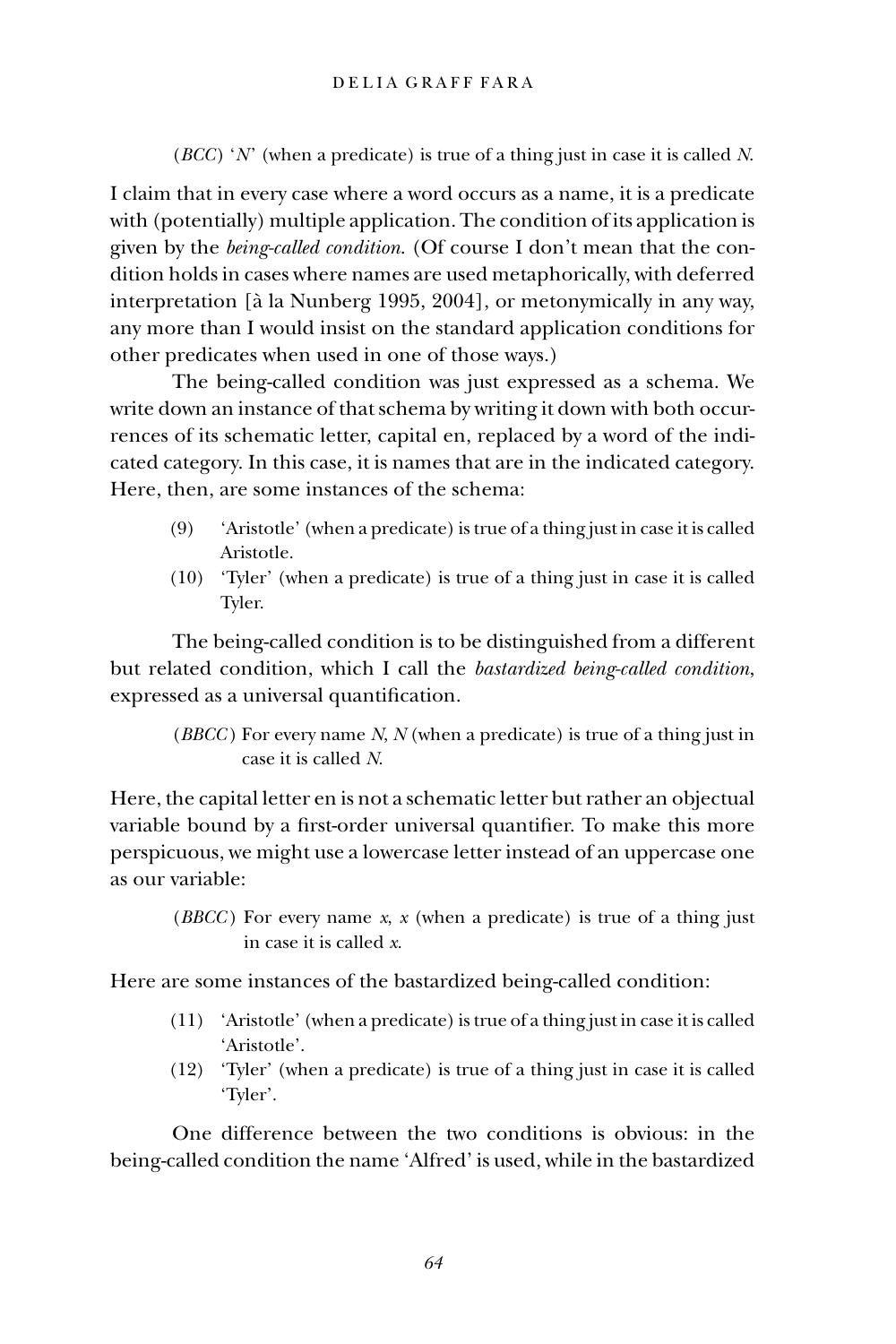being-called condition the name 'Alfred' is mentioned. An instance of the bastardized being-called condition can contain only a quoted name after the past participle 'called', while an instance of the being-called condition proper may contain an unquoted name after 'called'.<sup>12</sup> This is precisely why our version of the being-called condition must be expressed as a schema.

A related difference between the two is that the passive verb form 'is called' in the bastardized condition is followed by an individual-level objectual variable and must therefore be a relation expression with at least two arguments: a grammatical subject (that which is called something) and an object (what the subject is called). Meanwhile, the past participle 'called' in the being-called condition proper is not followed by an individual-level objectual variable, but rather by a schematic letter that is to be replaced by a name, which may in turn be unquoted. On my view, these are occurrences of names as predicates. So on my view, the passive verb 'called' is not being treated as a relation expression but rather a bit more like a copula—like 'turned' in 'he was turned green by the witch'. If this view of 'called' is correct, then the bastardized being-called condition is ungrammatical since it would have an individual-level variable occurring in a predicative position. It would be like writing 'x was turned  $y$  (by the witch)'.

On the flip side, if a 'called' predication could be true only if 'called' were followed by a quote-name, as in "Socrates was called 'Socrates'," then no instance of the being-called condition proper would be true. From the perspective of a proponent of the bastardized being-called condition, instances of the being-called condition proper are roughly incoherent. On their view, to say that Obama is called Barack is not to say that Obama has a certain name, but rather that Obama is called a certain person—himself.

### 3. Names Are Predicates in the Being-Called Condition

We had said (schematically) that a name ' $N$ ', when it occurs as a predicate, is true of a thing just in case that thing is called N. We called this the being-called condition. Using double-bracket notation to represent

<sup>12.</sup> For ease of exposition, I'm pretending that putting a name in quotes is the only way to form a name for it.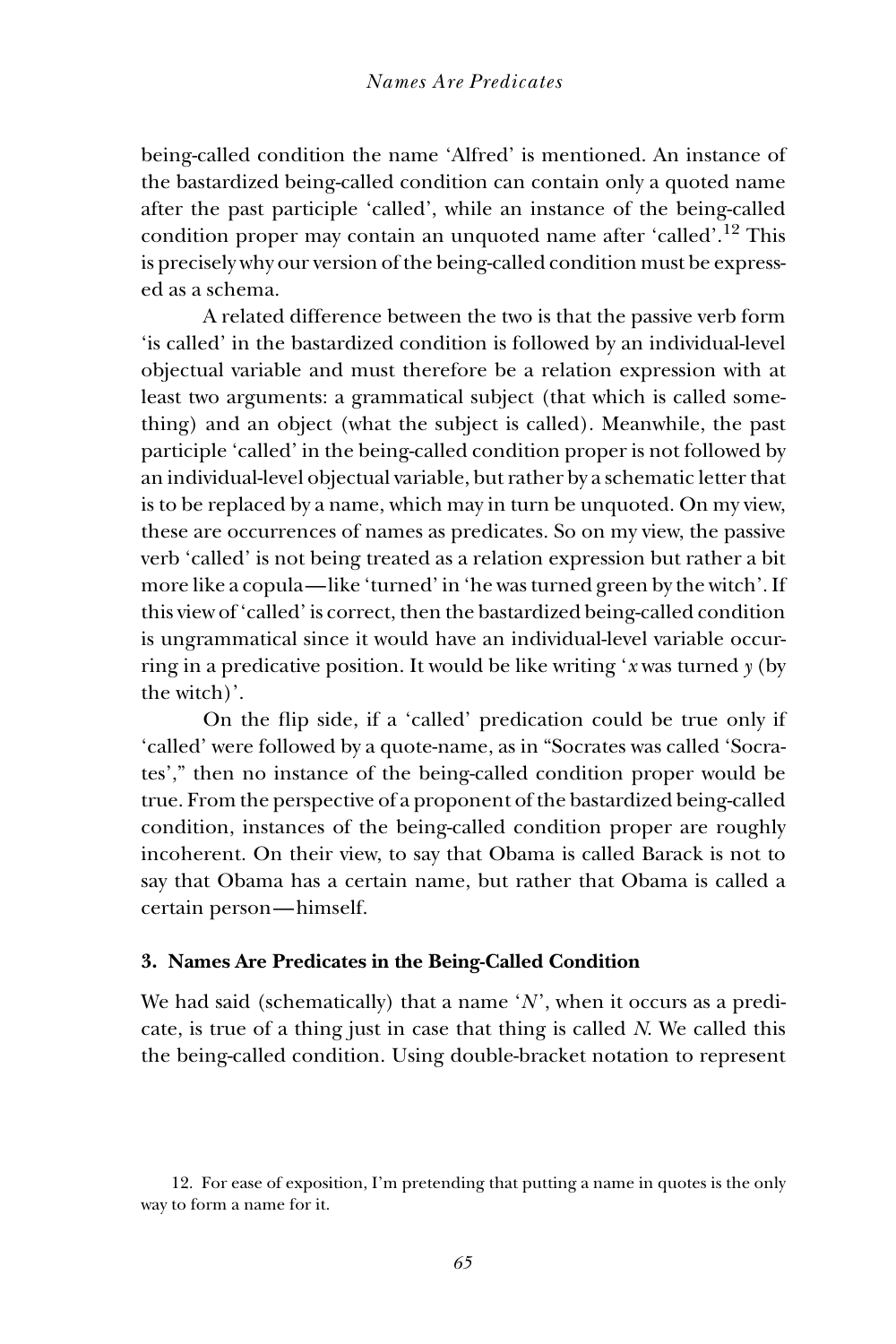the function from a predicate to its extension, we state the being-called condition (schematically) as follows:

(13) When 'N' occurs as a predicate,  $\llbracket$ 'N' $\rrbracket = \{x : x \text{ is called } N \}.$ 

The grammaticality of (13) turns on whether 'N', in 'x is called N', is in a predicate position. This is the position of the predicate 'supportive' in 'x called y supportive' or that of 'a saint' in 'Erica called Lorenzo a saint'. In 'Erica called Lorenzo supportive', 'Lorenzo supportive' is a small clause, a subject-predicate construction with no finite verb to connect the subject with the predicate.<sup>13</sup> In 'Erica called Lorenzo a saint', 'Lorenzo a saint' is a small clause.

- (14) Erica called Lorenzo supportive  $\frac{1}{\text{small}}$  clause :
- (15) Erica called  $\underbrace{\text{Lorenzo a saint}}_{small \text{ clause}}$ .

'Called' is not the only verb to take a small-clause complement. In 'Erica made Lorenzo mad', 'Lorenzo mad' is a small clause.

(16) Erica made  $\underbrace{\text{Lorenzo mad}}_{small \text{ clause}}$ .

In 'Lorenzo drunk himself silly', 'himself silly' is a small clause with a reflexive pronoun in its subject position.

(17) Lorenzo drunk himself silly :

 $\overline{\phantom{a}}$  small clause

13. For syntacticians, to say that these strings constitute small clauses is to say that they form a syntactic constituent. Whether this is so has been a matter of debate. Effectively, the question is whether 'Lorenzo' in (14) is a syntactic subject of the "small clause," and if so, in what sense formally? But that debate is not relevant for us here. The position occupied by 'supportive' in (14) is uncontroversially a predicate position, and the position occupied by 'Lorenzo' is uncontroversially in a position to be occupied by the *semantic* subject of that predication. That is all that matters for us. So when I say that a phrase is a small clause, I can be interpreted as saying that it would be called a small clause by the syntacticians who advocate a small-clause analysis of these constructions.

For significant early discussions in developing and promoting small clauses, see Tim Stowell (1981, 1983). For a briefer early defense of small clauses, see Ken Safir (1983). See Edwin Williams (1983) for some objections to small clauses. And Stowell (1995) provides a useful overview.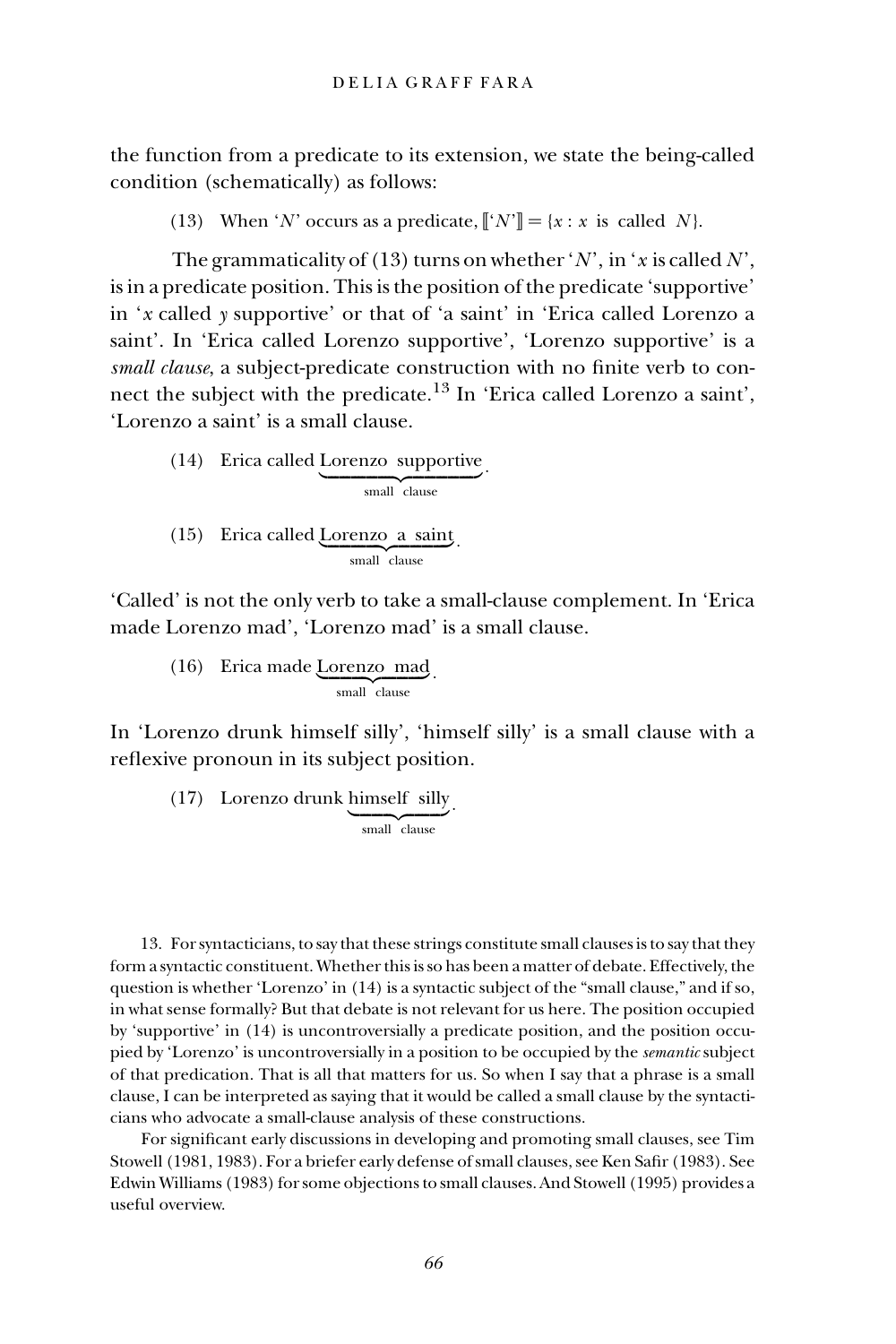The claim here is that in 'My parents called me Delia', 'me Delia' is a small clause.14

The pronoun 'me' occurs in its subject position, and the name 'Delia' occurs in its predicate position.

(18) My parents called  $\underbrace{\text{me} \text{ Delia}}$ .

small clause

Ora Matushansky (2005, 2008) has supported the latter claim by pointing out, among many other facts, the following: if appellative 'call' were a verb that allowed for two objects—as it would have to if the bastardized being-called condition were grammatical—then it should be passivizable in both of its object positions. But it is not. Contrast the active-passive counterparts in  $(19)$  with those in  $(20)$  and  $(21)$ .<sup>15</sup>

A paradigm double-object verb, such as 'give', is passivizable in both of its object arguments.

- (19) a. Maria gave Carlos a book.
	- b. Carlos was given a book by Maria.
	- c. A book was given (to) Carlos by Maria.

But appellative 'called' does not have this property.

- (20) a. My parents called me Delia.
	- b. I was called Delia by my parents.
	- c. \*Delia was called of/to/for me by my parents.

Not surprisingly, we see the same pattern with appellative 'called' with an adjective in its appellation position.

- (21) a. Erica called Lorenzo supportive. b. Lorenzo was called supportive by Erica.
	- c. \*Supportive was called Lorenzo by Erica.

So on the right-hand side of the being-called condition, the name  $'N'$ occurs in the predicate position of a small clause. For example, 'Willard' is in a predicate position in the sentence 'Hattie called Quine Willard'.<sup>16</sup>

14. See Matushansky (2005) for defense of this latter claim.

15. In the remainder of this section, I merely elaborate this one particular argument of Matushansky's. She has a number of others.

16. I should say that while the failure of the passivizability of 'Willard' here is a necessary condition for the small-clause analysis, it is not a sufficient condition. There may be failures of passivizability in the case of arguments, for example, measure phrases in a sentence such as 'Jon Rauch is seven feet tall'. (Thanks to Ora Matushansky for pointing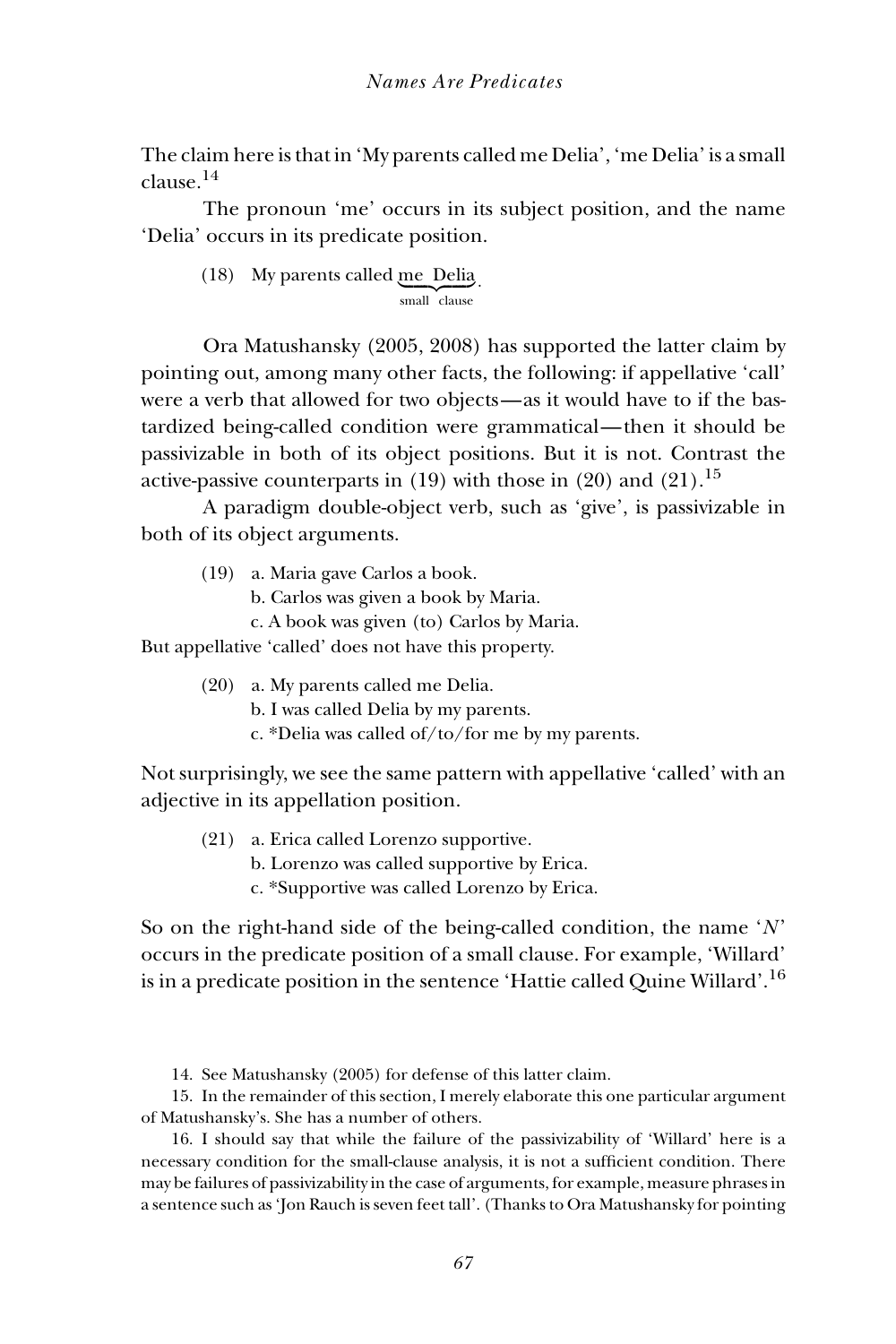I use the term "appellative 'call'" for occurrences like those in  $(14)$ ,  $(15)$ , and  $(18)$ . By *appellative 'call'* I mean the verb that we use when we say that someone has called someone something. My father called me Delia; my father called me stubborn. We naturally say, in each case, that my father called me something. Both cases involve what I'm calling appellative 'call'.<sup>17</sup> Here's one proposal of a semantic analysis for appellative 'call': 'x called  $\gamma F$ ' is true just in case x said or did something that entails or presupposes that  $y$  is  $F^{18}$  This proposal warrants further discussion, but I will not pursue that here.

I contrast appellative 'call' with "summoning 'call'," which is the verb that we use when we say that someone called someone or that someone called something or someone for someone. (Summoning includes telephoning.) I use "appellative 'call'" to exclude summoning 'call' but to include the *calling* that we normally describe as *calling someone names*. In the everyday sense, if I've called you scrawny and lazy, then I've called you names. So that is a use of appellative 'call'. Unlike appellative 'call', summoning 'call' is passivizable in any of its object positions.

- (22) Single-object summoning 'call': a. Maria called Pilar at three o'clock. b. Pilar was called by Maria at three o'clock.
- (23) Double-object summoning 'call': a. Choate called Howlett a cab. b. Howlett was called a cab by Choate.
	- c. A cab was called for Howlett by Choate.

Have you heard the old joke about calling someone a cab?

HOWLETT: Choate, will you call me a cab?

CHOATE: OK, you're a cab.

The joke plays on the homonymy of the two 'call's. Howlett's request is that a cab be summoned for him by Choate. If Choate had called Howlett

this out to me.) But there is not consensus about whether measure phrases are arguments. See Schwarzschild (2005) for arguments against.

<sup>17.</sup> Think of it this way. I use 'something' here the way we use 'everything' when we say "Jack has been everything" to imply that he's been a carpenter, he's been an actor, he's been a waiter, he's been a teacher, and so on.

<sup>18.</sup> See, by way of comparison, Fara (2011), where it is proposed that 'x called  $y F$ ' is true just in case x said or did something that entails that  $y$  is  $F$  (no allowance for presupposition).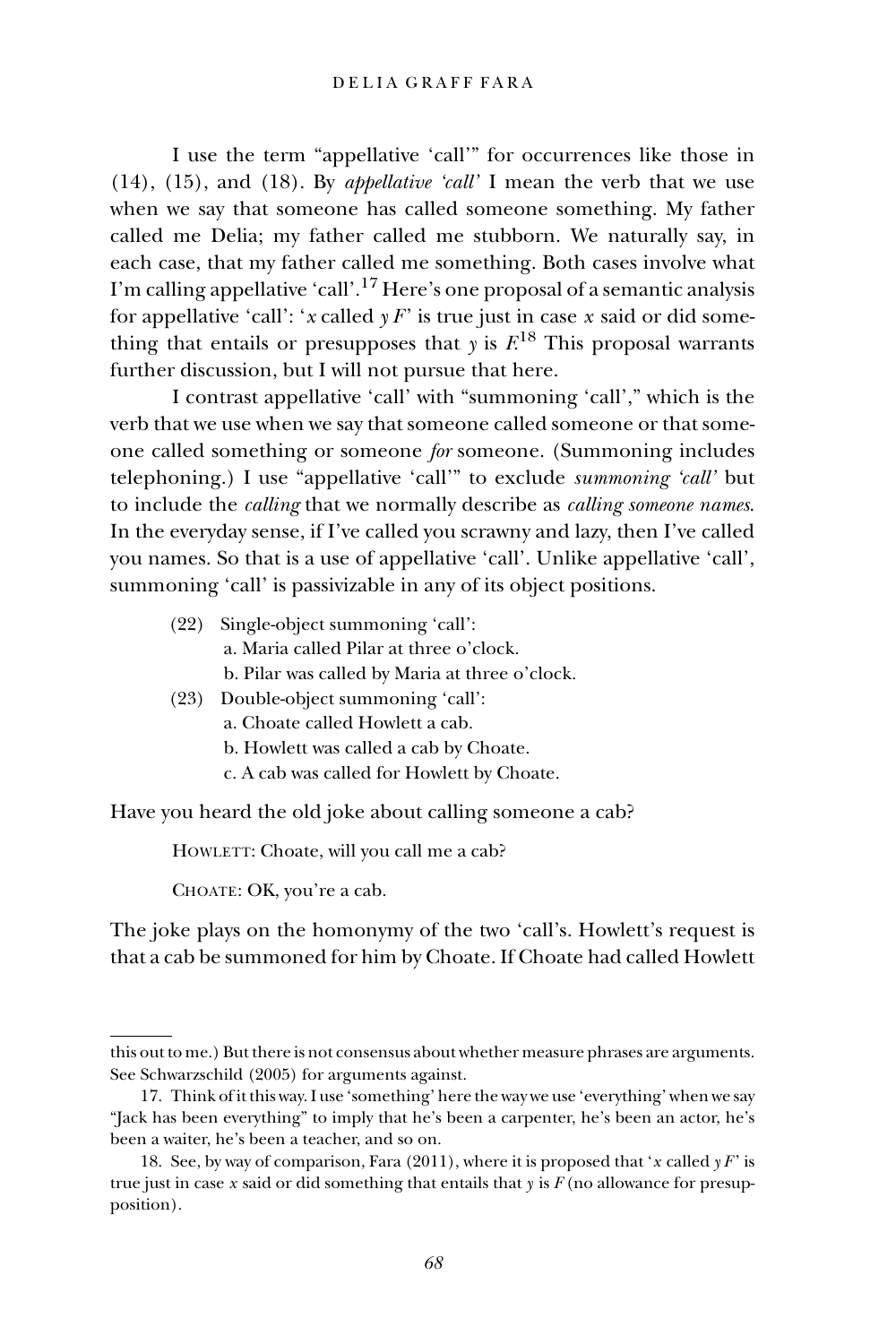a cab in that sense, then we could say, in the passive voice, both (23b), that Howlett was called a cab by Choate and (23c), that a cab was called for Howlett by Choate. But given what Choate in fact did, namely, say to Howlett that he is a cab, the passive voice allows us only to say the former, (23b): that Howlett was called a cab by Choate.

In other words, if Choate had done what Howlett wanted him to do, then all of (23a–c) would have come to be true. But given what Choate in fact did, (23c) did not come to be true; only (23a–b) did. When we say that Choate called Howlett a cab, the indefinite description 'a cab' is in the direct-object position of a double-object verb if we're using summoning 'called'. But if we're using appellative 'called', then the description 'a cab' is in the predicate position of a small clause. Thus passivizability from the direct-object position of summoning 'called' distinguishes the two.

# 4. Names Appearing to Be in Argument Position Are Embedded in Denuded Definite Descriptions

Names do not always appear in predicate positions. They also sometimes appear as bare singulars in argument positions: as subjects, direct objects, indirect objects, and objects of prepositions.

- (24) Venus is celestial.
- (25) Hattie loved Willard.
- (26) Hattie gave Willard a book.
- (27) Marjorie went to the restaurant with Willard.

The names here do not appear to be in predicate positions. Abstraction from these positions yields perfectly good propositional functions, in Russell's (1903) sense.

 $(24')$  x is celestial.  $(25')$  x loved y.  $(26')$  x gave y a book.  $(27')$  *x* went to the restaurant with *y*.

It is natural to adopt Referentialism in light of commonplace examples like these. Frege's view in "Sense and Reference" was that the "Bedeutung" (that is, the semantic value) of 'Venus' is an individual, and the Bedeutung of the unsaturated predicate '\_\_\_ is celestial' is a function, which when supplied with an individual as argument yields THE TRUE or THE FALSE as a value. In other words, the semantic value of 'Venus' is an entity on Frege's view, and the semantic value of '\_\_\_ is celestial' is a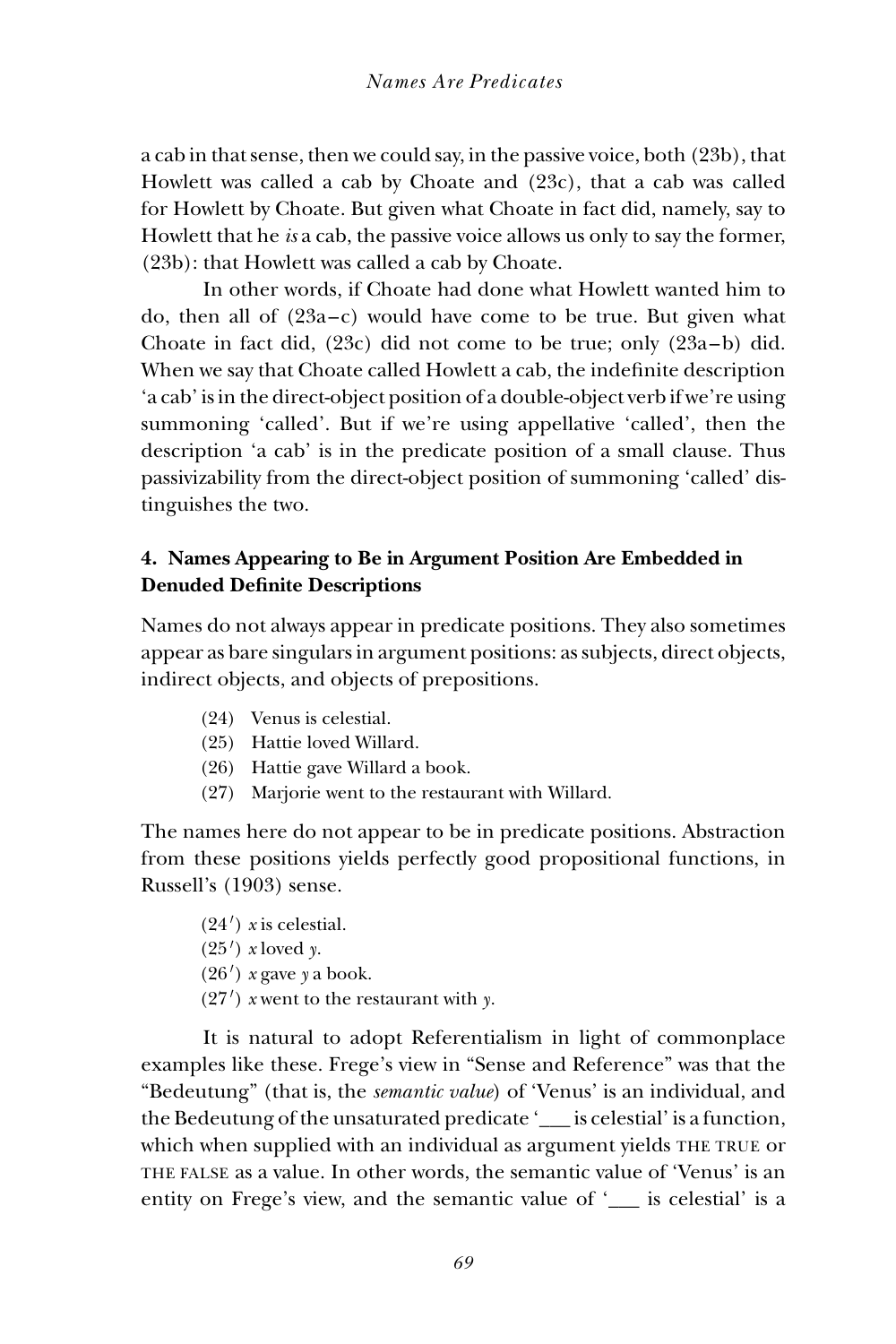function of type  $\langle e, t \rangle$ . The sentence (24) is true since the semantic value of '\_\_\_ is celestial' yields THE TRUE when applied to the entity Venus, the semantic value of 'Venus'.

This is a pleasingly simple semantic analysis of subject-predicate sentences with names as subjects. More than one well-known philosopher of language has said to me that names in predicate position are just clearly used differently from names in argument position; in predicate position a name N is a "metalinguistic" predicate, true of just those things that have  $N$ as a name. The suggestion is that we can keep the Frege-Kaplan view of names and just set aside predicative names as requiring no more discussion than that.

I take a different approach. I do not think we should set aside names in predicate position as ubiquitous deviants. We would do best to try to develop a unified theory of names appearing in predicate positions and in argument positions. Moreover, I take this approach from the opposite direction. I begin with an account of names appearing in predicate position. Subsequently, I develop that account so that it extends to names appearing to be in argument positions. I take the analysis of names as multiply applicable predicates as a starting point and proceed from there. The question facing us now, then, is this: if names are predicates, not referring expressions, not, that is, expressions with an individual as a semantic value, not, that is, expressions of type  $e$ , then how could a name compose with an individual-level predicate to yield a truth value?

According to the theory I'll maintain, when a bare singular name appears in argument position, it is the predicative component of a denuded definite description, by which I mean a definite description with an unpronounced definite article.<sup>19</sup> The view is related to, but not the same as, Kent Bach's (1987, 2002) "Nominal Description Theory." According to Bach, a name 'N' is "semantically equivalent" to the description 'the bearer of ' $N$ ".<sup>20</sup> This is different from the version of Predicativism defended here, though. According to the being-called condition, a name 'N' is semantically equivalent to the predicate 'thing called  $N'$ . This latter predicate is equivalent to 'bearer of 'N" (see note 26), so for us, it is  $\mathcal{O}_{the}$  N' that is equivalent to 'the bearer of 'N''.

<sup>19.</sup> This view is held by Elbourne (2005), Izumi (2012), Larson and Segal (1995), Matushansky (2006b, 2008), and Sloat (1969).

<sup>20.</sup> Others who could be classed with Bach here are William Kneale (1962), Geurts (1997), and Jerrold Katz (2001).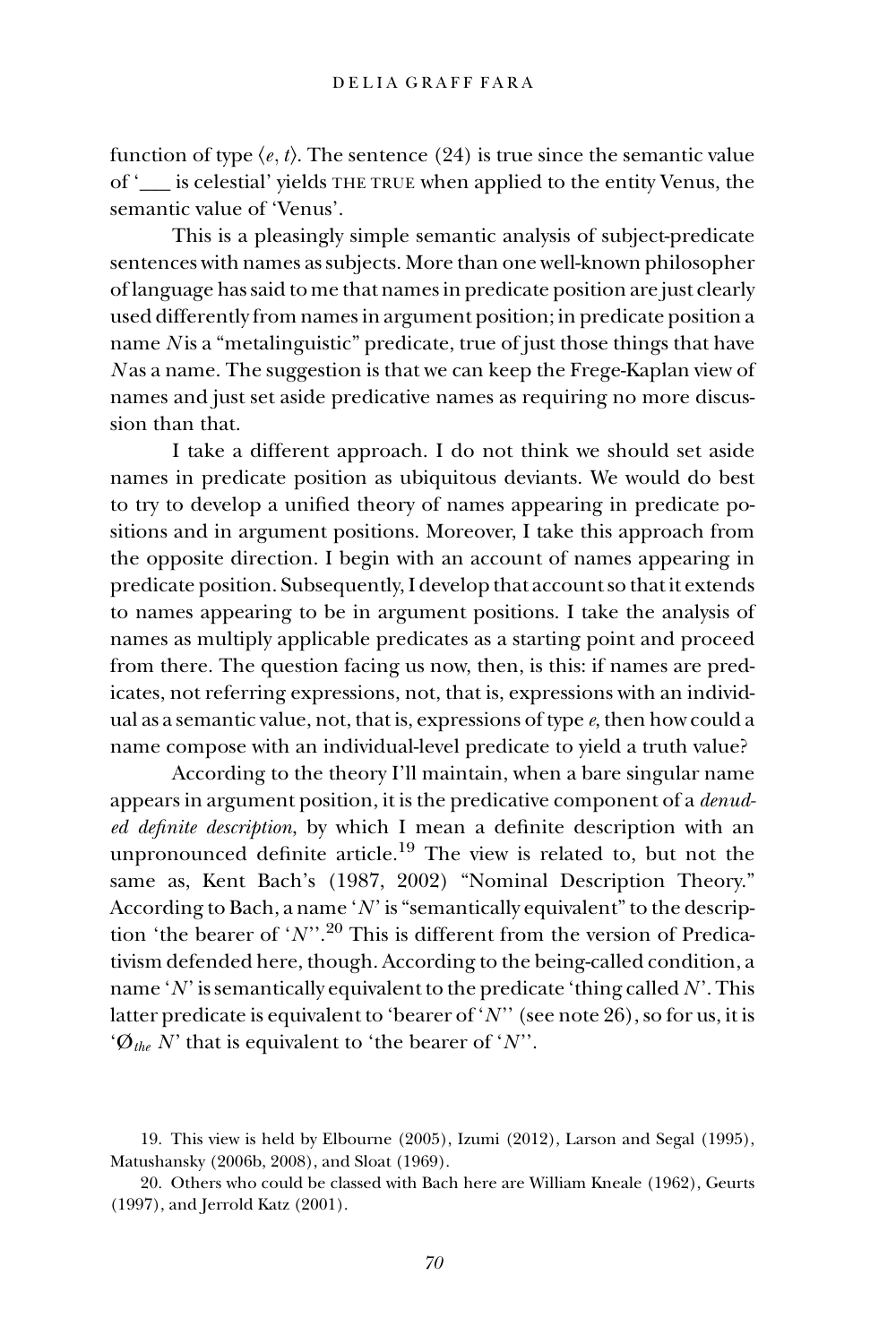What appears on the surface as  $(28)$  is underlyingly really  $(29)$ .<sup>21</sup>  $(\mathcal{O}_{the})$  is the unpronounced definite article.)



On the view I endorse, therefore, the compositional semantics and the syntactic form of sentences containing names will be special cases of sentences containing other descriptions, numerical phrases, quantified noun phrases, complex demonstratives, or bare plurals. Whatever syntactic form the (a) sentences below have, the (b) sentences have that form as well. In whatever way the elements of the (a) sentences formally compose to yield a proposition or truth value, the corresponding elements of the (b) sentences formally compose in that way too.

(30) a. The table is tall.

b.  $\mathcal{O}_{the}$  Maria is tall.

- (31) a. The table in my room is tall.
	- b. The Maria in my room is tall.
- (32) a. The lady was buying one desk while seated at another.
	- b.  $\mathcal{O}_{the}$  Jacquie was reading one Aristotle while married to another.
- (33) a. Some people read history, others make it.
	- b. Some Williams read history, others make it.
- (34) a. Bears from the north are usually scary. b. Sarahs from  $\mathcal{O}_{the}$  Alaska are usually scary.
- (35) a. That man hates to swim.
	- b. That Maria hates to swim.
- (36) a. That man sure does love to swim.
	- b. That Natalia sure does love to swim.

21. In a number of natural languages, definite articles before unmodified singular names can, at least sometimes, get pronounced. Examples are Portuguese, Modern Greek, French, German, Italian, and Spanish. See Matushansky (2006b, 2008) for extensive cross-linguistic and intralinguistic discussion of the different strictures of different languages on the occurrence of an overt definite article with unmodified singular names. This is a standard sort of evidence for the proposed phonologically null definite article in English when it is in that same position.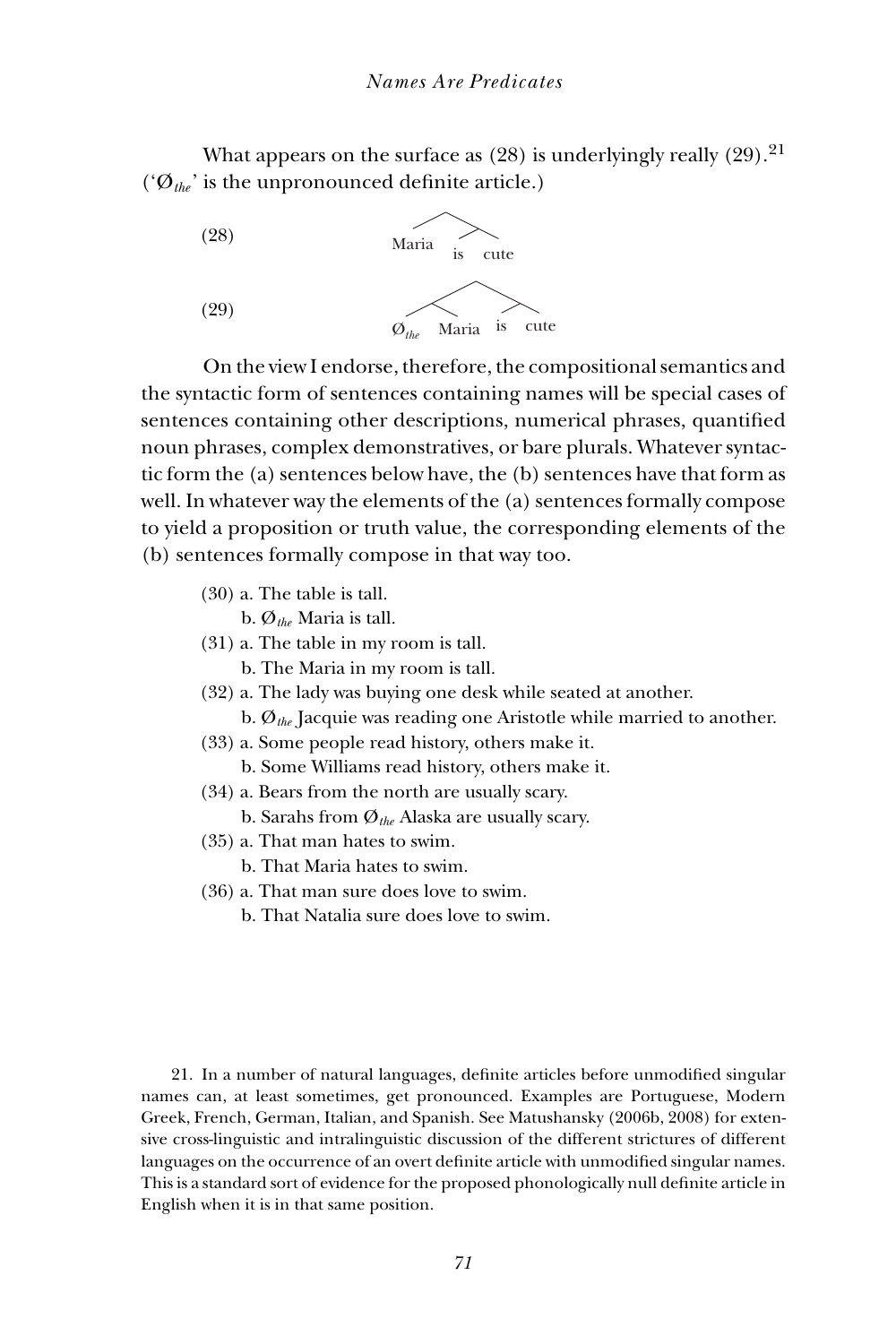(37) a. The book was laid on the table.

b. The book was written by  $\mathcal{O}_{the}$  Kripke.

- (38) a. Every woman who owns a donkey beats it.
	- b. Every woman who knows an Agatha loves her.
- (39) a. If Lexi buys a horse and rides it, then her donkeys will be upset and kick the horse as often as they can.
	- b. If Alexa meets a Bucephalus and marries him, then her parents will be upset and insult  $\mathcal{O}_{the}$  Bucephalus as often as they can.<sup>22</sup>

In each case, the semantic types of the expressions in the (b) sentences will be the same as those of the corresponding expressions in the (a) sentences. Since the common nouns in the (a) sentences all have predicate-type semantic values, the names in the (b) sentences all do as well. The truth values of, and the propositions expressed by, the (b) sentences will therefore be determined in the same compositional way as those of the (a) sentences.

Because my view of the syntax and compositional semantics of names is parasitic on the syntax and semantics of other count nouns, I do not need to provide detailed investigation or elaboration of their syntax and compositional semantics in order to present my view. In general I entitle myself to say here just that the syntax and compositional semantics of names piggybacks on those of other count nouns. But let me clarify two points.

First, in saying that the syntax of names piggybacks on that of common nouns, I do not mean to say that there is no syntactic difference between names and common nouns. There must be some syntactic difference between them. Otherwise we would not have 'the' being permitted to occur before the noun in 'the man is on the road' but prohibited (in English) from occurring before the name in 'Pierre is on the road'. I mean rather to be making conditional claims like the following: if the bare-plural construction in 'bears are scary' contains a syntactically real but unpronounced generic operator, then so does the bare-plural construction in 'Sarahs are scary'; if the semantic value of 'bears' in 'bears are

22. This sentence is based on ones from Elbourne (2005, 182), 'If John insists on calling his next son Gerontius, then his wife will be annoyed and Gerontius will get made fun of because of his name', and Geurts (1997, 322), "If a child is christened 'Bambi', and Disney Inc. hear about it, then they will sue Bambi's parents".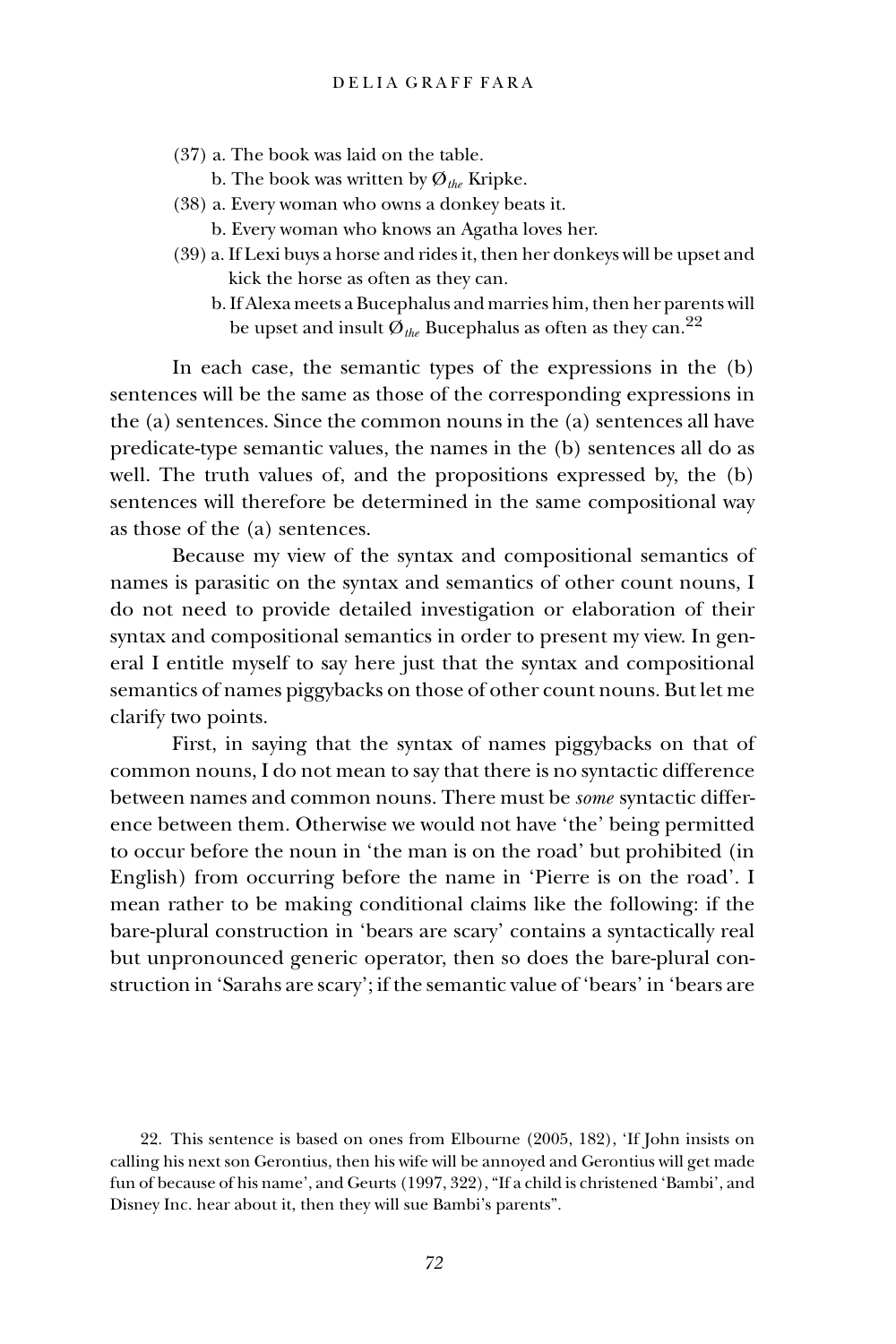scary' is the set of all sums of individual bears, then the semantic value of 'Sarahs' in 'Sarahs are scary' is the set of all sums of individual Sarahs.<sup>23</sup>

Second, in saying that the compositional semantics of names piggybacks on that of common nouns, I mean only to say that names and common nouns have the same type of semantic value, not that they have the same conditions of application. The truth conditions of sentences containing the one are compositionally determined in just the same way as those containing the other. For example, as I said at the outset, I would take names to have the same predicate-type semantic value that other common nouns have, whatever that might be. Wherever common nouns are best treated as having an extensional semantic value, names are too. Wherever common nouns are best treated as having an intensional semantic value, names are too. Piggybacking does not, in contrast, require that names and other common nouns have the very same form of application conditions.

The name 'Michael' applies to a thing just in case it is called Michael. It does not follow that the common noun 'sage' applies to a thing just in case it is called a sage. My parents called me a sage; that did not make me one. In contrast, my parents did call me Delia, and that did make me a Delia. The relevant sense of 'called' here is not the one used in disquotational truth and application conditions, pace Kripke (1980 [1972],  $68-70$ ). We are not saying that to be called Michael just is, with nothing more to be said, to be in the extension of the name 'Michael'. Rather, being called 'Michael'—being in the extension of the name 'Michael'—is something like having been dubbed Michael, with the name 'Michael' continuing to be used to refer to you in ways that are caused, with a chain of intentionally reference-preserving links, by the original dubbing. Thus Kripke's "causal theory of reference" could well be maintained as an analysis of what it isto be called Michael—to be in the extension of the name 'Michael'.<sup>24</sup>

#### 5. Burge Said 'That'

Burge (1973, 430) advocated a version of the being-called condition: "A proper name is (literally) true of an object just in case that object is given the name in an appropriate way." This invites the question: *appropriate for* 

<sup>23.</sup> This view of plurals as true of "sums" was proposed by Richard Sharvy (1980).

<sup>24.</sup> For a recent investigation of the nature of the property of bearing a particular name, see Gray (2013).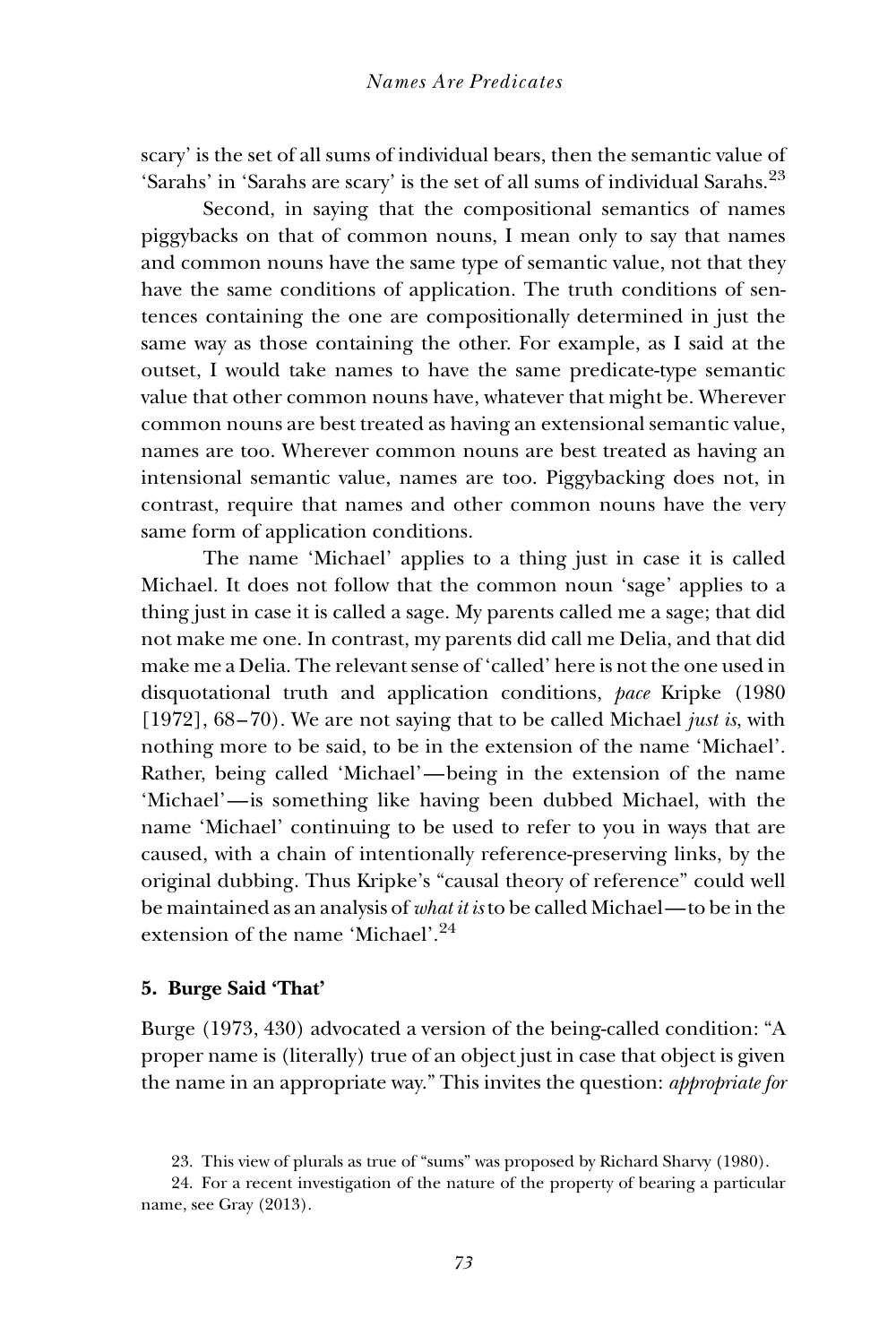what? I presume that Burge intended to rule out cases in which you're given a name without that name becoming a name *of yours*. For example, in order to preserve anonymity, the doctors gave their patient the pseudonym 'Linda'. But the patient was not given the name 'Linda' in the appropriate way, in Burge's sense, because the name did not thereby become a name *of hers*.<sup>25</sup> So although Burge's criterion does not overtly involve the notion of being called something, I consider it to be a version of the being-called condition since in my view for a thing to be called  $N$ just is for it to have been given the name 'N' in such a way that 'N' becomes a name of its. This in turn is equivalent to being a bearer of the name 'N'. So to be called N is to have been given the name 'N' in an "appropriate way"—that is, to have 'N' be a name of yours—which in turn is to be a bearer of the name 'N'.<sup>26</sup>

Since Burge accepted (his own version of) the being-called condition for all occurrences of names—those appearing in argument position as well as those appearing in predicate position—he also faced the problem of how to give a compositional semantics for names appearing in argument position. But whereas we proposed that a name appearing in argument position is embedded in a denuded definite description, Burge proposed that a name appearing in argument position is embedded in a denuded complex demonstrative.

Whereas we proposed that 'Maria is tall' was to be interpreted as ' $\mathcal{O}_{the}$  Maria is tall', Burge proposed that it is to be interpreted as ' $\mathcal{O}_{that}$ Maria is tall'.<sup>27</sup> Let's call the two views 'The'-Predicativism and 'That'- Predicativism.

25. So it seems to me. Surely we could devise a more convincing example should need be.

26. I regard Burge's "appropriateness" condition as equivalent to the being-called condition, even though it is not expressed in terms of the 'called' relation. Bach (1997, 2002) argues for what I consider to be a version of Burge's appropriateness condition. Bach's version is expressed as a "name-bearing" condition: 'Aristotle' applies to a thing just in case it bears the name 'Aristotle'. Geurts also argues for the name-bearing condition. I regard the appropriateness and name-bearing conditions as equivalent to one another (and both to the being-called condition) since—expressed schematically having 'N' be a name of yours and bearing the name 'N' are equivalent to being called  $N$ , even though the name 'N' occurs in a predicate position in the being-called condition, while it is the name of that name, " $N$ ", that occurs in a predicate position in the appropriateness and name-bearing conditions. To be called  $N$  is to have  $N$  as a name of yours. And to be a bearer of the name ' $N$ ' is to be called  $N$ .

27. I should mention that Burge did not frame his analysis in quite these terms. Burge never made explicit mention of an *unpronounced* 'that'. Rather, he spoke of names that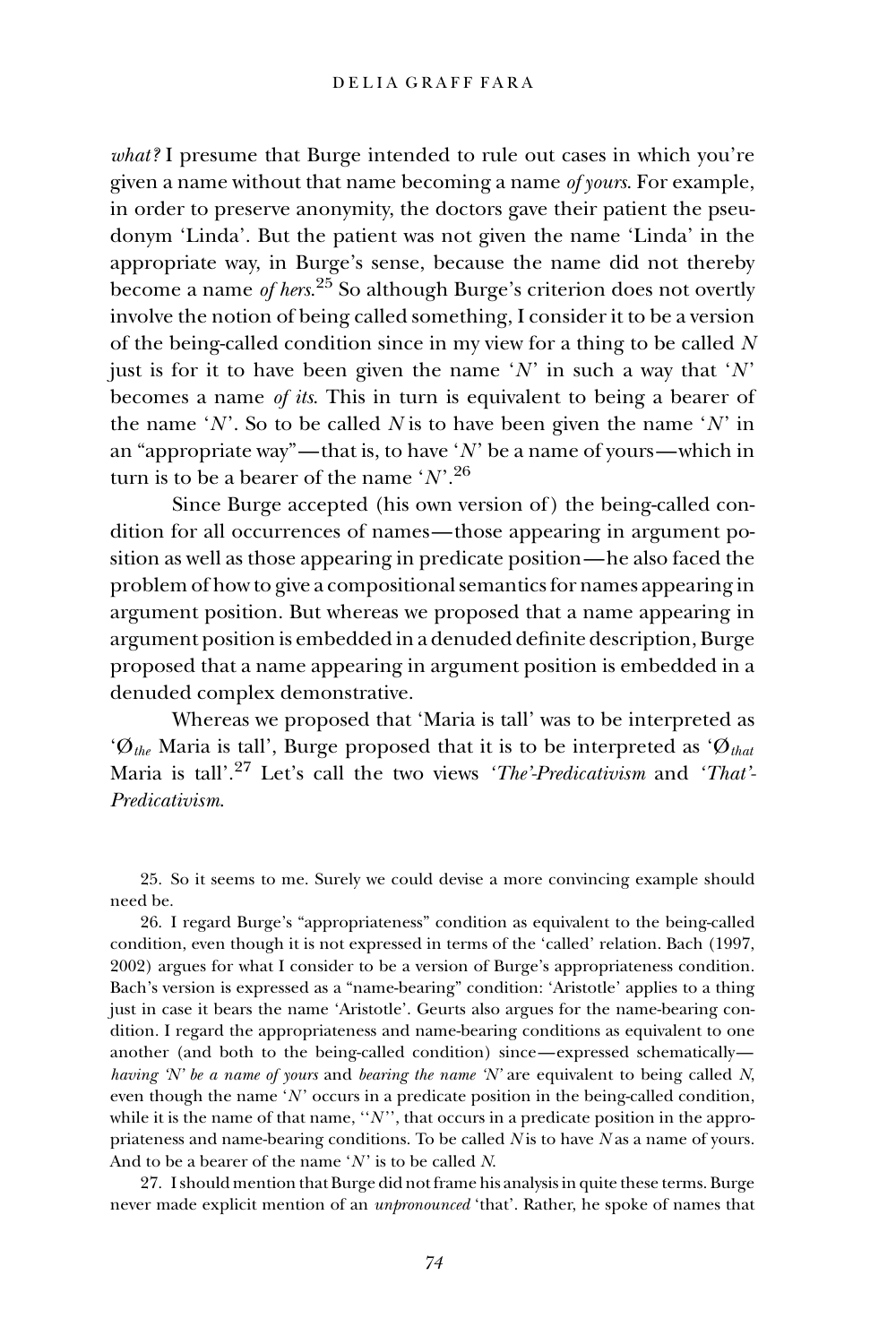The two versions of Predicativism are closely allied, but the definite-description version explains, as we'll see in section 9, certain linguistic facts that make it irresistible and in any case, far superior to its complex-demonstrative cousin.

Burge's own direct argument for 'That'-Predicativism is compressed.28 Let me quote it in full:

Evidence for the view that proper names in singular unmodified form involve a demonstrative element emerges when one compares sentences involving such names with sentences involving demonstratives. Apart from speaker-reference or special context, both

Jim is 6 feet tall

and

That book is green

are incompletely interpreted—they lack truth value. The user of the sentences must pick out a particular (for example, a particular Jim or book) if the sentences are to be judged true or false. It is this conventional reliance on extrasentential action or context to pick out a particular which signals the demonstrative element in both sentences. (Burge 1973, 432)

Here Burge points out that sentences involving names—whether or not names are predicates—do not have a truth value independently of context. A brutely applied disquotational truth clause for the sentence 'Jim is six feet tall' is not true:

(40) 'Jim is six feet tall' is true just in case Jim is six feet tall.

That is no more true than this is:

(41) 'I am hungry' is true just in case I am hungry.

Your utterance of the sentence may be true even if I am not hungry. Similarly, if when I utter (40) I am saying anything at all, then in using 'Jim' on the right-hand side I must use it to refer to some particular Jim. But when you utter the sentence mentioned on the left-hand side, if you are to make any claim at all, then you must refer to some particular Jim.

appear in argument position as "involv[ing] a demonstrative element" (Burge 1973, 432). As Jeffrey King (2006, 148–50) has pointed out, there is more than one way to interpret this claim.

<sup>28.</sup> Elugardo (2002) and Dolf Rami (2014) have done an admirable job of extracting and fleshing out an explicit argument for Predicativism from Burge's text.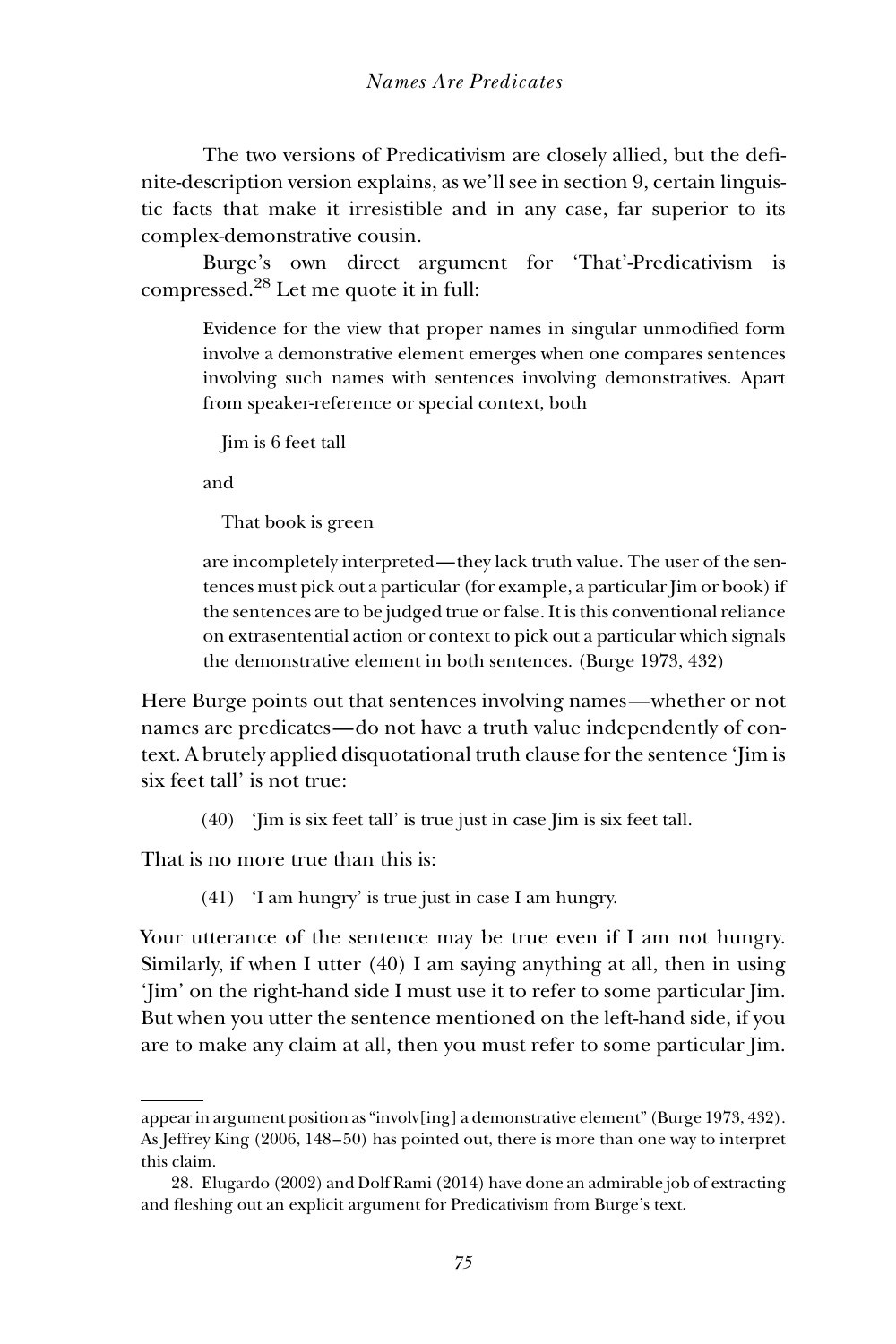But they needn't be the same Jim. The Jim I refer to is six feet tall. But the Jim you refer to is less than six feet tall. The truth clause must depend on context:

(42) An utterance of 'Jim is six feet tall' is true in a context just in case its agent, in making the utterance, refers to some particular Jim and that Jim is six feet tall at the time of the utterance.

By now, we have all learned from Kripke's "semantic argument" that when we do refer to some Jim on an occasion, using the name 'Jim', this cannot always be a result of our having some substantive description of Jim that applies to him and no one else. Jim might well not uniquely satisfy any description that we associate with him. We may refer to him nevertheless.

Nor need we believe, Kripke also taught us, that we have some uniquely identifying substantive description of him. I do not believe that I have any substantive *uniquely* identifying description of Cicero the Roman orator. (Whether that is right depends on what notion of "substantive" is in play, though Kripke does not use that word.)

Burge concludes that since we can succeed in saying something about a particular Jim, even though there are many Jims, the particular Jim that we're talking about must have been demonstrated or picked out in some way. Since Burge is concerned to develop a unified semantics of names as predicates, he needs a name appearing in argument position to be embedded within some phrase that can both appear in argument position and have a "demonstrative element"—where the name is the only part that gets pronounced. Complex demonstratives are such expressions, so he plumps for 'that', having already rejected 'the' on the grounds that names typically do not have singleton extensions.

# 6. Against an Argument against 'That'

Some opponents of Burge's view object to it because they object to the being-called condition.<sup>29</sup> Others object to it because they object to a null 'that'. I'll consider one such argument, a syntactic one due to Jeffrey King (2006). As I'll show, the argument fails because it applies too widely. I consider King's syntactic argument here because it would damage 'The'- Predicativism as much as 'That'-Predicativism if it did not fail.

<sup>29.</sup> See, for example, Stephen Boër (1975).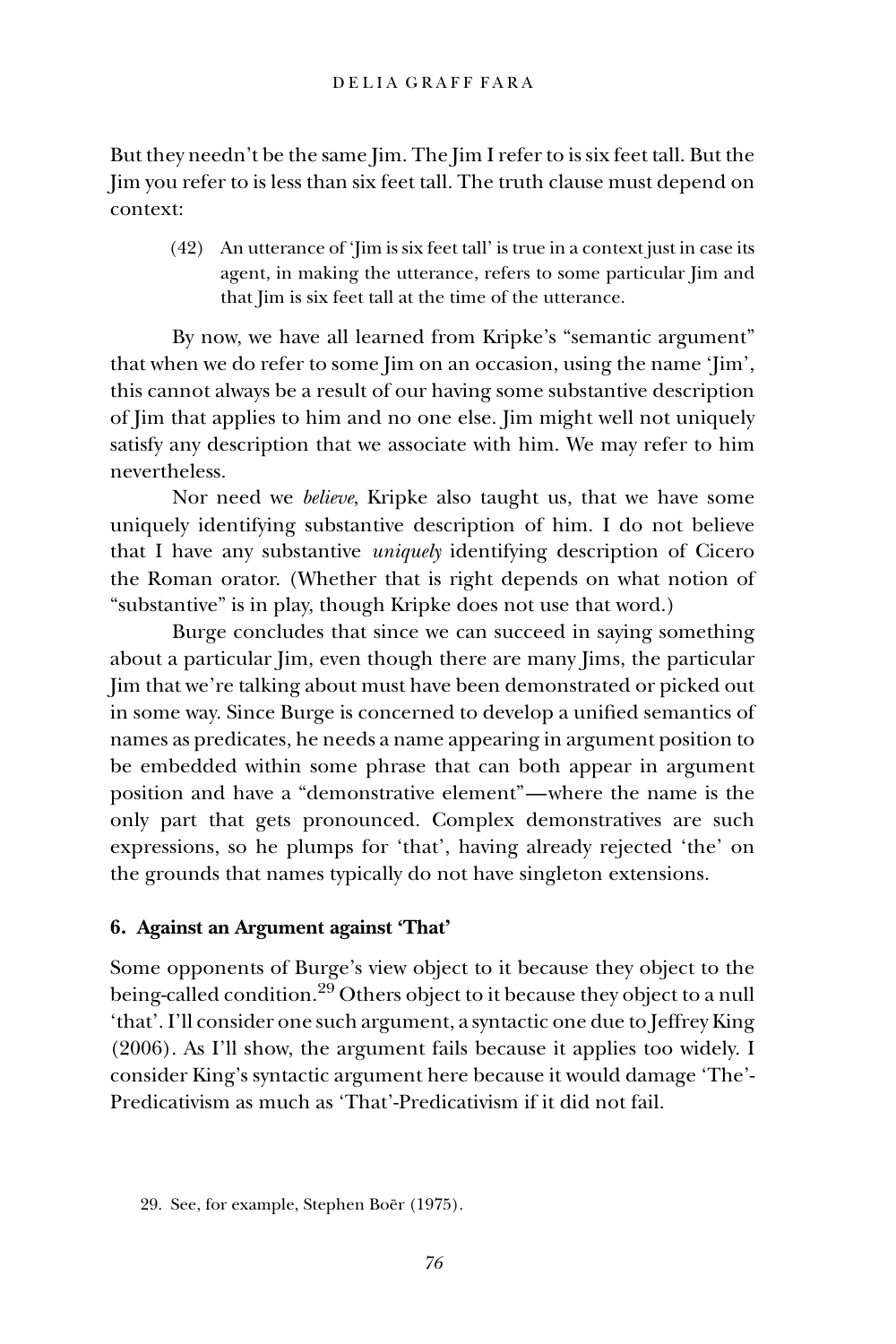### King's Syntactic Argument

King observes that an overt appearance of 'that' can affect grammaticality. He points to a contrast like that between (43) and (44) and takes this contrast to disconfirm 'That'-Predicativism. He writes:

The count noun 'dog' [in (44)] cannot be used to designate a particular dog. So here the advocate of the predicate view of names has to hold that names qua count nouns exhibit exceptional behavior not exhibited by other count nouns.

(43) John is kind. (44) \* Dog is kind. (King 2006, 149).

Plainly, names do not exhibit the same behavior as common count nouns. But that is not a strike against 'That'-Predicativism. For consider an analogous argument against the view that mass terms are nouns.

The mass term 'dust' in (46) cannot be used to designate the kind of thing that can be counted. So the advocate of the view that mass terms are nouns has to hold that mass terms qua nouns exhibit exceptional behavior not exhibited by other nouns.

- (45) How many dogs do you have?
- (46) \* How many dusts do you have?

Why isn't this a good argument against the nounhood of mass terms? Because there is more than one kind of noun. There are mass nouns and count nouns, among others. Nouns are not all alike in all respects. Some nouns can be used to count the things that they apply to; others cannot.

Similarly, nouns are not all syntactically alike. A mass term cannot complement the indefinite article. (Witness: 'I vacuumed up a dust this morning'.) A count noun can. If one is to maintain that mass terms are nouns despite their syntactic and semantic differences from count nouns, then one should have an independent criterion for being a noun and show that mass terms satisfy that criterion.

Likewise, if one is to maintain that names are count nouns, then one should have an independent criterion for being a count noun and show that names satisfy that criterion. Things are better if we can also make some diagnostic generalizations about the syntactic differences between names and common count nouns. In the case of mass terms, we can make a number of syntactic generalizations. Mass terms cannot complement the determiners 'a' or 'every'; they cannot occur in the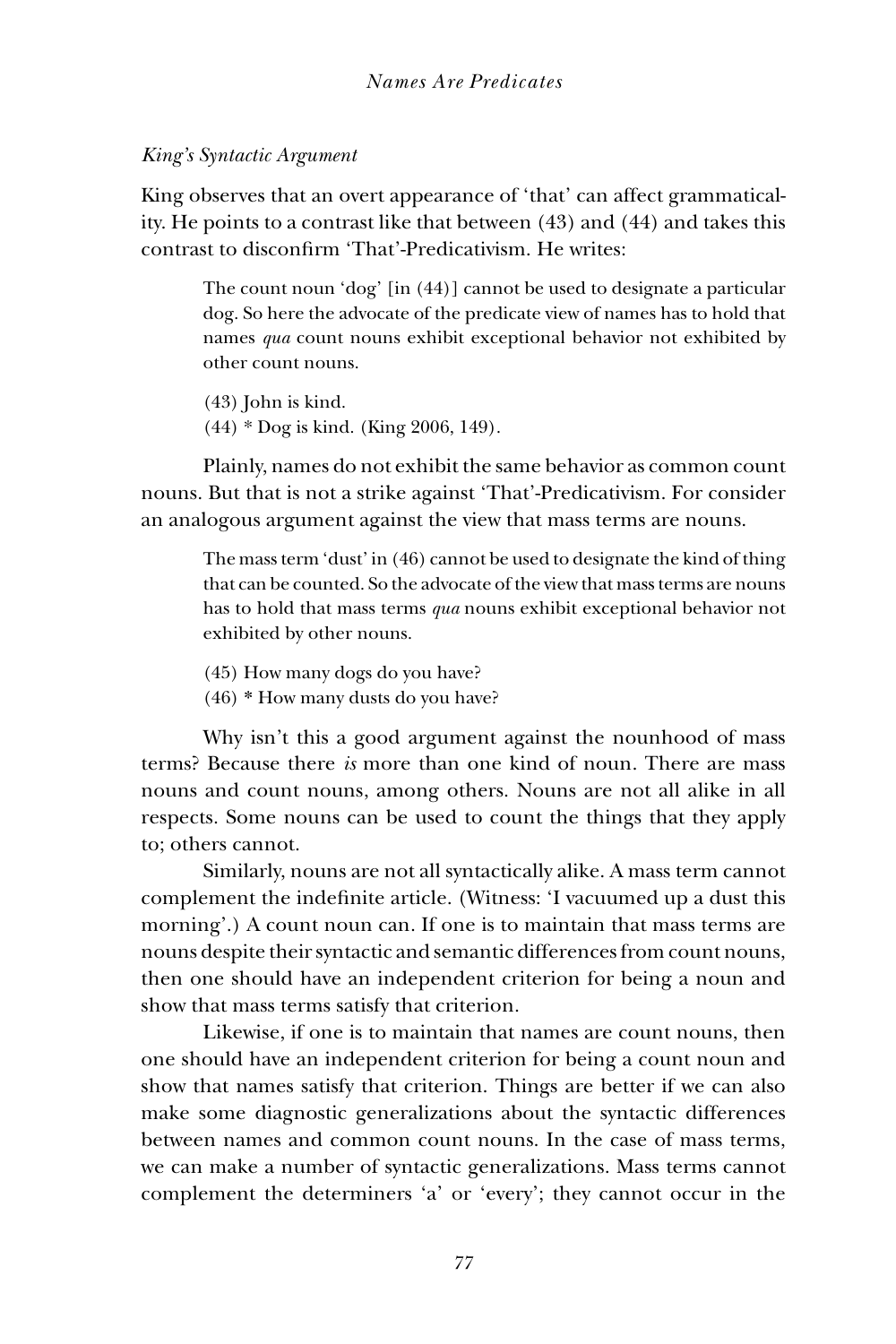plural; they cannot complement 'how many', but they can complement 'how much'.

We will see that 'the'-predicativists can make correspondingly predictive generalizations about names as compared with common count nouns. We will make good on that claim in section 9.

So Burge has a quality response to King's syntactic argument. King's argument requires that if names are count nouns, they must have the same syntactic properties as common count nouns. We have already seen that this is not so. Common count nouns, such as 'dog' in (44), cannot appear as bare singulars in argument position. Names, such as 'John' in (43), can. This no more tells against names being count nouns than do the syntactic differences between count and mass nouns tell against the thesis that mass nouns are nouns. It does, though, show that names and common count nouns are not in the same syntactic class. So Burge's 'That'-Predicativism survives.

That said, I nevertheless reject 'That'-Predicativism in favor of 'The'-Predicativism. That is because 'The'-Predicativism is better motivated and allows for a more satisfying and cohesive account of the syntactic differences between names and common count nouns.<sup>30</sup>

### 7. Two Terminological Clarifications

Before proceeding let me make two quick points about my terminology. One concerns the use of the term 'proper name'. The second concerns the use of the term 'common noun'.

### Being Proper Is Not an Interesting Property

When philosophers and linguists use the phrase 'proper name', they usually mean a name that denotes an individual of a certain sort, for example, a person, a pet, a country, or a planet. But that list is (obviously) not exhaustive. Names of companies, for example, 'Polaroid', are considered to be proper names. Names of months and days are considered to be proper names, but names of seasons are not. According to the Chicago Manual of Style (16th ed., 5.6), "A proper noun is the specific name of a person, place, or thing ... , or the title of a work." But for the purposes of this definition, what is a "thing"? Names of words, such as the name of

<sup>30.</sup> Rami (2014) offers a series of objections to 'That'-Predicativism. Unlike with King's objections, I find Rami's persuasive. But also unlike King's objections, they do not equally well apply to 'The'-Predicativism.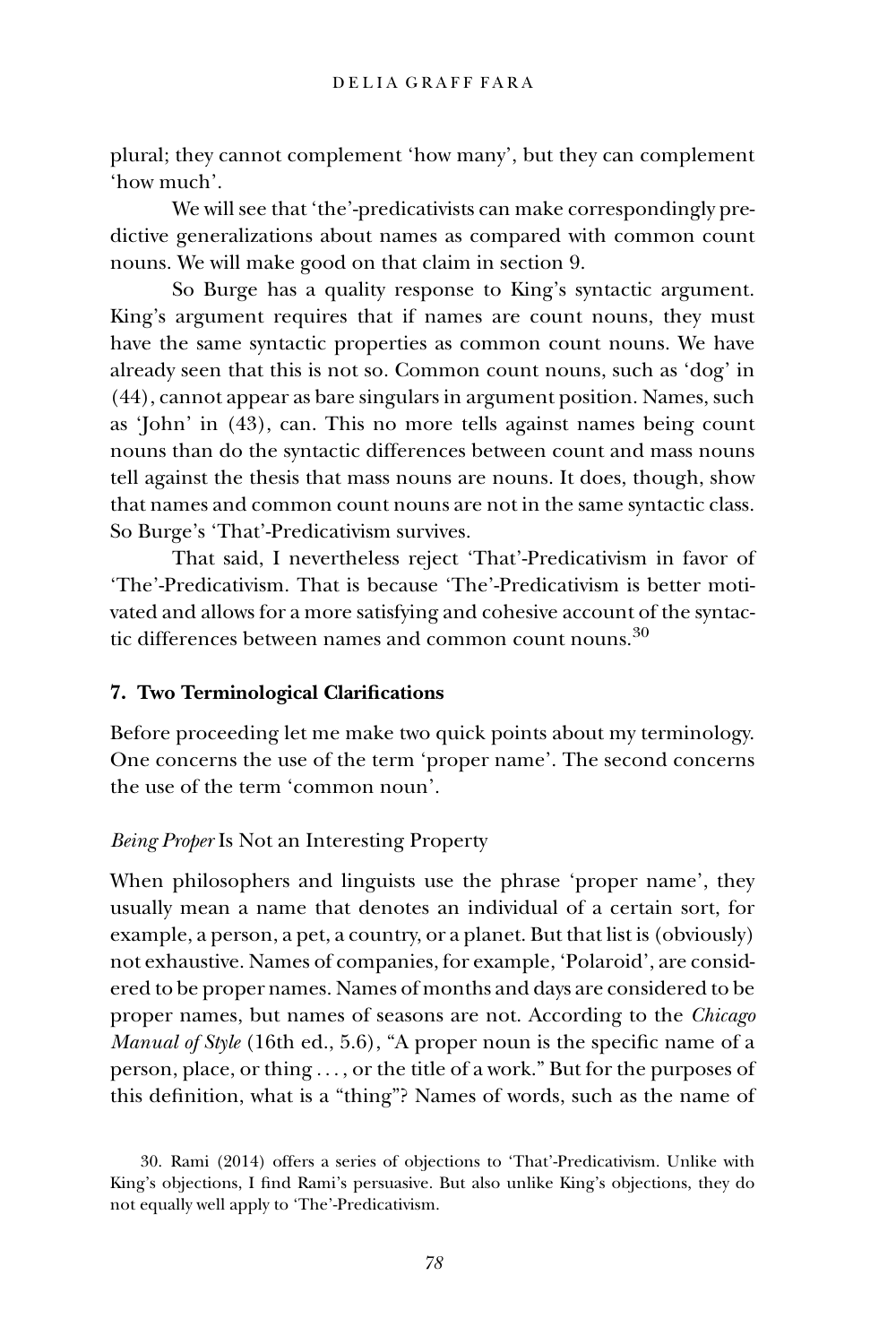the word 'philosophy' (''philosophy''), are not considered to be proper names. But surely words are things. So how do we decide which sorts of things are the ones whose names are proper names?

We don't need to try to decide. There is no grammatical difference between names of towns, such as 'Princeton', which are considered to be proper names, and names of words, such as ''Princeton'', which are not considered to be proper names. I don't believe that there is any interesting distinction between the names that are proper and the names that aren't that can be made apart from the usage that's recommended by style guides. I choose to use the phrase 'proper name' just to mean a name that English-language style guides in general recommend capitalizing. Since for the purposes of this essay capitalization conventions are irrelevant, I eschew usage of the term 'proper name' here.

# Names Are Never Used as Common Nouns

One of the most dogged criticisms of Predicativism is based on the fact that names and common count nouns are not syntactically alike. Recall King's pair from the previous section, along with its opposite.

| $(43)$ John is kind.       | $(47)$ * Dog is kind.   |
|----------------------------|-------------------------|
| $(44)$ * The John is kind. | $(48)$ The dog is kind. |

The word 'John' is a name in these sentences. The word 'dog' is a common noun. Both are count nouns. The minimal pairs above demonstrate that although names and common count nouns are both count nouns, they are in different syntactic classes.

The grammatical distributions of names and common count nouns do, however, coincide in many cases. We have seen a number of examples already ('There is one Alfred/university in Princeton', 'Every Sarah/teenager I've met sometimes works as a babysitter', 'Sarahs/Bears from the north are usually scary', and so forth). But I will never say, as some authors do, that in such cases a name is used as a common noun in such sentences. As I use the terms, the categories name and common noun are mutually exclusive. Their grammatical distribution coincides substantially, but not entirely. They differ syntactically in that names but not common count nouns can appear as bare unmodified singulars in argument position.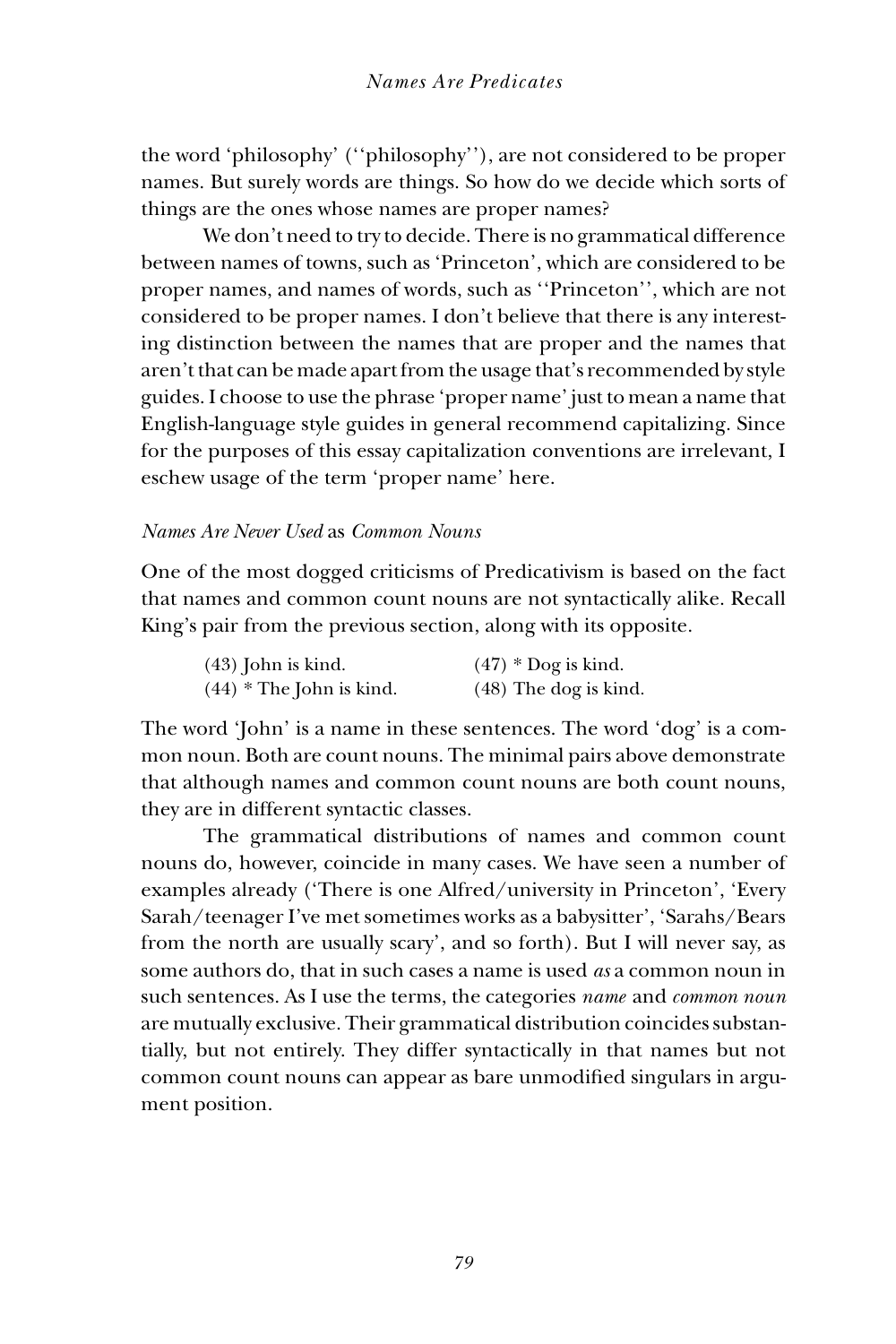#### 8. Segal's Challenge

Gabriel Segal made a syntactic argument against 'The'-Predicativism that's just like King's syntactic argument against 'That'-Predicativism.

Segal writes:

Explicit [determiner[name]] constructions do not function exactly like names with no explicit determiner attached. Witness (49).

(49) a. I live in London.

b. ?? I live in the/that London.

(49a) provides a perfectly idiomatic response to the question 'where do you live?' posed in an ordinary context ... when [the] audience would naturally interpret 'London' as London, England. In the same context, (49b) would sound bizarre.

Contrast (50), uttered in a context in which London, Ontario is not out of the picture.

- (50) a. I live in the London that's in S.E. England.
	- b. I live in that London (pointing from the window of a suitably positioned aeroplane).

And consider finally (51).

(51) a. This is the/that John I mentioned yesterday. b. \* This is John I mentioned yesterday.

If there is a hidden determiner in (49a) and (51b), it is evident that there are some special rules governing when it can appear on the surface and when it cannot. ['The'-Predicativism] stands in serious need of a wellmotivated account of these rules. (Segal 2001, 560–1)

#### Indeed.

Segal here has challenged the 'the'-predicativist to explain the data in  $(49)$ – $(51)$  in light of her two views that (i) names are a species of count noun and that (ii) bare singular names appearing in argument position complement an unpronounced definite article.<sup>31</sup> To meet this challenge, we must provide explanations of the kind mentioned in response to King's syntactic argument against a null 'that' in the previous section. These were (A) there must be an independent criterion for being a count noun and (B) we should be able to make some predictive gener-

<sup>31.</sup> Segal attributes the argument to James Higginbotham (1988).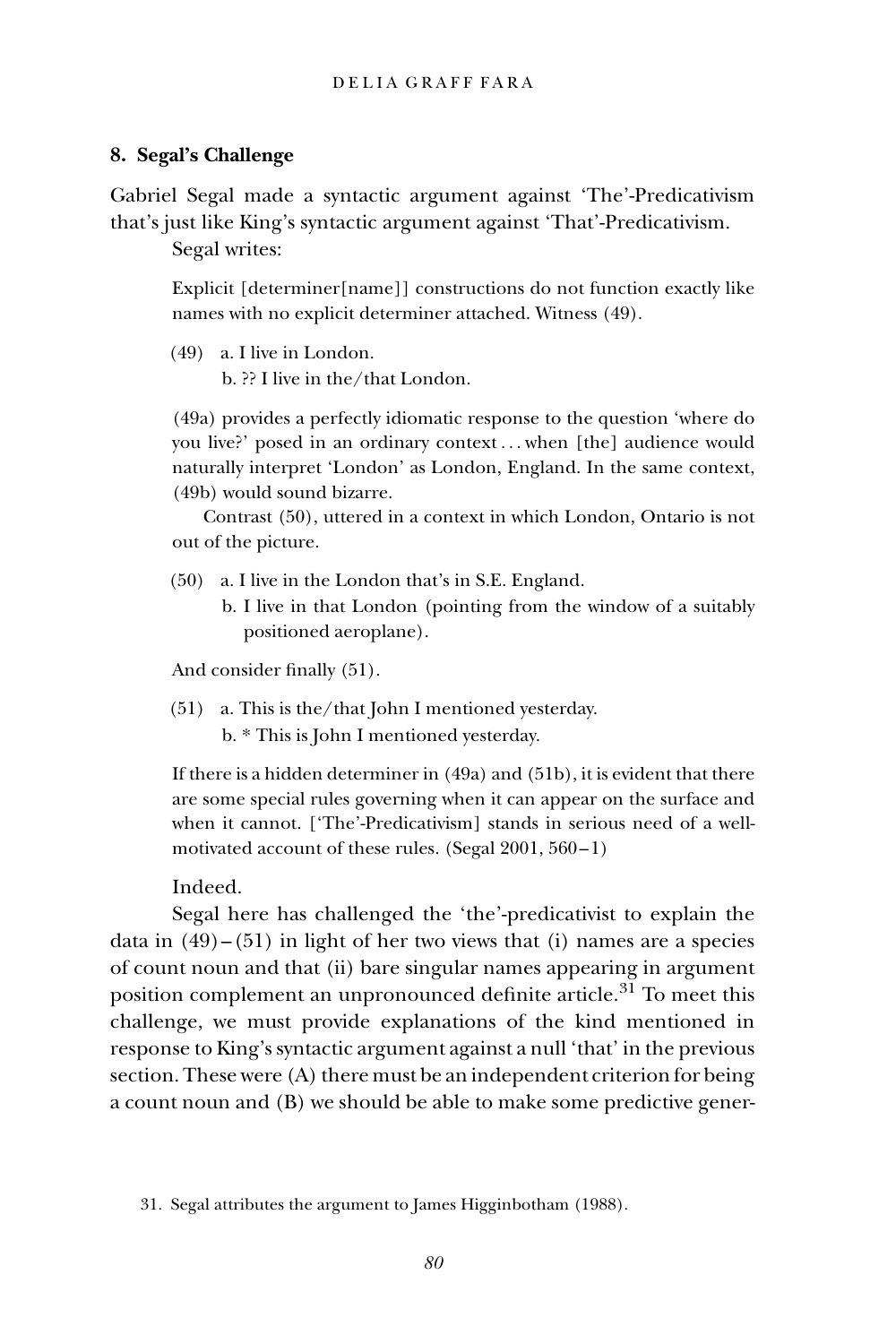alizations about the syntactic differences between names and other count nouns. We can meet both of these challenges.

(A) For  $x$  to be used as a count noun is for  $x$  to be used as a noun that applies to things that can be grammatically counted *using x itself.* $32$ 

For example, 'dust' cannot be used as a count noun since we cannot grammatically count in this way: one dust, two dusts, three dusts, ... ; 'cat' can be used as a count noun since we can grammatically count in this way: one cat, two cats, ... . Names pass this test easily. Just as we can count the number of cats in my house using the noun 'cat', we can count the number of Johns in my department using the noun 'John': one John, two Johns, ... .

(B) We can also make predictive generalizations about the syntactic differences between names and other count nouns. Sloat (1969) has already provided such a generalization. We will provide a slight amendment to Sloat's generalization about the distribution of determiners with names and other count nouns. Then we will formulate a syntactic hypothesis that accounts for it.<sup>33</sup>

# 9. Why 'The'?

Sloat laid out a chart comparing the distribution of determiners with phrases containing common count nouns with the distribution of those same determiners with a name put in for the common noun. He considers (i) the indefinite article, (ii) 'sm', which is the unstressed 'some' that occurs with plurals and mass nouns, (iii) 'sóme', which is the 'some' that is typically well represented by the existential quantifier, (iv) bare plurals, and (v) the definite article. I have added to his chart some rows for the demonstrative 'that'. Asterisks indicate unacceptable sentences; question marks indicate marginally acceptable sentences.

32. The criterion as framed here is use dependent because, as Kathrin Koslicki (1999) has emphasized, that whether a noun is a mass noun or a count noun can be use dependent ('There's hair in my soup' versus 'There's a hair in my soup').

33. Whereas here we offer a syntactic criterion for when the determiner may be dropped, Sawyer (2010, 217), in defense of 'That'-Predicativism, proposes a semantic criterion. The syntactic criterion is preferable because on the one hand, it applies categorically and on the other hand, there is never any unclarity as to whether it applies in a given case.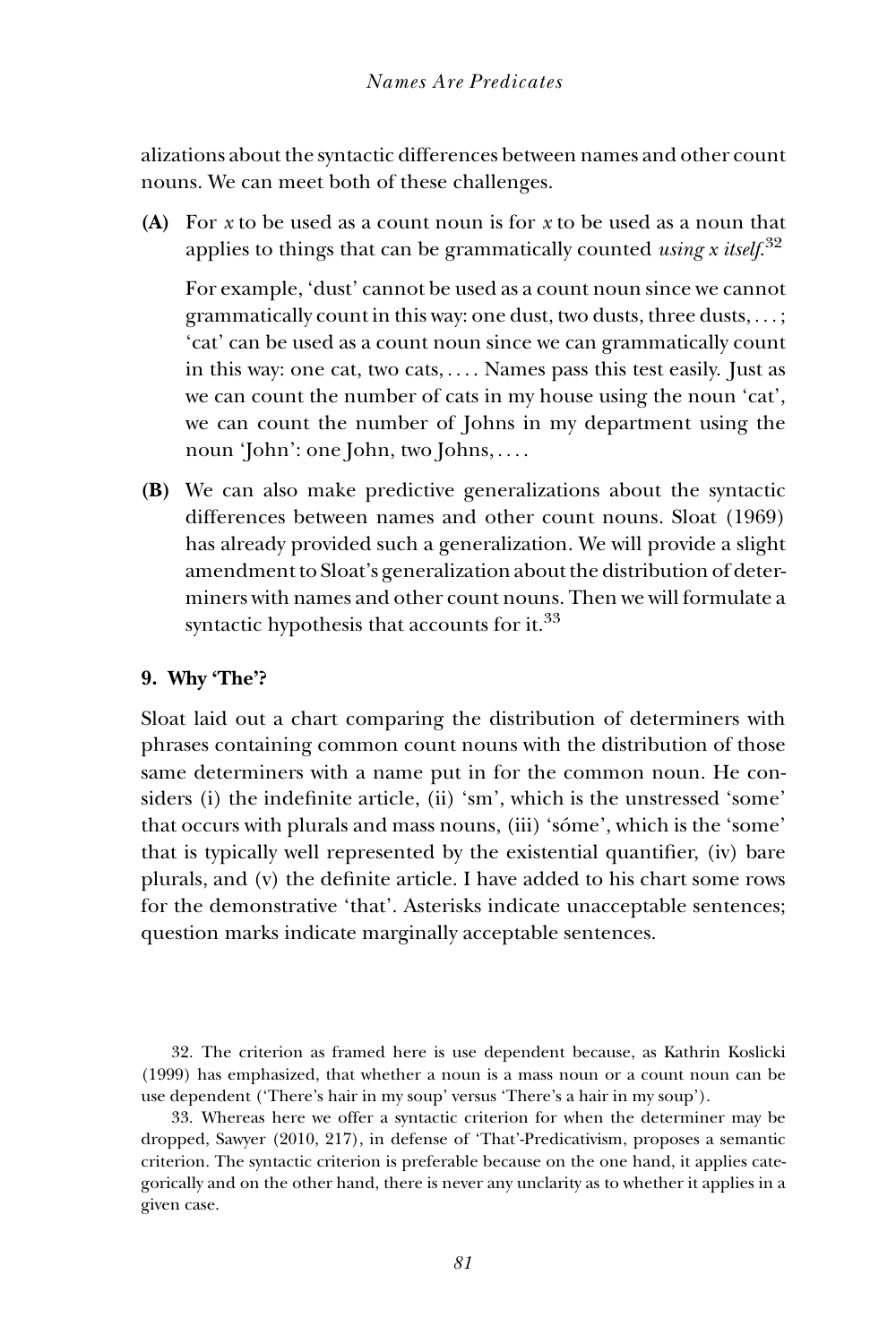#### DELIA GRAFF FARA

| A man stopped by.                     | A Smith stopped by.                     |
|---------------------------------------|-----------------------------------------|
| * Sm man stopped by.                  | * Sm Smith stopped by.                  |
| Sóme man stopped by.                  | Sóme Smith stopped by.                  |
| Sm men stopped by.                    | Sm Smiths stopped by.                   |
| Sóme men stopped by.                  | Sóme Smiths stopped by.                 |
| Men must breathe.                     | Smiths must breathe.                    |
| The clever man stopped by.            | The clever Smith stopped by.            |
| The man who is clever stopped by.     | The Smith who is clever stopped by.     |
| A clever man stopped by.              | A clever Smith stopped by.              |
| The men stopped by.                   | The Smiths stopped by.                  |
| The man stopped by.                   | * The Smith stopped by.                 |
| * Man stopped by.                     | Smith stopped by.                       |
|                                       |                                         |
| That clever man stopped by.           | That clever Smith stopped by.           |
| ?? That man who is clever stopped by. | ?? That Smith who is clever stopped by. |
| * That men stopped by.                | * That Smiths stopped by.               |
| That man stopped by.                  | That Smith stopped by.                  |

The Sloat chart (Sloat 1969, 27)

Note that 'the' is distinguished as the only one of the determiners that differs in its distribution with names as compared to common count nouns. That is, the following are the only two rows of the table in which there is a difference in acceptability between the left column and the right column.

| The man stopped by. | * The Smith stopped by. |
|---------------------|-------------------------|
| * Man stopped by.   | Smith stopped by.       |

The only difference between determiner plus name and determiner plus common count noun is that overt 'the' cannot appear as a determiner before an unmodified name in the singular, unless it is stressed. But the definite article must appear as overt 'the' when it is stressed or when it occurs with a name that is modified or in the plural.

Sloat (1969, 28) proposes that the simplest explanation is that the definite article has a "zero allomorph" (what we have been calling null 'the') and must appear as such before a name in the singular, except when it is stressed or when the name is preceded by a restrictive adjective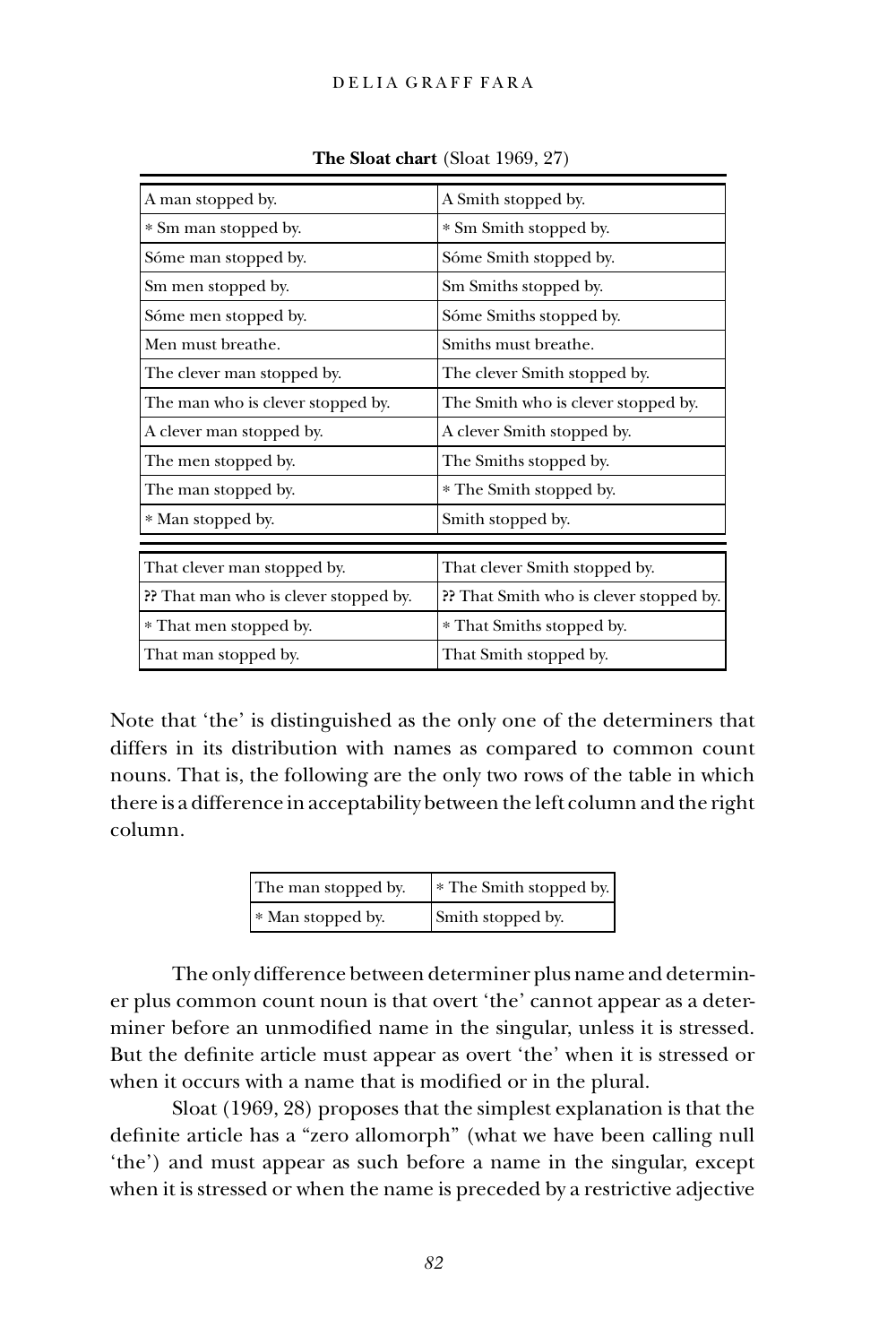or followed by a restrictive relative clause, or unless some other determiner appears overtly.<sup>34</sup> These display the relevant cases:

# Unmodified singular, no 'the':

(52) I just saw Marc Jacobs.

### Stressed article, overt 'the':

(53) I just saw THE Marc Jacobs.

### Preceded by a restrictive adjective, overt 'the':

(54) I just saw the famous Marc Jacobs (not my neighbor Marc Jacobs).

### Followed by a restrictive relative clause, overt 'the':

(55) I just saw the Marc Jacobs who designs those beautiful handbags (not the Marc Jacobs who works at Google).

In the next section I will argue that Sloat's descriptive generalization is not quite right. My aim is to defend 'The'-Predicativism against Segal's criticism from section 9 by actually giving a "well-motivated account" of the "special rules" that govern when the hidden determiner "can appear on the surface and when it cannot." The main reason to prefer 'The'-Predicativism to 'That'-Predicativism is that the account of the "special rules" in question is well motivated when the hidden determiner is  $\mathcal{O}_{the}$ , but not when it is  $\mathcal{O}_{that}$ . The main reason to amend Sloat's generalization is that doing so enables us to give a very simple generalization to account for the distribution of  $\mathcal{O}_{the}$  to replace his disjunctive one.

# 10. Amendments to Sloat's Generalization

Sloat described three cases where 'the' would appear overtly in a definite description containing a singular name. The first concerned stressed 'the'. The second and third concerned restrictive modifiers: singular names preceded by restrictive adjectives or followed by restrictive relative clauses would require the definite article to appear as overt 'the'. My aim in this section is to argue for certain amendments to Sloat's descriptive generalization. I have found that if we make the amendments that I pro-

<sup>34.</sup> This is a fairly direct paraphrase of Sloat (1969, 27).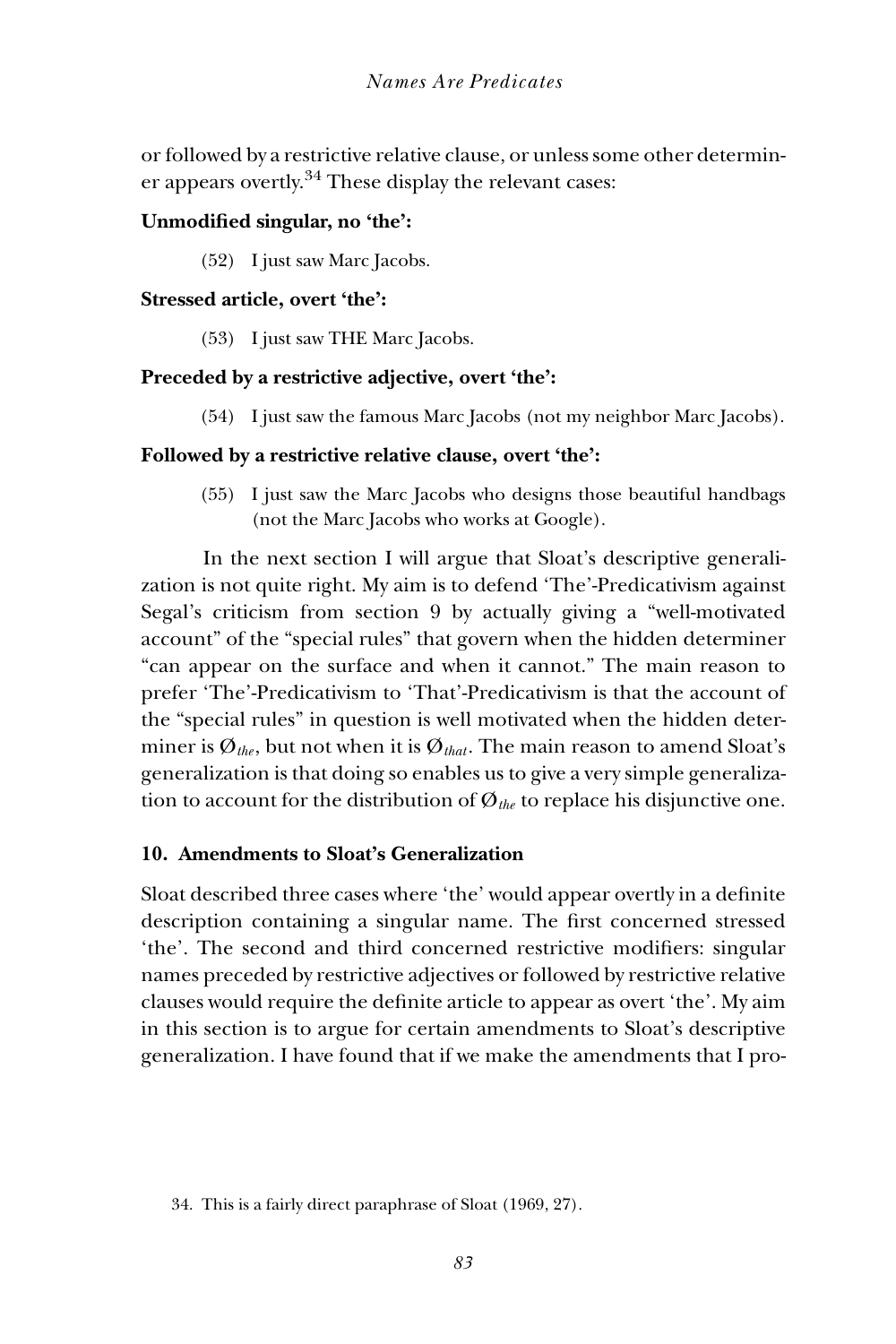pose, then we can derive the distribution facts about  $\mathcal{O}_{the}$  from a certain very simple syntactic rule.<sup>35</sup>

My first amendment to Sloat's generalization concerns his reference to modifiers of the specific grammatical categories adjective and relative clause. There are restrictive modifiers of other categories that force the definite article to appear overtly with singular names. For example:

- (56) The designer Marc Jacobs is opening a new store.
- (57) The Marc Jacobs in my kitchen is dicing haban˜eros.

The restrictive modifier 'designer' in (56) could be called an attributive noun. It is not an adjective, but it does require the definite article to be overt. In (57), the restrictive modifier 'in my kitchen' is not a relative clause but rather a prepositional phrase. But it also forces the definite article to be overt. So let's be more general than Sloat was by saying that it is restrictive modifiers coming before or after a singular name that force overt 'the', regardless of their grammatical category.

My second amendment concerns nonrestrictive modifiers. While Sloat thought that restrictive modifiers before a name required an overt definite article, he thought that nonrestrictive modifiers before a singular name required a null definite article. He came to this conclusion on the basis of the following contrast:

- (58) I talked to young Martin about it.
- (59) I talked to the young Martin about it.

He judges that without overt 'the', as in (58), 'young' is unambiguously nonrestrictive—like 'brave' is when we say, "Brave Philip slew the dragon." But Sloat judges the opposite with (59). He judges that 'young' in (59) is unambiguously restrictive—like 'younger' is when we say "The younger Philip slew the dragon." Sloat infers that when a modifier occurs before a singular name in a definite description, a restrictive interpretation requires overt 'the' while a nonrestrictive interpretation prohibits overt 'the'.

I agree with Sloat's judgment about (58): it does have only the nonrestrictive reading. I disagree with Sloat's judgment about (59), how-

35. To my knowledge, Matushansky was the first (and only) person to propose a simple syntactic rule from which Sloat's disjunctive generalization could be derived. The rule I propose differs from Matushansky's; it's simpler in my opinion, and it accounts for more cases.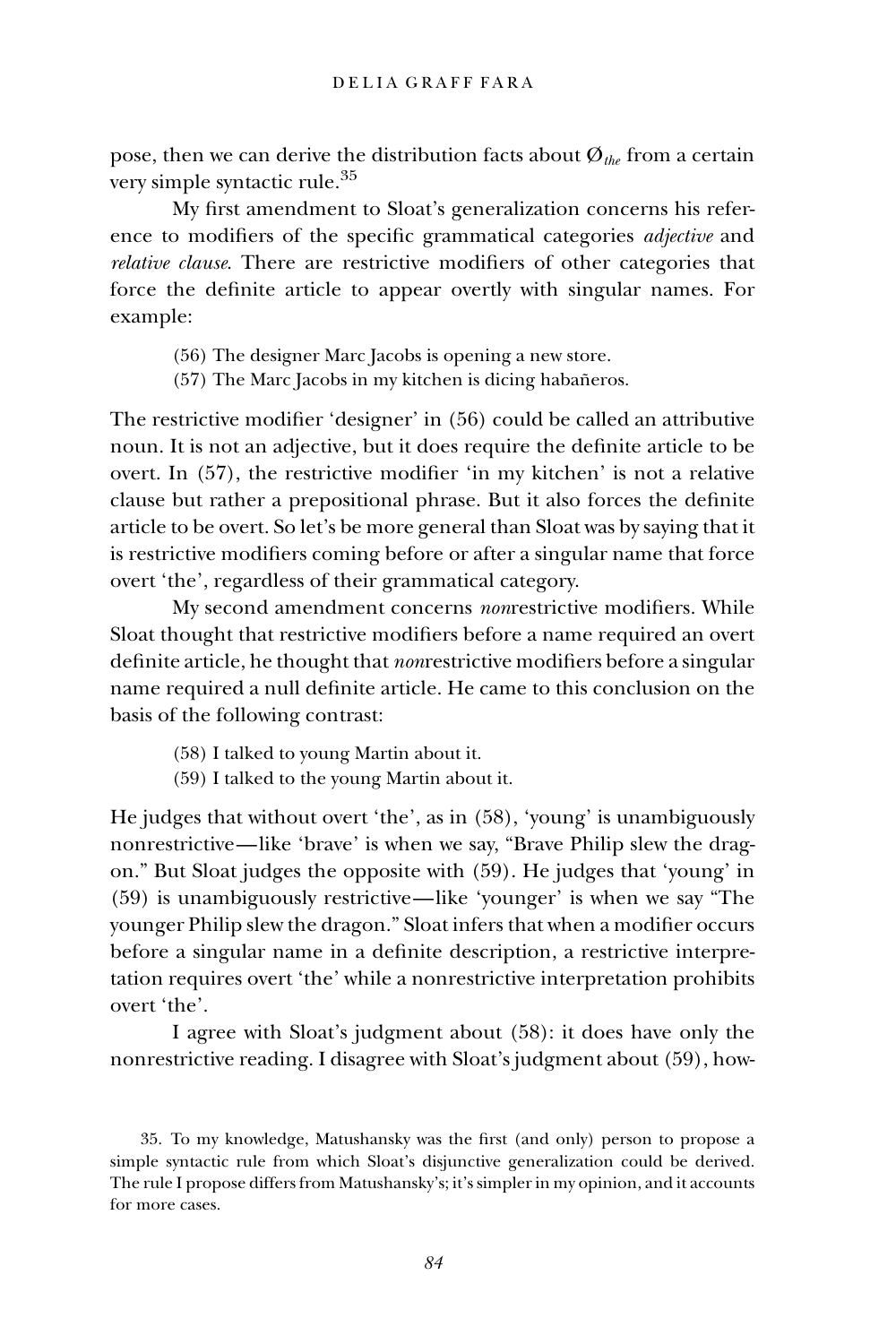ever. I think that the sentence is ambiguous: the modifier 'young' can be used nonrestrictively as well as restrictively. I might use 'young' restrictively in (59), to winnow out the nonyoung Martins from the set of Martins containing the one I want to speak about. But I might also use it nonrestrictively, to attribute youth to the Martin that I'm speaking about while saying about him that I talked to him. On this point, I agree with Matushansky (2006b, section 2.1), as against Sloat, but I want to provide a more extended discussion of, and argument for, the point.

There is a straightforward test for the availability of a nonrestrictive interpretation for a given modifier.

# Nonrestrictive-Interpretability Test:

If someone who believes that there is only one  $F$  can sincerely utter a sentence containing the phrase  $^{\prime}M$  F', where M is a modifier, then the modifier M can have a nonrestrictive interpretation in that sentence.

The modifier 'young' in (59) passes this test. As long as I do not pronounce (59) with any kind of contrastive intonation, I can sincerely utter it even if I believe that there is only one Martin. I envisage a situation like this: I want to draw attention to Martin's youth because the thing that I talked to him about was a matter involving social subtlety and nuanced emotions, not something easily comprehended by the young. This comes across more easily if we add 'even'.

(60) I was at such a loss what to do, I even talked to the young Martin about it.

There is nothing incoherent in my saying this while believing that there is only one Martin.

Recall that Sloat's combined judgments about (58) and (59) led him to the following generalization.

# Sloat's generalization about prename modifiers:

When a singular name is preceded by a modifier, the definite article must appear (i) as null if the modifier is used nonrestrictively, but (ii) as overt 'the' if the modifier is used restrictively.

My dissenting judgment about (59)—that it does have a nonrestrictive reading—leads me to go in for an alternative generalization.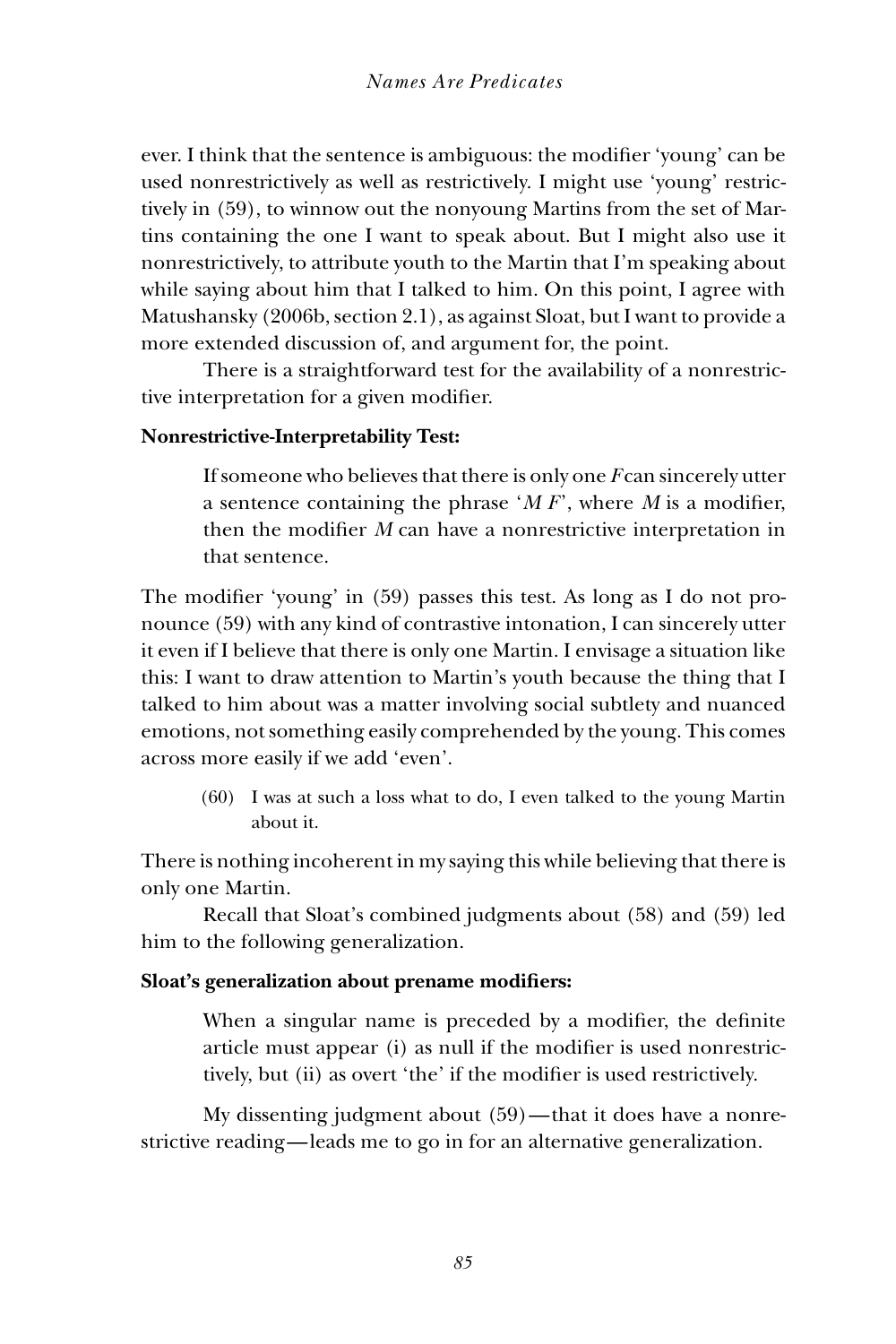#### My alternative generalization about prename modifiers:

When a singular name is preceded by a modifier, the definite article must appear as overt 'the' whether the modifier is used restrictively or nonrestrictively.

Both generalizations have counterexamples. We will consider them in turn. Keep in mind, though, that a generalization needn't be rejected entirely just when it has some exceptions. The exceptions might themselves be unifiable in accordance with some principle. The hope would be to hold on to one of the generalizations and countenance the exceptions to it while looking for a supplementary generalization to unify the exceptions. We cannot hold on to both generalizations since they are incompatible with one another. I will argue shortly that Sloat's generalization is the one that has to go. So let's now go through the counterexamples to each of the generalizations.

Sloat's generalization has counterexamples since in at least some sentences, modifiers that occur between a name and overt 'the' do have nonrestrictive readings in addition to their restrictive readings. Any such sentence constitutes an exception to Sloat's generalization about prename modifiers. Let me give some examples:

- (61) The talented Mr. Ripley was a terrific impersonator.
- (62) The ever-popular Marc Jacobs won yet another design award.

The prename modifier in (61) *could* be used restrictively to contrast the talented Mr. Ripley with some different, untalented Mr. Ripley that's a terrible impersonator. But it could also be used nonrestrictively, to attribute talent to the particular Mr. Ripley that's being spoken about even if it is known that there is just one Mr. Ripley in existence. Likewise with  $(62)$ . I *might* use the prename modifier restrictively because there is some unpopular Marc Jacobs who's never won an award of any kind. But I might also use it nonrestrictively. It might be that there is just one Marc Jacobs and that I want to draw attention to his enduring popularity while saying about him that he won yet another design award.

Let's avoid the difficult question of what the truth-conditional contribution of nonrestrictive modifiers is and note merely that (59)– (62) are all exceptions to Sloat's generalization about modifiers occurring between a singular name and overt 'the'. In all of these sentences, the modifiers can be interpreted nonrestrictively as well as restrictively.

Meanwhile, there are also clear exceptions to the alternative generalization about prename modifiers. We have already seen such an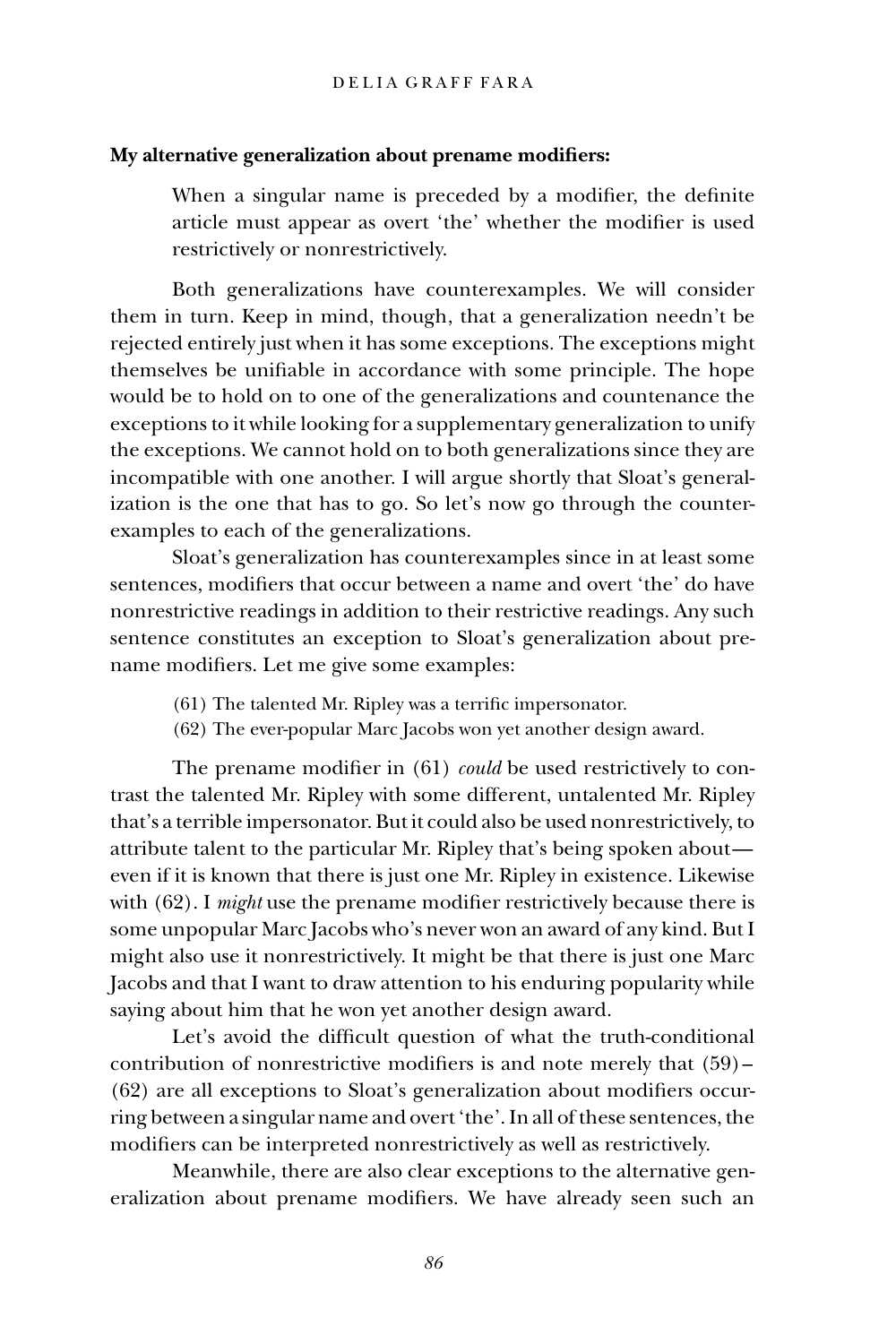exception in Sloat's example (58), 'I talked to young Martin about it', in which a nonrestrictive modifier precedes a singular name but with no overt 'the' (or any other determiner). And there are many modifiers that are like 'young' in this respect. We can call them *null-permissive modifiers*. Null-permissive modifiers permit  $\mathcal{O}_{the}$  when occurring before a singular name while being interpreted nonrestrictively. The following phrases illustrate that there are many null-permissive modifiers, witness: simple Simon; poor Aunt Beth; lucky Pierre; good old John; fearless Evel Knievel; sweet Georgia Brown; and sharp-eyed Éamonn McManus.<sup>36</sup>

It seems to me that 'talented' is a null-permissive modifier but that 'ever-popular' is not.

- (61<sup>'</sup>) Talented Mr. Ripley was a terrific impersonator.
- (62<sup>'</sup>) \* Ever-popular Marc Jacobs won yet another design award.<sup>37</sup>

And there are other cases like  $(62')$ —cases in which the occurrence of a modifier before a singular name requires the definite article to be overt, and yet can be interpreted nonrestrictively as well as restrictively.

- (63) a. The dying John Smith asked to see his ex-wife.
	- b. \* Dying John Smith asked to see his ex-wife.
- (64) a. The former Mrs. Smith was ecstatic about her divorce. b. \* Former Mrs. Smith was ecstatic about her divorce.<sup>38</sup>

We can use the phrase *strict modifier* to classify modifiers like these—ones which prohibit  $\mathcal{O}_{the}$  when occurring before a singular name while nevertheless being used nonrestrictively.

36. I borrow these examples from Geoffrey Pullum (2006).

37. If we pronounce the sentence with "comma intonation," with a pause after 'everpopular', then it is fine. But in that case, the adjective is not occurring as a modifier of the name, but rather as a preposed appositive phrase, yielding an equivalent to 'Marc Jacobs, ever popular, won yet another design award'.

38. Since 'former' is not an intersective modifier, it is somewhat strange to think of it as being used either restrictively or nonrestrictively. One would think that for a modifier M to be used restrictively when combined with a noun F is for the phrase 'MF' to denote the intersection of the  $Ms$  and the  $Fs$ . But then by that definition, nonintersective modifiers could never be used restrictively. Nevertheless, I think that the distinction between restrictive and nonrestrictive is sufficiently clear in the case of nonintersective adjectives for us not to worry about the oddity of the terminology. There might be a current Mrs. Smith that I want to contrast the former Mrs. Smith with (restrictive). Or I might be making no contrast at all: there may be no current Mrs. Smith and no former Mrs. Smith other than the one being talked about (nonrestrictive).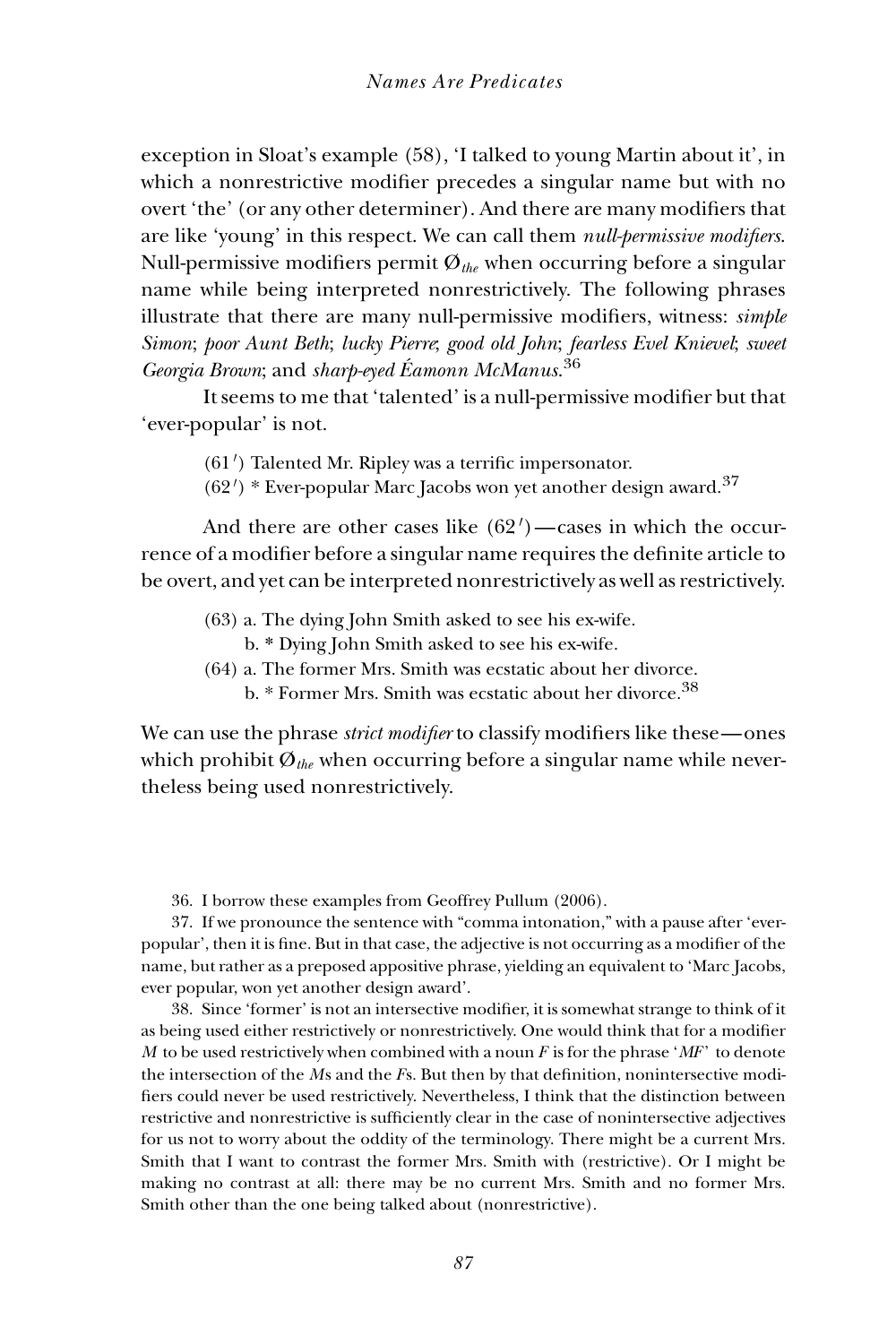We now have these categories:

# Null-permissive modifiers:

Ones that permit  $\mathcal{O}_{the}$  when occurring before a singular name.

# Strict modifiers:

Ones that prohibit  $\mathcal{O}_{the}$  when occurring before a singular name while simultaneously being interpreted nonrestrictively.

And the situation we are in is this: Strict modifiers, such as 'ever-popular', 'former', and 'dying', provide counterexamples to Sloat's Generalization about Prename Modifiers, as stated above. Meanwhile, null-permissive modifiers, such as 'young' and 'brave', provide counterexamples to the Alternative Generalization about Prename Modifiers, as stated above. If we want to provide a well-motivated account of the rules that govern when the definite article can appear on the surface and when it cannot, then we should look for simple generalizations. One option would be to jettison both of the above generalizations and cast about for a replacement. But since we seem to be on the right track, it would be better to hold on to one of the generalizations and try to unify the exceptions according to some supplementary principle.

If we do that, then the Alternative generalization is the one that stays. To explain why, it helps to introduce a third category of modifiers, which can be called 'the'-permissive.

# 'The'-permissive modifiers:

Ones that permit the presence of overt 'the' when occurring before a singular name while still being interpreted nonrestrictively.

The following sentences display that 'brave', 'young', and 'aging' are 'the'-permissive:

- (65) The brave William never shed a tear.
- (66) The young Harry followed in his brother's footsteps.
- (67) The aging Elizabeth retained her stiff upper lip throughout all of the scandals.

Note that 'aging' is like 'dying' in that it cannot occur with  $\mathcal{O}_{the}$ . That is to say that both are strict modifiers.

(68) \* Aging Elizabeth retained her stiff upper lip throughout all of the scandals.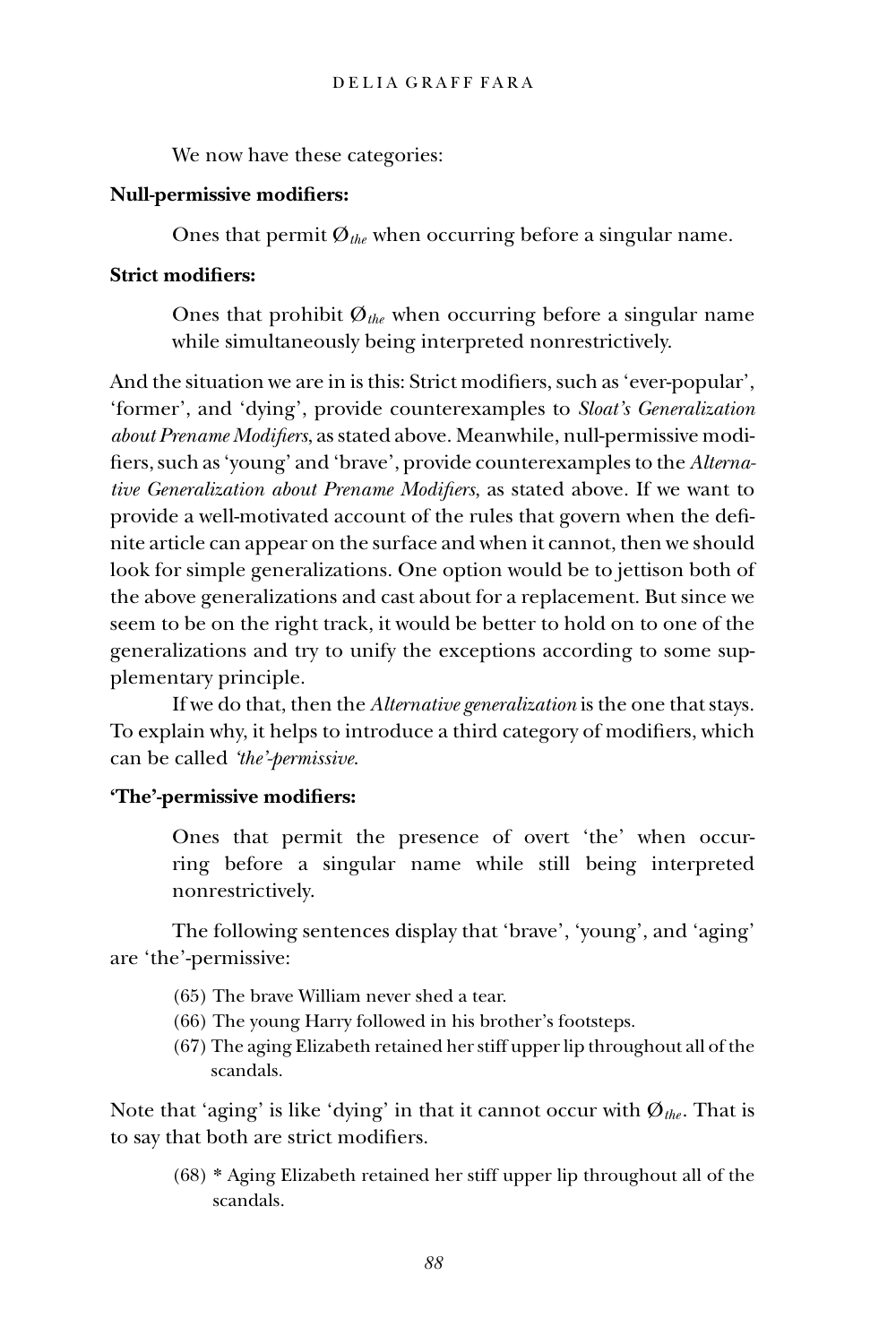The point of disagreement, then, between Sloat's generalization and the alternative one boils down to this: according to Sloat's generalization, there are no 'the'-permissive modifiers; according to the alternative, there are no null-permissive modifiers. The reason to reject Sloat's generalization in favor of the alternative is that every null-permissive modifier is also 'the'-permissive. Or so I claim. If true, the claim gives us a reason to reject Sloat's generalization about prename modifiers.

### Claim:

Every modifier that can occur before a singular name with  $\mathcal{O}_{the}$ can also occur with overt 'the' while still being interpreted nonrestrictively.

It is difficult to prove a universal when there is no such thing as an arbitrary instance, so I will not try to conclusively demonstrate my claim that every null-permissive modifier is also 'the'-permissive. But let me lend it plausibility by reviewing that every null-permissive modifier that we have looked at so far is also 'the'-permissive.

# Null-permissive modifiers:

- (69) Young Martin would be happy to stay young forever.
- (70) Brave Philip slew the dragon with just one blow.
- (71) Sharp-eyed Éamonn McManus noticed the mistake right away. (Pullum 2006)

# 'The'-permissive modifiers:

- (72) The young Martin would be happy to stay young forever.
- (73) The brave Philip slew the dragon with just one blow.
- $(74)$  The sharp-eyed Éamonn McManus noticed the mistake right away. (Pullum 2006)
- (75) The inimitable Josep wowed the audience with his virtuosity.
- (76) The simmering Bugs Bunny taunted his captor by telling jokes while the broth boiled.
- (77) The infuriated Yosemite Sam jumped up and down in anger.

### Strict modifiers:

- (78) \* Inimitable Josep wowed the audience with his virtuosity.
- (79) \* Simmering Bugs Bunny taunted his captor by telling jokes as the broth heated up.
- (80) \* Infuriated Yosemite Sam jumped up and down in anger.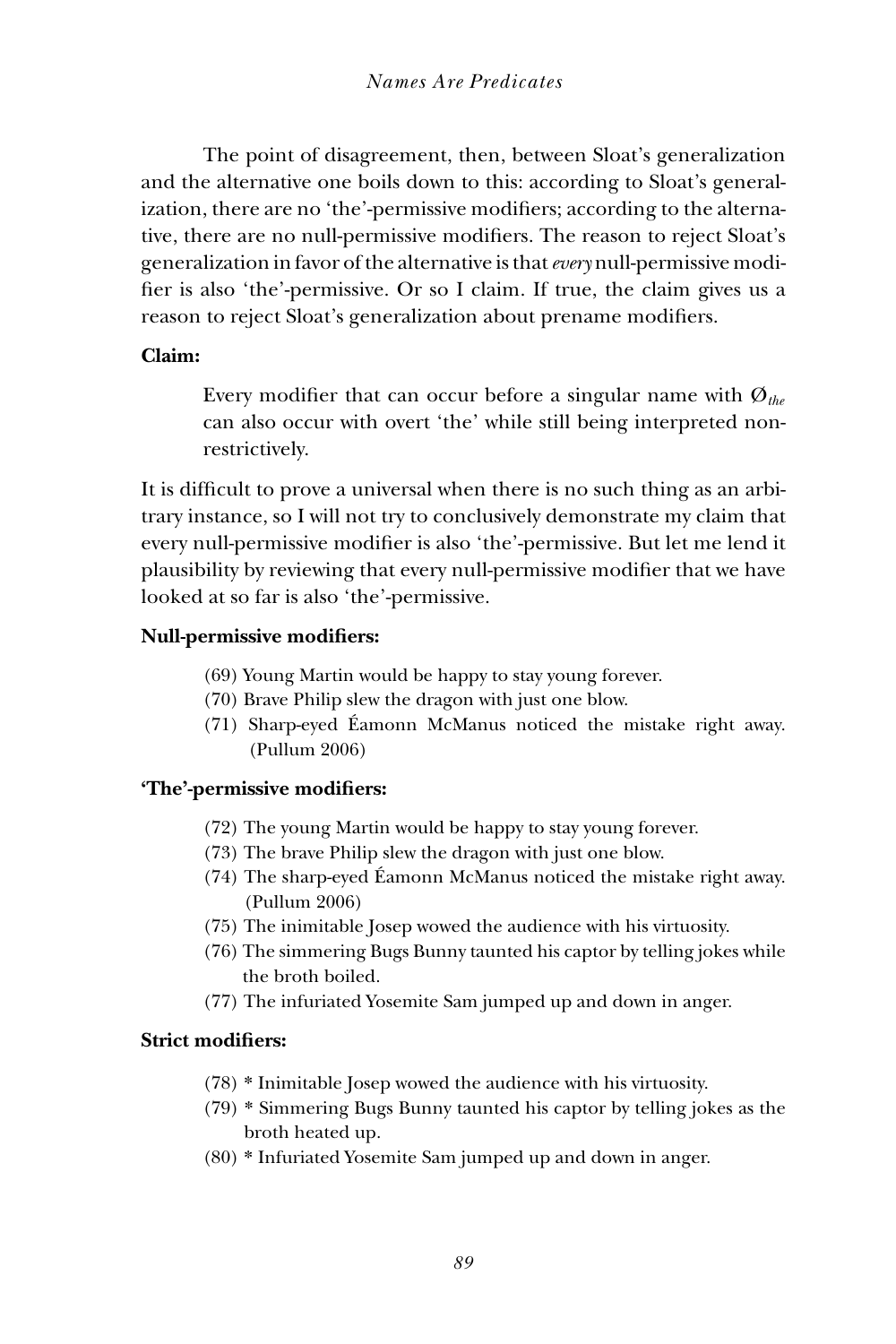Now since, as I claim, every null-permissive modifier is also 'the' permissive, every modifier whatsoever constitutes an exception to Sloat's generalization. But the exceptions to the alternative generalization are the modifiers that are null-permissive. Since there are modifiers that are not null-permissive but that can be used nonrestrictively—that is, there are modifiers that are strict—the alternative generalization has but a limited class of exceptions. The hope would be that the limited class of null-permissive modifiers could be unified according to a supplementary general principle.

In the next section I explain how once we incorporate my two amendments, Sloat's descriptive, disjunctive generalization concerning the null definite article can be distilled into one simple principle.

### 11. Where 'The' Must Be Null

The proposal now on the table is that names *always* occur in predicate position. When one appears not to be in predicate position, it is because it is embedded in a denuded definite description. The rule governing the stripping of overt 'the', as garnered from the last section, is this: The definite article appears as  $\mathcal{O}_{the}$  when it occurs with a name, except in any of the following cases, where it appears overtly as 'the':

- (i) The definite article is stressed.
- (ii) The name is preceded by a restrictive or nonrestrictive modifier.<sup>39</sup>
- (iii) The name is followed by a restrictive modifier.

Sloat's 'adjective' and 'relative clause' have here been replaced with the more inclusive term 'modifier'.

The question now arises whether we can dispense with our disjunctive version of the generalization concerning  $\mathcal{O}_{the}$  in English and provide a simpler generalization of the rule. It turns out that one clearly emerges when we look at the syntactic structures associated with the cases subsumed under the rule. First look at cases where the definite article is required to be null.

<sup>39.</sup> We should keep in mind that null-permissive modifiers are exceptions to the part of this rule that governs nonrestrictive modifiers. I am optimistic that some tidy way of circumscribing the null-permissive modifiers will be discovered.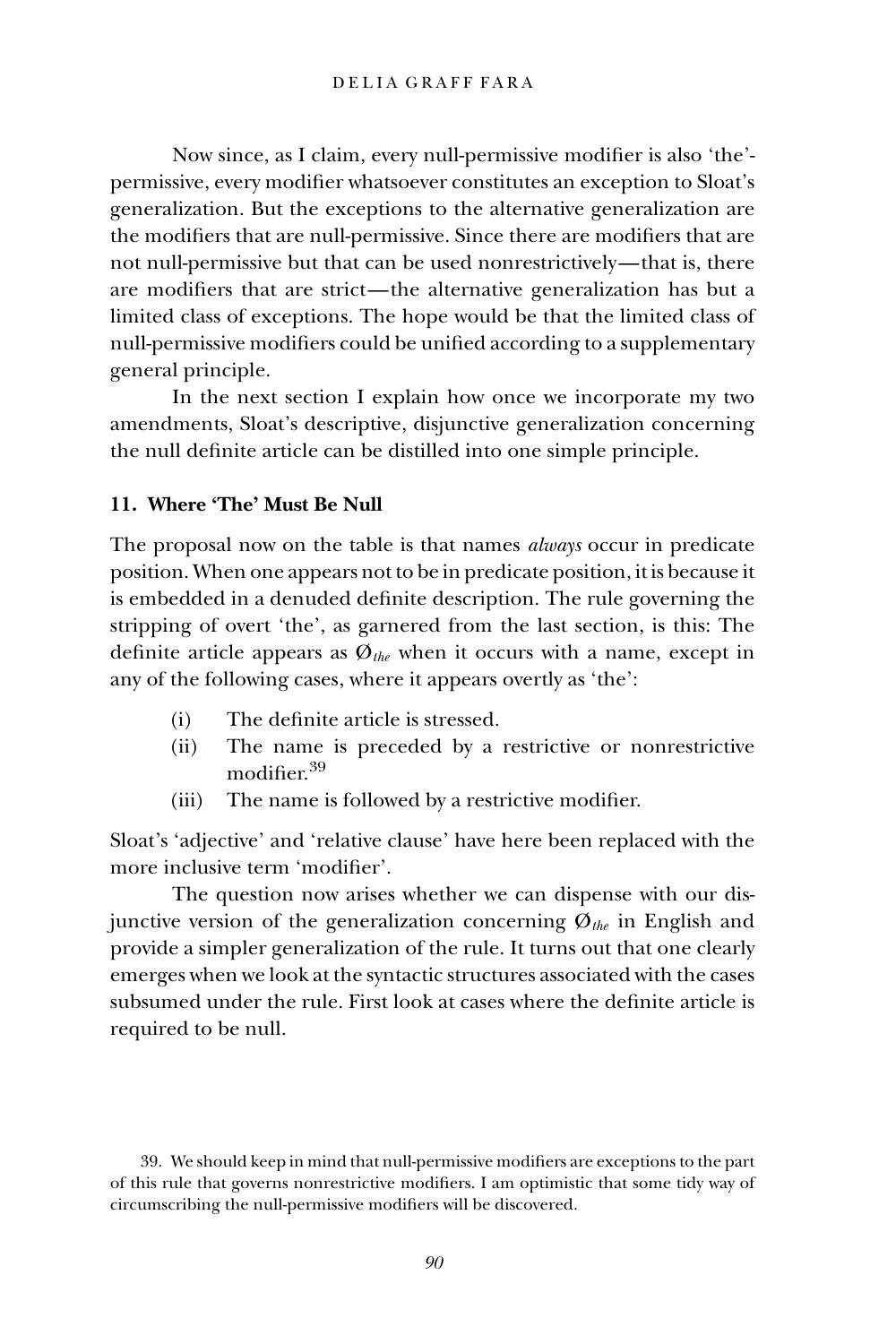# The Basic Case:

(81) Michael is teaching metaphysics this year.



# The Name Is Followed by a Nonrestrictive Modifier (here a relative clause):

(82) Ivan, who is on the roof, is howling. (I don't know why he's on the roof.)



Next look at structures where the definite article is required to be overt.

### The Definite Article Is Stressed



is standing outside your window!

# The Name Is Followed by a Restrictive Modifier (here a prepositional phrase):

(84) The Ivan on the roof is howling.

(But the Ivan downstairs is passed out.)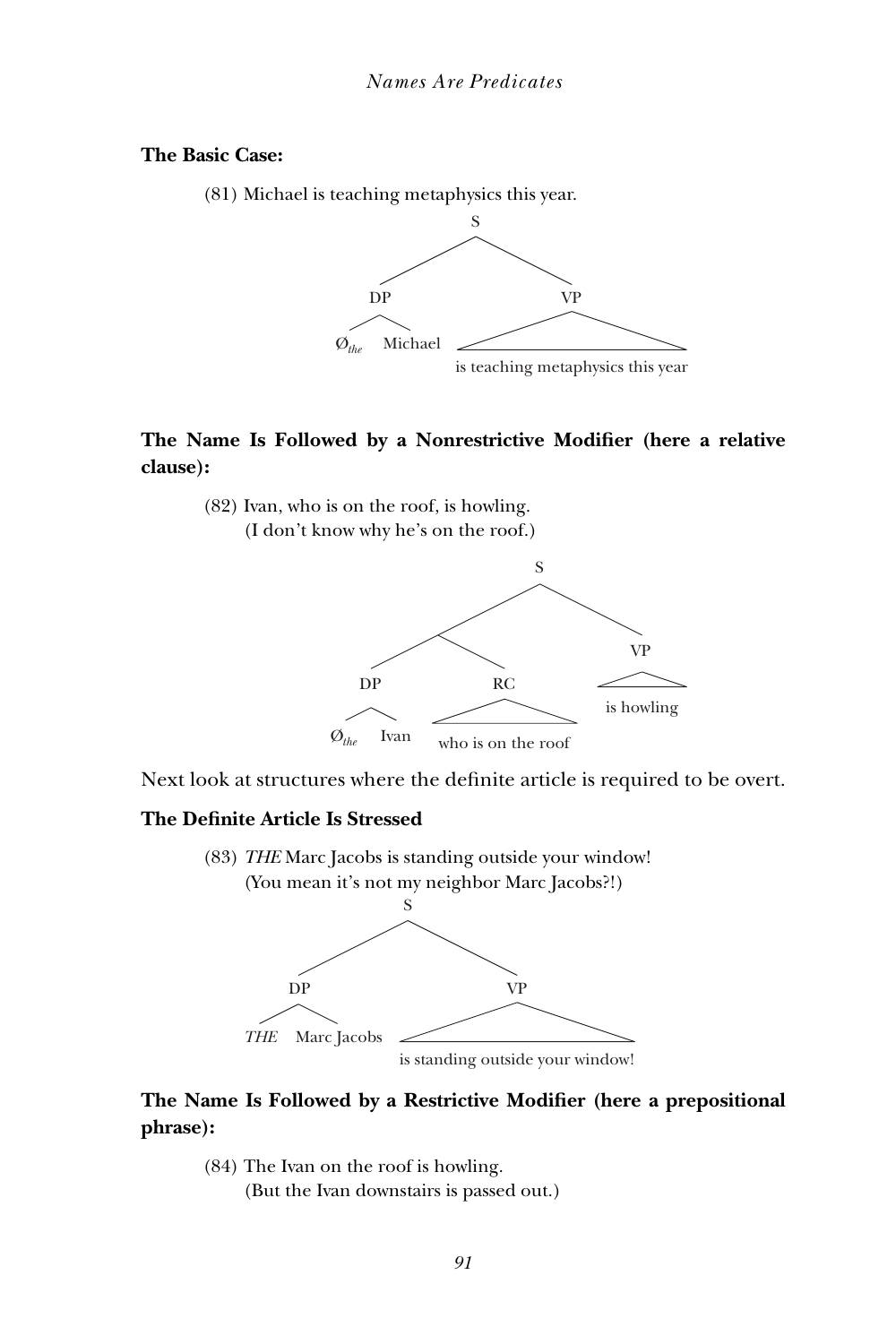

#### The Name Is Preceded by a Restrictive Modifier

(85) The shorter John is teaching ethics this year. (The taller one is teaching logic.)



#### The Name Is Preceded by a Nonrestrictive Modifier

(86) The ever-popular Michael is teaching metaphysics this year. (His clarity and kindness are what make him so popular.)



There is a general principle that covers all cases where the definite article must be realized as  $\mathcal{O}_{the}$ , namely, whenever it has a name as its sister, unless it is stressed. The 'the'-predicativist has a straightforward explanation for why the definite article is pronounced when stressed in cases where it would otherwise not be grammatical: one cannot stress a word without pronouncing it!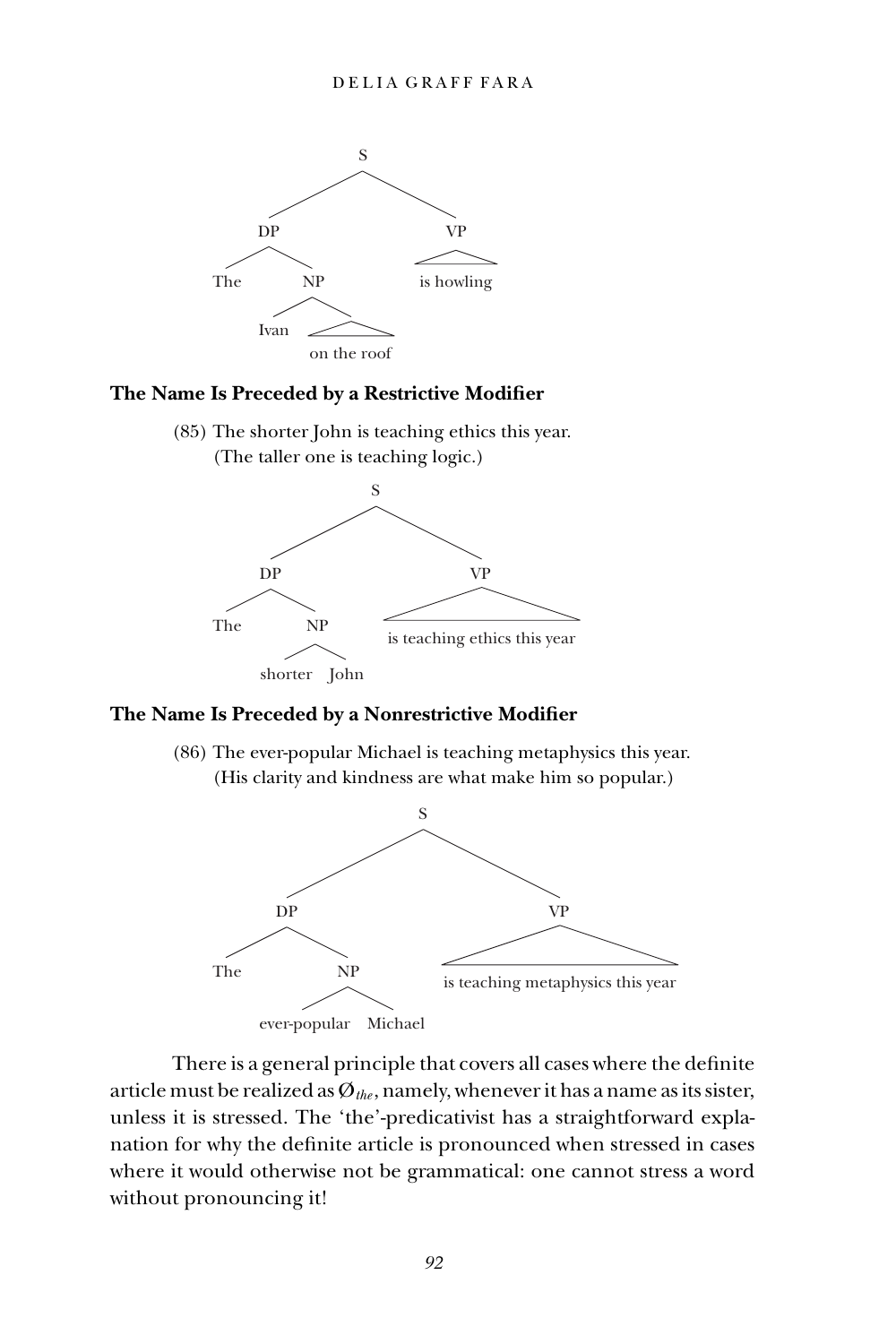**Where**  $\mathcal{O}_{the}$ : The definite article must appear as  $\mathcal{O}_{the}$  when it has a name as its sister, unless it is stressed.<sup>40</sup>

One could think of this as a kind of obligatory contraction: when nothing occurs "between" the definite article and a name, they get smushed together, resulting in an unpronounced definite article (discounting those cases in which the article is stressed for emphasis). One way for a word or phrase to get between the definite article and a name is to be linearly between them, as in (62), 'The ever-popular Michael is teaching metaphysics this year'. But linear adjacency of the definite article and the singular name is not a sufficient condition for contraction. A branching node that dominates the name but not the definite article also gets "between" them in the sense that's relevant for blocking contraction, as in (84), '[The [Ivan [on the roof]]] is howling'.

So what, now, is our analysis of the difference between the interaction of names with the definite article and that of common count nouns with the definite article?

| The man stopped by. | * The Smith stopped by. |
|---------------------|-------------------------|
| * Man stopped by.   | Smith stopped by.       |

The difference displayed here can be derived from the following principles.

40. Matushansky (2006a, 2006b) accounts for the appearance of overt 'the' with names by proposing a particular rule of "head movement," which she dubs "m-merger," in which a name in a definite description raises and adjoins to the definite article if it is close enough to it, in a certain well-defined sense. The name and the article in that case "merge" morphologically. In English, she proposes, this morphological merger leads to an unpronounced definite article. In contrast, in Catalan (among other languages), m-merger leads to the definite article's being pronounced differently than it would be otherwise, as a special "preproprial definite article" (Matushansky 2006b, sec. 4). My objection to Matushansky's specific proposal is that it doesn't account for the fact that the definite article cannot appear as null when a name is followed by a restrictive modifier, as in our case above, 'The Ivan on the roof is howling', since in that case the name and the definite article are close enough to each other, in the specified sense. For her proposal to be adequate, the prepositional phrase 'on the roof' must intervene between 'the' and 'Ivan' at the level at which m-merger takes place. My proposal does not depend on there being any particular kind of movement.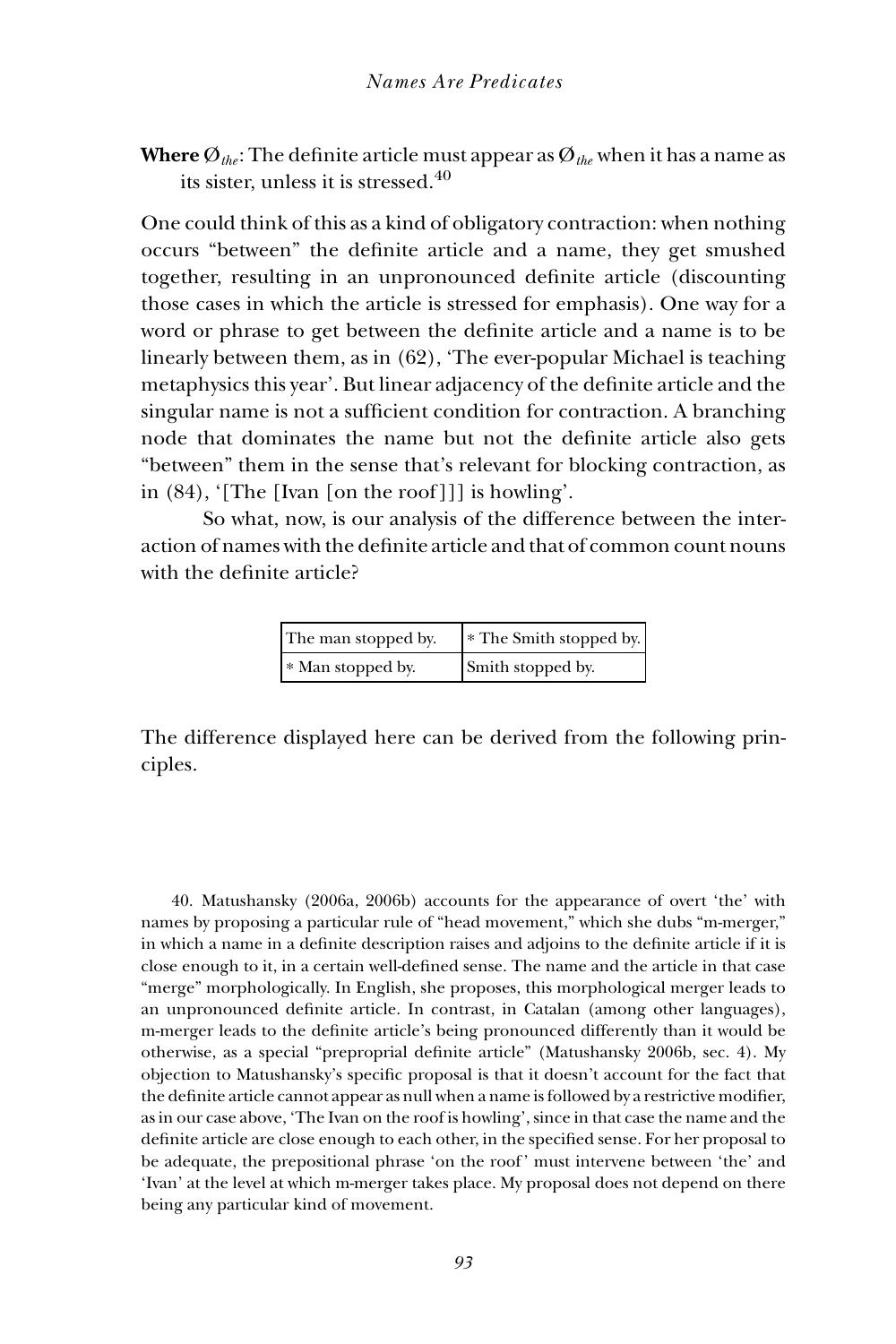- 1. Singular count nouns cannot occur bare in an argument position, but when they appear to do so they occupy the predicate position of a denuded definite description. (section 4)
- 2. Names are count nouns. (section 1)
- 3. The definite article must be null just when it is unstressed or has a singular name as its sister. (section 11)

### 12. The Import of the Syntactic Evidence for  $\mathcal{O}_{the}$

Let me sum up the arguments and conclusions from the preceding four sections (sections 8–11). The main point to be highlighted is this. The existence of the null definite article has been confirmed by a number of syntactic facts that are entirely independent of concerns for a unified compositional semantics for names.

Sloat's chart, which displays how names and common count nouns interact with overt determiners, demonstrates that not only can the overt definite article show up with singular names, it is completely predictable which environments do not tolerate an overt definite article and which ones require a definite article to appear overtly. The definite article must appear overtly with singular names when it stressed, when the name is preceded by a restrictive or nonrestrictive modifier (but for some exceptions discussed in section 10), or when the name is followed by a restrictive modifier; otherwise it is required to be null. Segal (2001, 561) had noted that if 'The'-Predicativism were to be plausible, it needed a "wellmotivated account" of the "special rules" governing when the definite article "can appear on the surface and when it cannot." Sloat's chart, in virtue of its well-organized and comprehensive presentation, cleared the way for the aforementioned disjunctive description of these special rules. This all satisfies Segal's requirement that there be an account of the "special rules" in question.

Furthermore, with my two amendments to Sloat's descriptive generalization, for which I gave extended arguments in section 10, I was able to formulate a very simple syntactic rule to capture the generalization and so replace Sloat's disjunctive characterization with a far simpler one, in section 11:

**Where**  $\mathcal{O}_{the}$ : The definite article must appear as  $\mathcal{O}_{the}$  when it has a name as its sister, unless it is stressed.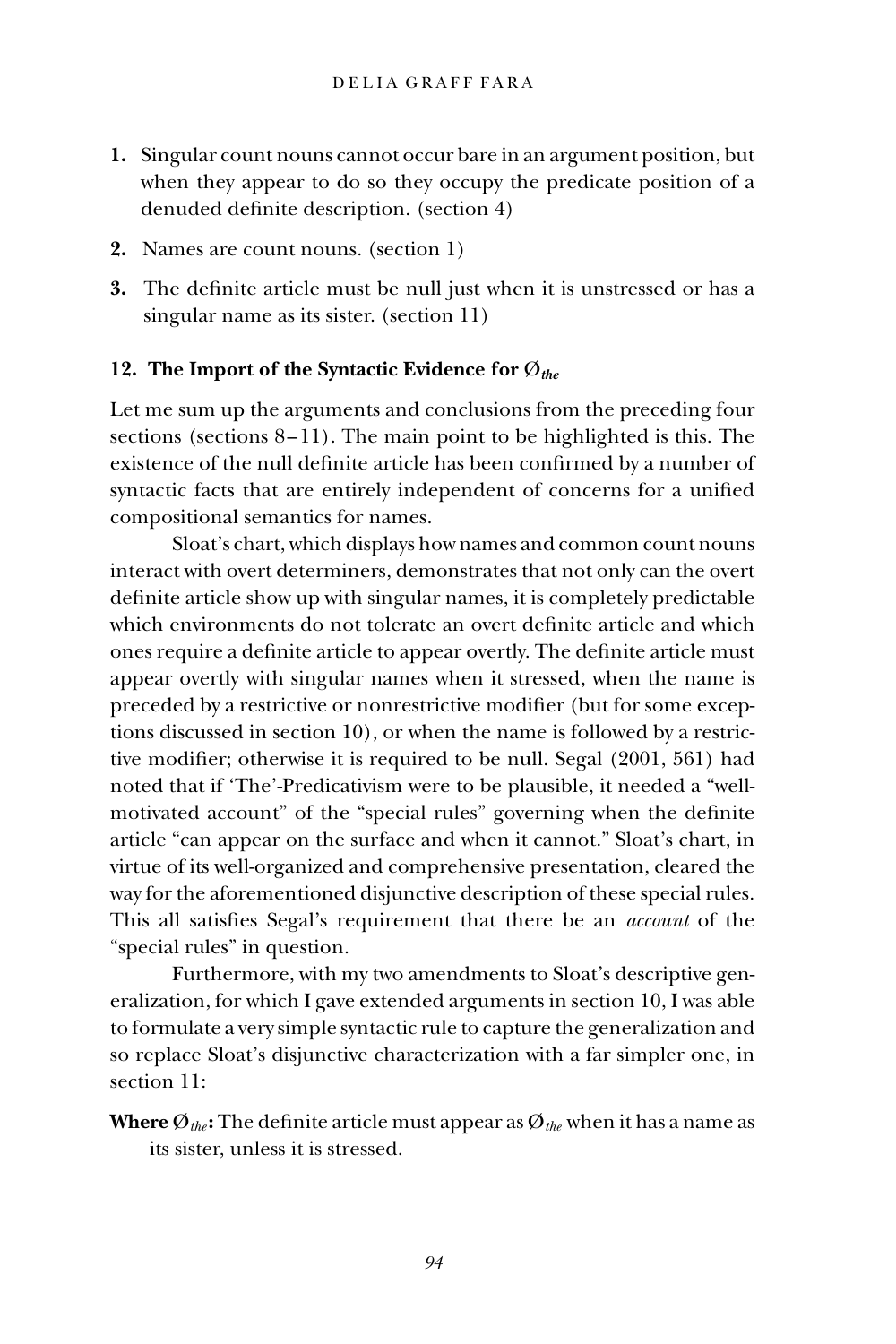Here I leaned heavily on the work of Matushansky (2006b), but proposed a different, and simpler, syntactic rule from the one that she proposed, which she calls m-merger (2006a, 2006b). Note that we find further evidence for the existence of a null definite article in the facts that (i) it may always be pronounced when it is stressed (you cannot stress a word without pronouncing it) and (ii) a number of languages permit pronunciation of the definite article as it occurs with unmodified singular names. Matushansky (2006b, 2008) provides an excellent discussion of the crosslinguistic facts. All of this satisfies Segal's further requirement that the account of the "special rules" be well motivated.

Moreover, the proposed account of the distribution of overt 'the' with singular names cannot be appropriated either by referentialists or even by 'that'-predicativists.

The account cannot be appropriated by referentialists since it posits that when a singular name appears bare (without a determiner), it is really embedded in a denuded definite description. Thus if the solution is right, then names never occur in an argument position, only ever in a predicate position.

And the account cannot be appropriated by 'that'-predicativists since accounting for Sloat's distribution patterns requires that the null determiner occurring with apparently bare singular names be the null definite article; a null 'that' or 'this' provides no explanation for the occasional appearance of 'the' with singular names.

So not only does Predicativism provide for a unified semantics for names, on its best version, 'The'-Predicativism, it provides for a simple explanation of what on the referentialist or 'that'-predicativist view is a thoroughly puzzling fact: the regular and predictable distribution of the overt definite article with singular names. The denuded definite descriptions theory of apparently bare, unmodified singular names is not merely semantically motivated, but also explanatorily powerful from a syntactic point of view. And in that respect, it proves superior to its main rivals.

# 13. Rigidity and Incompleteness? Not Problems for 'The'-Predicativism

Kripke taught us that names are rigid designators, at least in the very (!) restricted class of cases when they appear as bare unmodified singulars in argument position. A name is "a rigid designator if in every possible world it designates the same object" (Kripke 1980 [1972], 48). Kripke was concerned to argue against a view he attributed to Frege—that (i) the sense of a name is some substantial description believed by users of the name to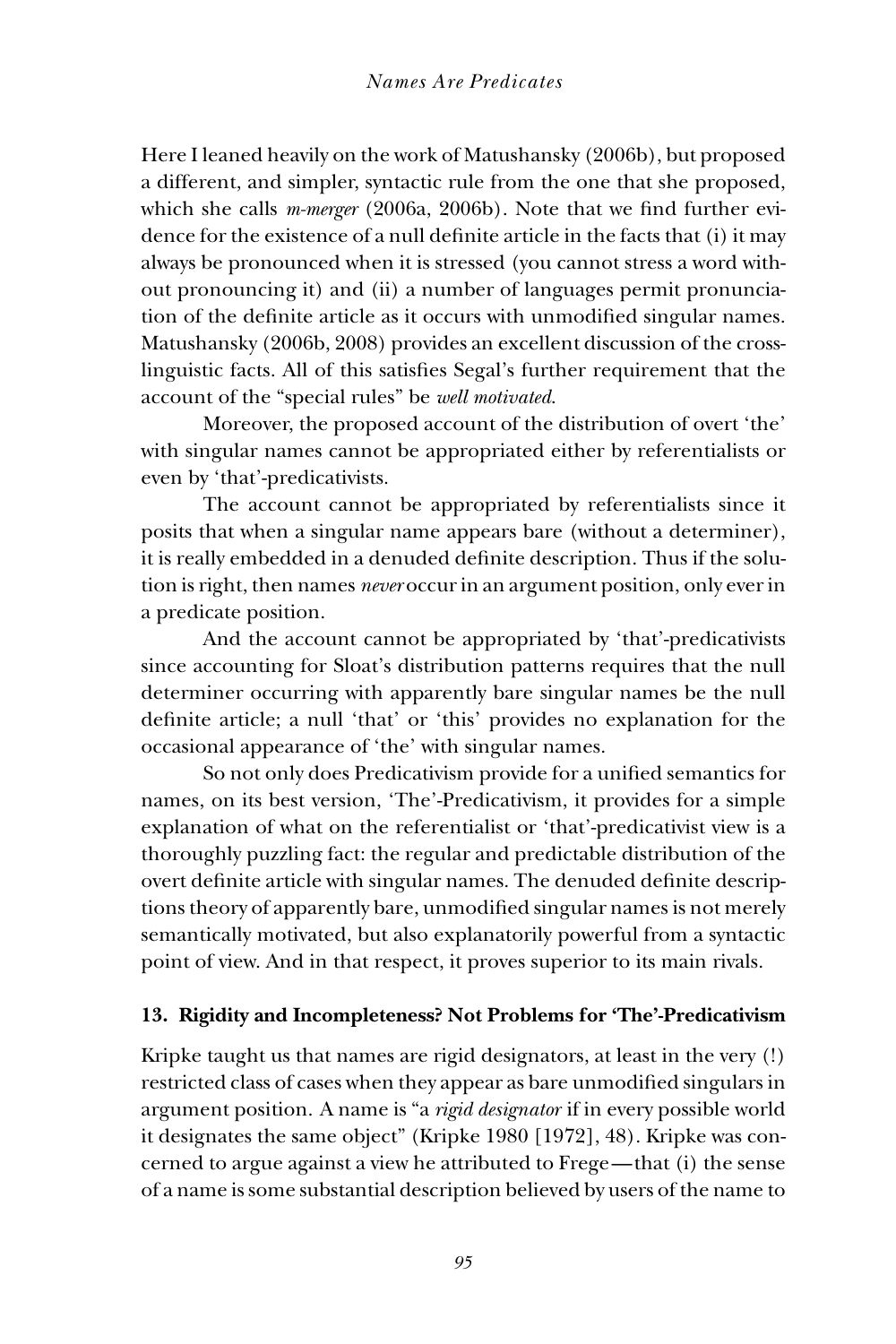apply uniquely to its referent, and (ii) the referent of a name is whatever object uniquely satisfies that description. Kripke took it to be a consequence of this view that if a name were to be replaced in a sentence with the description that gave it its sense, then the two sentences would have the same modal profile (be true in just the same possible worlds). $^{41}$ 

Kripke's point was that if the truth-conditional contribution of a name were identified with that of some substantive description believed by speakers to hold of the name's referent, then if that description didn't express an essential property of that referent, then names would not be rigid designators. For example, if the sense of the name 'Aristotle' could be expressed as the last great philosopher of antiquity, then according to Kripke's Frege, the sentence 'Aristotle was illiterate' would have the same truth conditions as the sentence 'The last great philosopher of antiquity was illiterate'. But these sentences do not have the same truth conditions. If Aristotle had been born into slavery and so never had become literate, and Plato had been the last great philosopher of antiquity, then the sentence 'Aristotle was illiterate' would be true while the sentence 'The last great philosopher of antiquity was illiterate' would be false.

Meanwhile, Kripke convinced us that the descriptions that name users associate with names don't typically apply essentially to individuals (and often do not even apply uniquely to any individual at all). Thus Frege's theory of sense, given Kripke's interpretation of it, is wrong.

This argument against Frege's theory of sense has come to be called the modal argument: if the sense of a name were identified with that of some substantive description that applied only contingently to the referent of that name, then sentences in which the name occurred would not have the truth conditions that they in fact have. The import of this issue for us is that since being called Aristotle is an accidental property of Aristotle's (he might have been called Alcibiador), we should worry that the description 'the  $x$  such that  $x$  is called Aristotle' does not rigidly designate Aristotle. Therefore, this argument against 'The'-Predicativism would go, since 'Aristotle' is a rigid designator, it cannot make the same semantic contribution to sentences as does the description 'the x such that  $x$  is called Aristotle'.

41. I am going to stick to the old-fashioned practice of reserving the preposition 'in' for worlds and contexts ('true in a world, in a context', 'designates o in a world, in a context', and so forth) and the preposition 'at' for times ('true at a time', 'designates at a time', and so forth).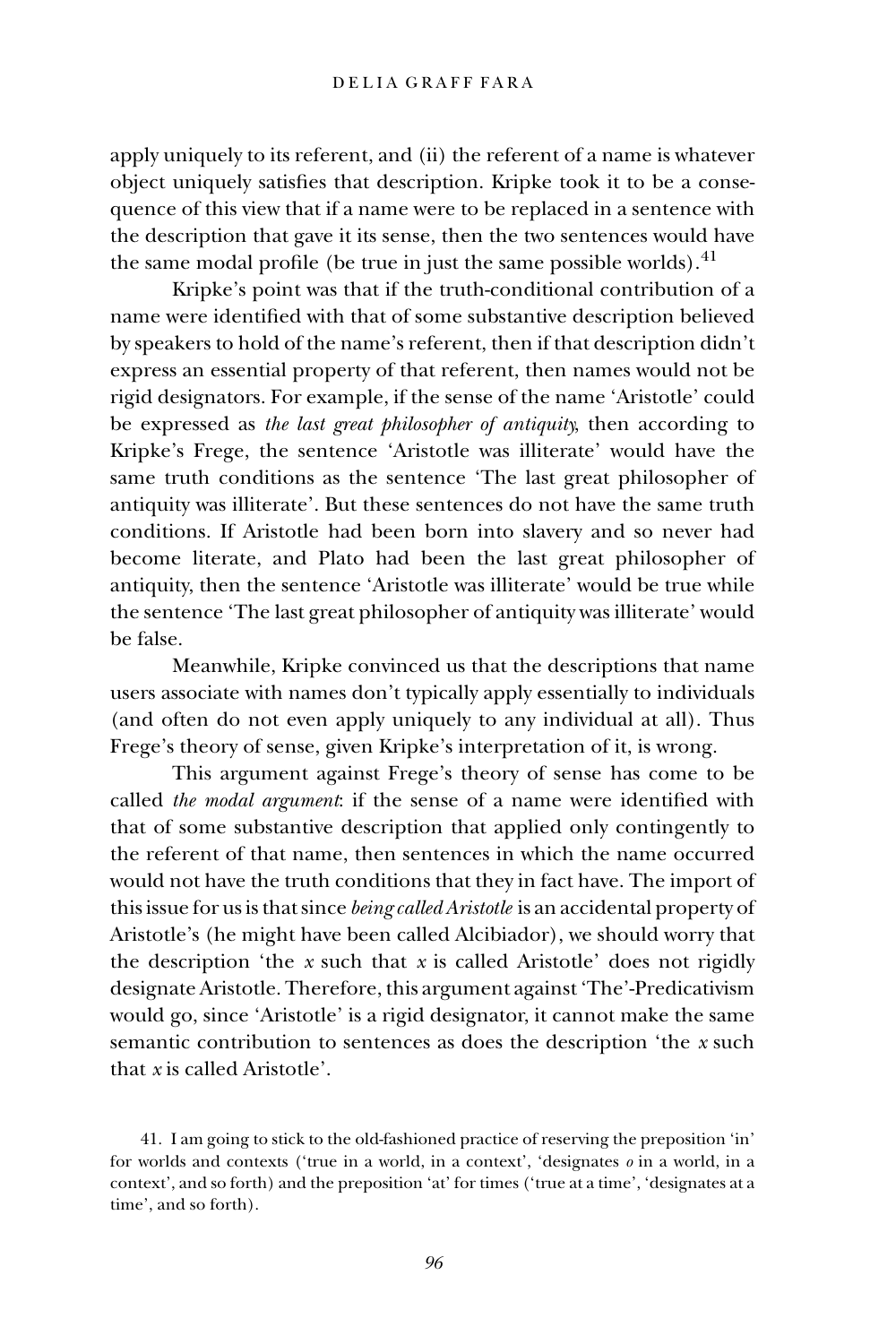# Rigidity and the Being-Called Condition

So 'the'-predicativists who agree with Kripke's view about the truth conditions of modal claims involving names have to reconcile the following theses:

- a. 'Aristotle' is a multiply applicable predicate that applies contingently to a thing just in case it is called Aristotle.
- b. When 'Aristotle' appears as a bare singular in argument position, the name occurs as the sister of an unpronounced definite article  $\mathcal{O}_{the}$ .
- c. The unpronounced definite article has the same meaning as the definite article that is overtly realized as 'the'.
- d. When the name 'Aristotle' appears as a bare singular in argument position, it functions as a rigid designator in Kripke's sense.

It follows from the first three of these that when the name 'Aristotle' appears as a bare singular in an argument position, the sentence containing it is semantically the same as one containing the incomplete definite description 'the Aristotle' put in place of the name 'Aristotle'.

Together with the fourth of these theses, it follows that the incomplete definite description 'The Aristotle' is a rigid designator. This is precisely what 'the'-predicativists must maintain. But can this be maintained without being ad hoc? The answer is "yes." Incomplete definite descriptions in general are rigid designators. For convenience, we will call this the rigidity thesis.

# Incomplete Definite Descriptions Are Rigid Designators

Begin by considering a sentence with the incomplete description 'the party':

(87) Olga enjoyed the party.

We will shortly contrast this with a modal variant:

(88) Olga might have enjoyed the party.

If you were to sincerely utter (87), you would be talking about some one particular party—call it BASH—and saying of it that Olga enjoyed it. Suppose that the utterance is true: that Olga did in fact enjoy BASH. Someone who overhears your utterance of (87) might well not know what party you are talking about. If he asks you, "what party are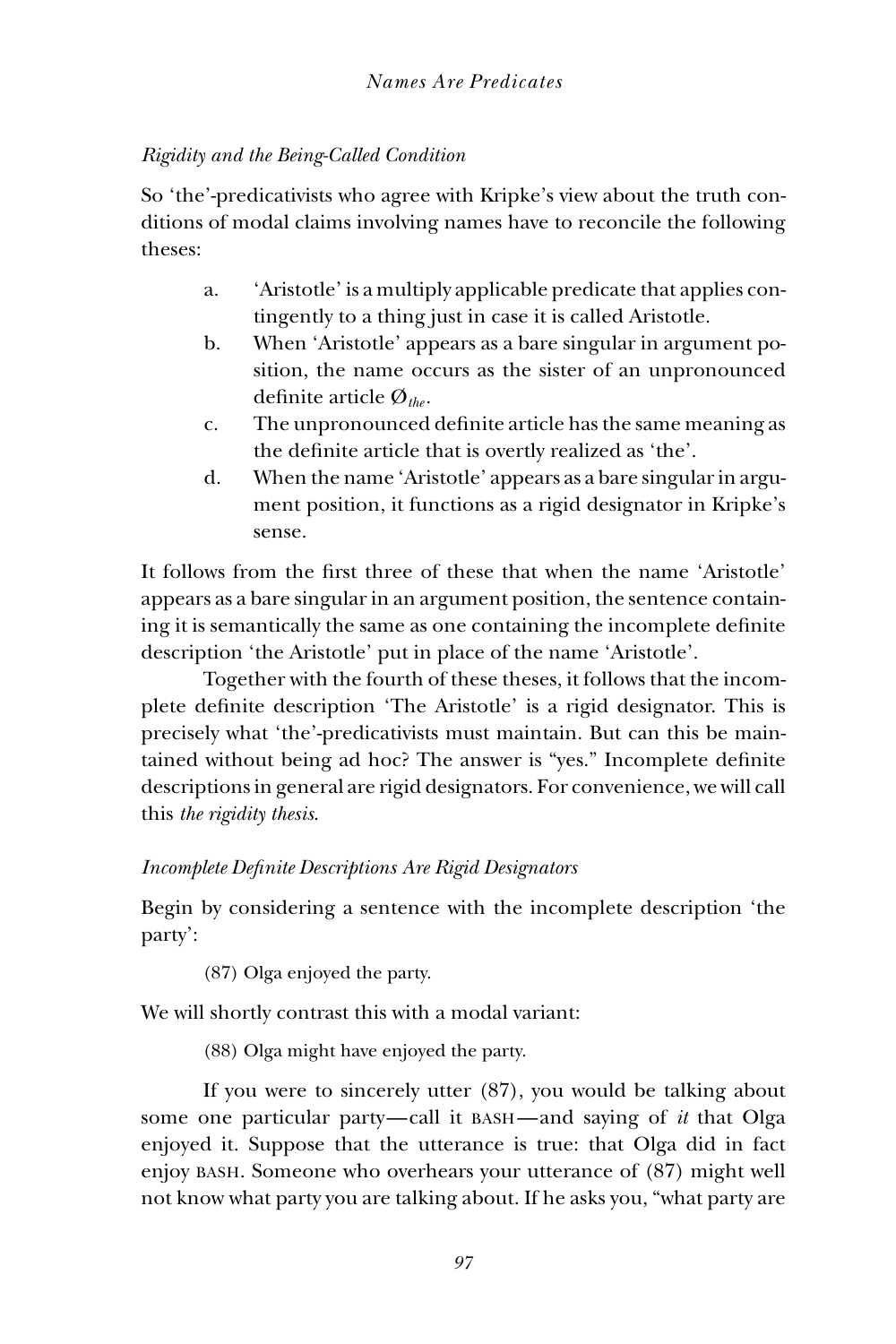you talking about?" you might say, "Naomi's fortieth birthday party." Or you might equally satisfyingly respond by saying "the party I went to last night." Since your aim is to enable your audience to know which of the many parties that happened last night is the one that you are talking about, it is appropriate to give any answer that will adequately convey to your audience which party it is that you are talking about. Nothing in such exchanges requires that there be some one particular completing description that enters into the proposition expressed by your original utterance of  $(87)$ .<sup>42</sup> When you use the incomplete description 'the party', you use it to talk about a particular party, to say something about  $it$ —as opposed to whatever party is the so-and-so (as Donnellan 1966 might have put it), where "is the so-and-so" is supposed to stand in for some particular completing description recovered from the context.

According to Russell's theory of descriptions (1905, 1919), a simple sentence such as (87) will be true only if the predicate in its definite description, 'party', applies to just one event. But there are always many parties going on; the utterance is nevertheless true. Looked at the other way: since there is always more than one party going on, a brute application of Russell's theory yields that (87) is false, even though BASH, the party being talked about, was in fact enjoyed by Olga.

Those who wish to maintain Russell's theory of descriptions, despite the rampant use of incomplete descriptions, have four choices. One: cling to the falsity of the envisaged utterance of (87) and explain why we think it's true. Two: accept that utterance as true and explain how the incomplete description is in fact a complete one. Three: give up bivalence for meaningful utterances. Four: say that the utterance is not meaningful.

Those in the second camp, "the contextual completers," must provide that the incomplete definite description 'the party' is associated with a complete definite description—the one to which Russell's theory is to apply. An example could be 'the party I went to last night'. The association with that complete description must be tight enough so that applying the theory to the complete description just is applying it to the original description, which must therefore have merely appeared to be incomplete.

<sup>42.</sup> On this point, I agree with Kripke (1977) and David Lewis (1979 [1983]) and disagree with Nathan Salmon (1982), Stephen Neale (1990), and Jason Stanley and Zoltán Szabó (2000).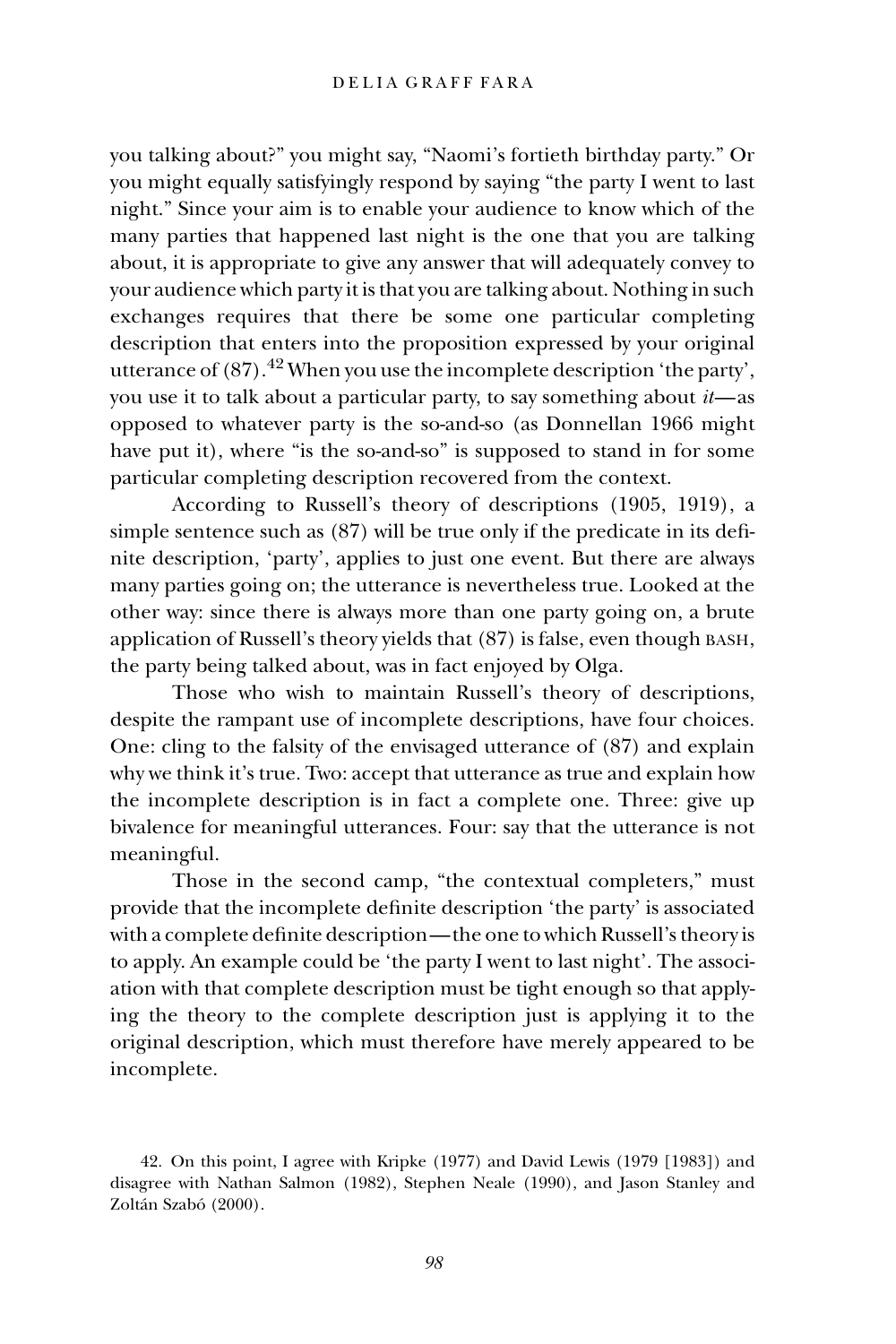Let's suppose (for the sake of argument) that the complete description to be associated with 'the party' is the complete one just singled out, namely, 'the party I went to last night'. Two different types of association have been proposed.

The first is *ellipsis*: one uses the incomplete description just as shorthand for the complete description (in a sense of "shorthand" that needs explaining); the sentence uttered is the very same one that would have been uttered if the speaker had spelled everything out.<sup>43</sup>

The second type of association is by *contextual completion*. One way to implement this idea would be to say that the noun 'party' has a restrictive variable syntactically attached to it, representable as 'party<sub>F</sub>'.<sup>44</sup> In this case the variable  $F$  would be contextually assigned a property to be intersected with the property of being a party. In our case,  $F$  could be assigned the property of being an event that I went to last night.

Yet a third sort of treatment would be to render the definite description complete in the context in which it's uttered by allowing the sentence to be evaluated in a restricted domain—the domain of the context. If the things being quantified over are restricted so as to exclude all parties except for any that I went to last night, then the description "the party" will be complete in its context, since I did not go to more than one party last night. I would not consider this proposal further, however; it is not viable because it cannot accommodate mixed-domain sentences like these:

- (89) The dog got in a fight with another dog (McCawley 1979).
- (90) Everyone is asleep and is being monitored by a research assistant (Soames 1986).
- (91) Nobody cared that nobody came (Stanley and Williamson 1995).

But now return to our modal variant.

(88) Olga might have enjoyed the party.

According to both the ellipsis and contextual-completion proposals, that sentence would have the same truth conditions as this one:

(88') Olga might have enjoyed the party that I went to last night.

44. See Stanley and Szabó (2000) and Stanley (2002b) for this sort of treatment.

<sup>43.</sup> See Wilfrid Sellars (1954) for support of the ellipsis proposal. But also see Strawson (1954) and Stanley (2002a) for dissent.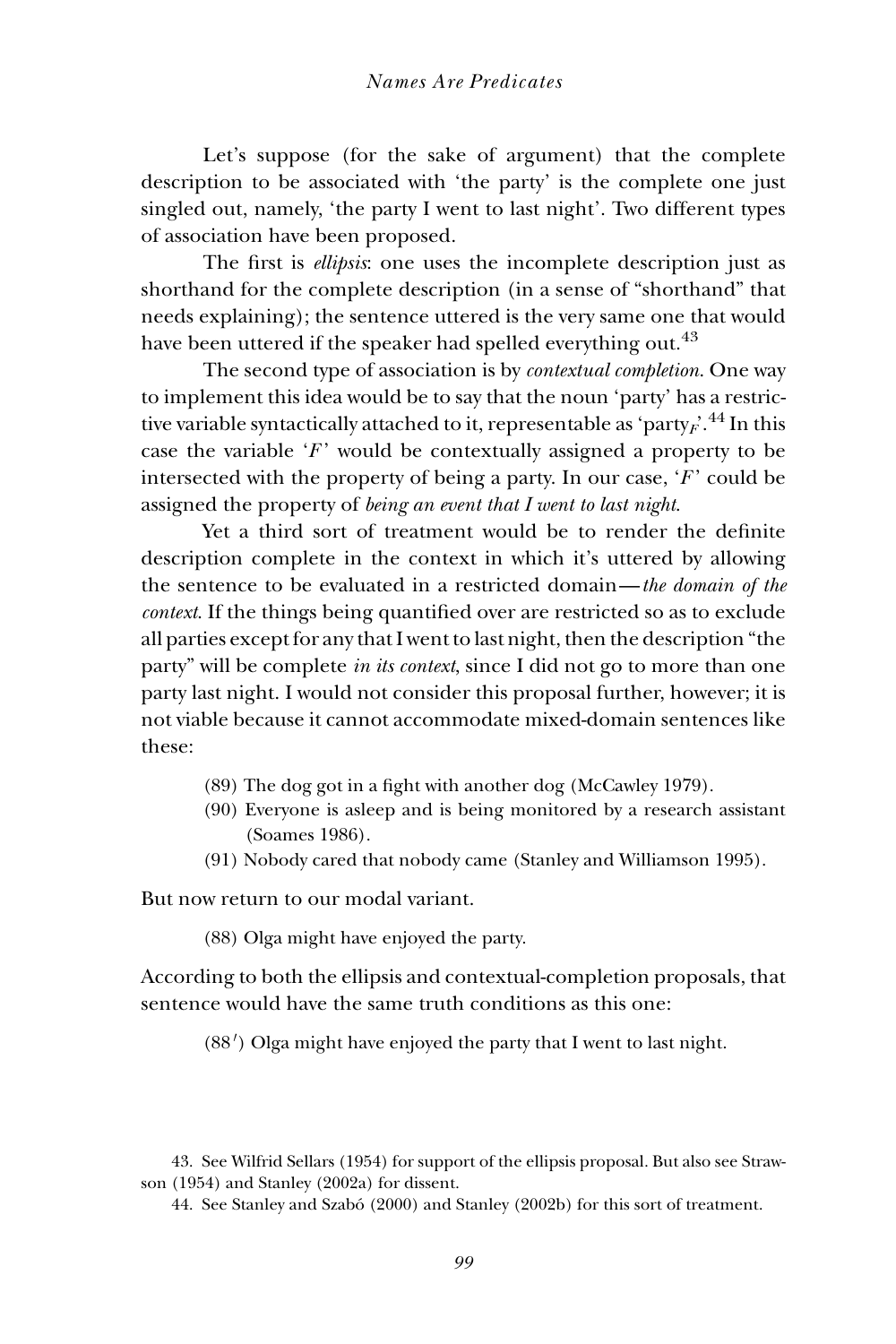Given the standard view that the definite description can take narrow as well as wide scope with respect to the modal 'might', (88') would be ambiguous because it would have two scope readings:

- $(88')$ ) This might have been: Olga enjoyed the party that I went to last night.
- (88 $'_{W}$ ) The party that I went to last night is an *x* such that this might have been: Olga enjoyed x.

But (88) does not have both of these scope readings. It only has the widescope reading represented in  $(88\,^{\prime}_{W})$ .

The original sentence, (88), is true just in case there is a possible world in which Olga enjoyed BASH, whether or not I went to BASH in that world. It is irrelevant that there are possible worlds in which I went to some *different* party last night that was enjoyed by Olga. In other words, (88) has only the truth conditions that it would have if the incomplete definite description were rigid. Since incomplete definite descriptions such as 'the table' or 'the party' can be used to talk about different tables or parties on different occasions, it is right to say that these definite descriptions are rigid-in-a-context.

The same holds for other modal sentences like (88):

(92) The party might have been fun.

(True if there is a possible world in which BASH was fun—whether or not I went to BASH in that world.)

- (93) More people might have gone to the party. (True if there is a possible world in which more people went to BASH than in fact went—whether or not I went to BASH in that world.)
- (94) I might not have gone to the party. (True if there is a possible world in which I did not go to BASH, even if I would have gone to some other party had I not gone to BASH.)
- (95) If Noah's birthday had been yesterday, then I wouldn't have gone to the party. (True since if Noah's birthday had been yesterday, then I wouldn't have gone to BASH but rather to Noah's party since I prefer Saturdaynight parties to Sunday-night ones.)

So in the face of incomplete definite descriptions, proponents of Russell's theory face a problem: how to provide that incomplete descriptions are made complete by the point at which Russell's analysis applies. Moreover, it is not just Russellians who face this problem. Russellians face the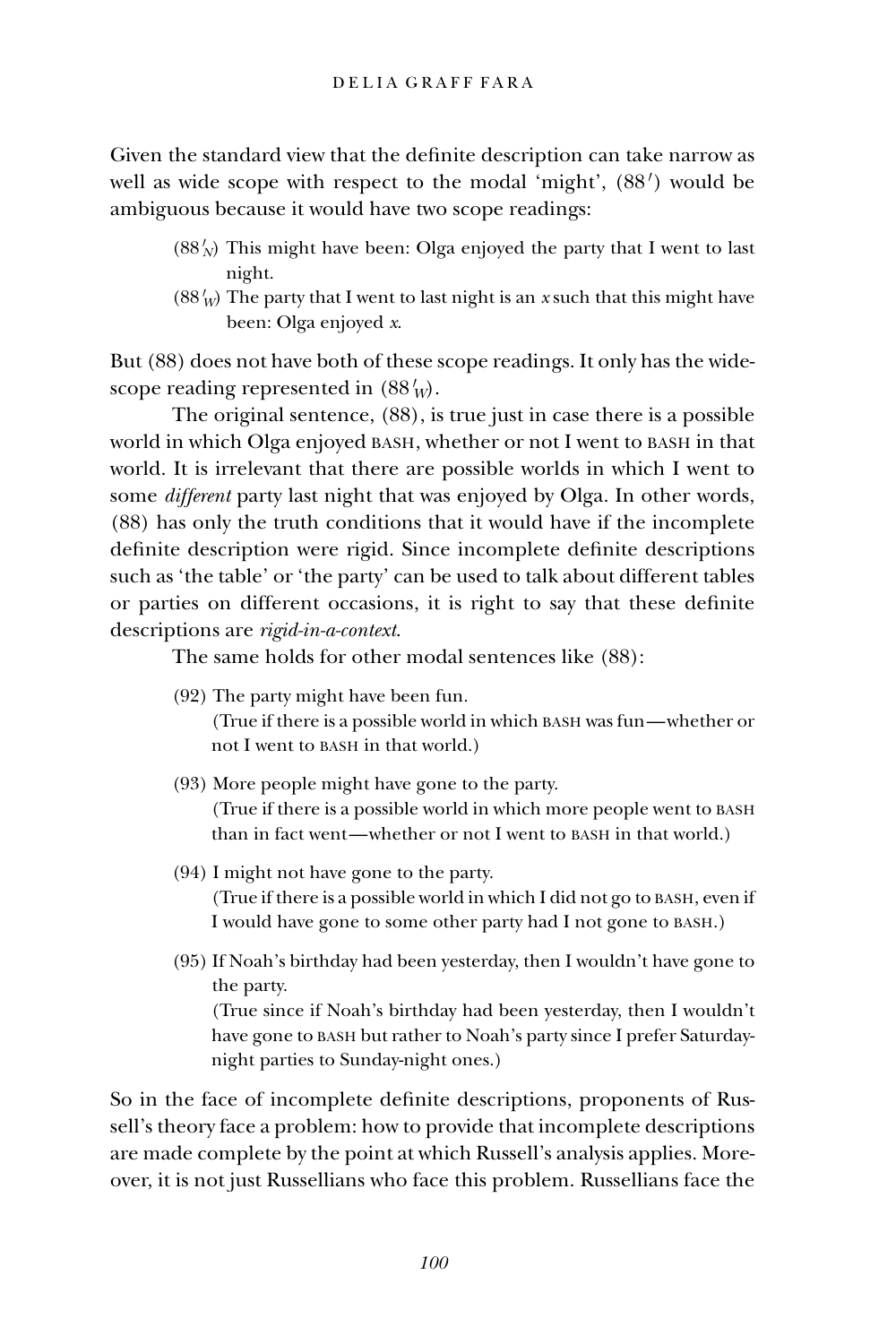problem as a potential counterexample to their theory. But all theorists of descriptions face the problem as data to be accommodated by their theory.

I said in section 4 that I had no intention of providing an analysis of every construction in which names occur. For example, I said that I would not venture an analysis of the bare-plural constructions in which names and common count nouns both occur. Rather, I confined myself to the claim that whatever the right analysis is of the bare-plural construction in (34a) it is also the right analysis of (34b). I called this piggybacking.

(34) a. Bears from the north are usually scary. b. Sarahs from  $\mathcal{O}_{the}$  Alaska are usually scary.

Likewise, whatever the right analysis is of donkey anaphora with a common noun, as in (38a), it is also the right analysis of donkey anaphora with a name (38b).

(38) a. Every woman who owns a donkey beats it. b. Every woman who knows an Agatha loves her.

Piggybacking allows 'the'-predicativists to develop a theory of names without having to theorize about every problematic construction in which a name occurs. Piggybacking allows us to proffer a theory that can be assessed even while we don't have a comprehensive theory of every problematic construction. Piggybacking can make work easier.

————————————————

But is there really license to piggyback here, in the case of the rigidity of incomplete descriptions? We are granted such a license only if denuded definite descriptions with names are in fact incomplete in the relevant sense. But while most names have more than one bearer, this needn't have been true. And who knows? It might well not be true tomorrow. Suppose the name 'Kivlighan' has exactly one bearer, then ' $\mathcal{O}_{the}$ Kivlighan' is not an incomplete definite description in the usual sense. So does this mean that some denuded descriptions with names cannot be argued to be rigid in the present way?

I say no since the situation is the same with books and tables. I say that the definite descriptions in (96) are both rigid.

(96) The book is on the table.

Here's an example to illustrate the point. Suppose I've been looking around for the book that I've been reading. You utter (96) in order to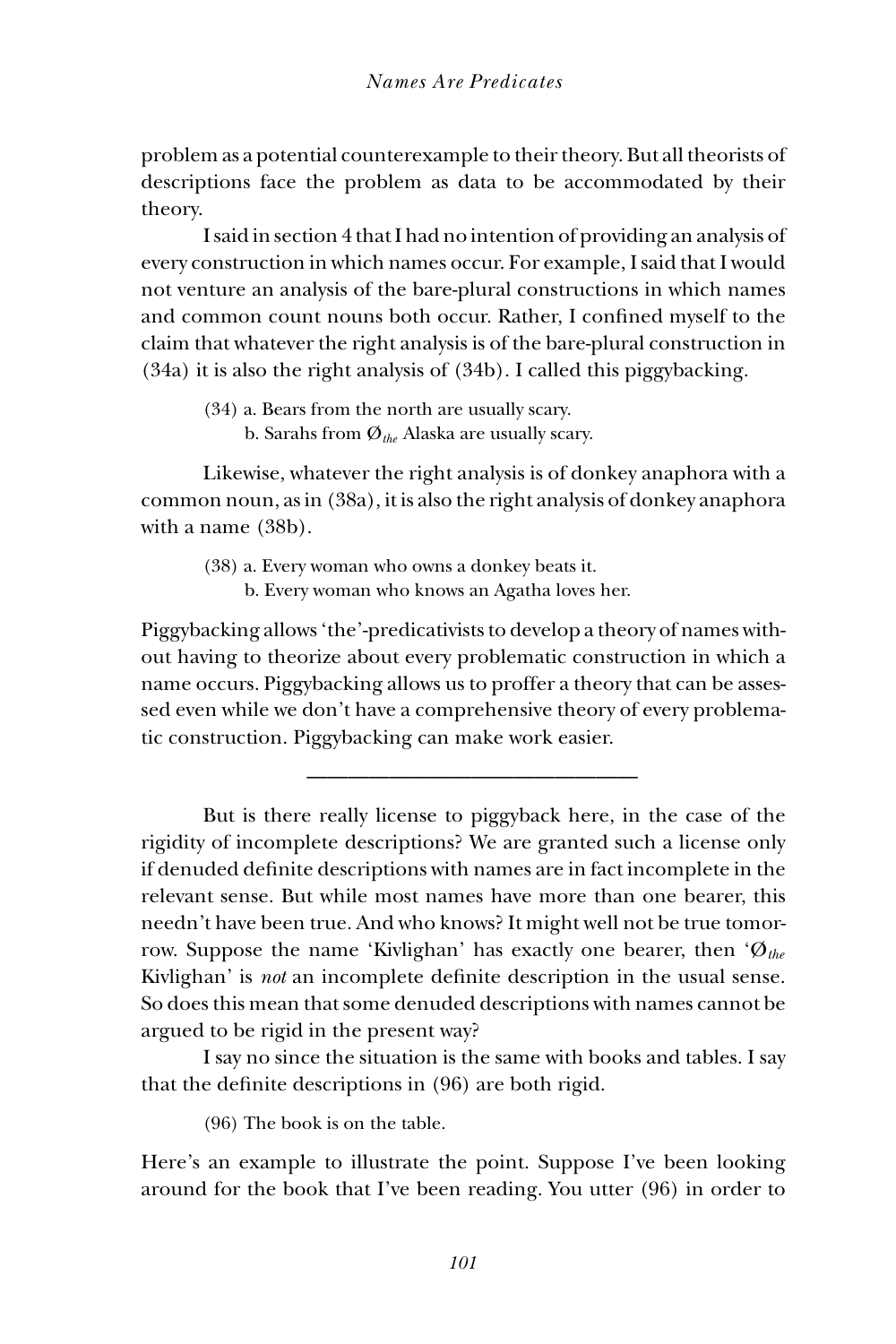let me know that the book is on the table. Suppose I then wonder whether the book would have been on the table if there had been a tornado, say. What I want to know is whether  $b$  might not have been on  $t$  if there had been a tornado, where b is the particular copy of Herzog that I was looking for and  $t$  is the particular table that you informed me it was on. It's irrelevant that I would have been reading some different book if there had been a tornado, say, The Wonderful Wizard of Oz. And the following is true, but also irrelevant: if there had been a tornado, not only would I have been reading The Wonderful Wizard of Oz, I would have been looking for it, having absent-mindedly left it on the table. In that case this is true:

(97) If there had been a tornado, then the book I would have been reading would have been on the table.

But as long as the tornado world is not one in which  $b$  is on  $t$ , this is true:

(98) If there had been a tornado, then the book would not have been on the table.

The reason (98) is true is that if there had been a tornado, *Herzog* (my copy of it) would not have been on the table, it would have been on the shelf since I'd have been reading a different book.<sup>45</sup> Meanwhile, if there had been a tornado, there would be a book on a table. And it would have been one that I was both reading and looking for. But still, for all that, (98) is true.

But nothing in what I've just said presupposes that there are other books in the world. While we do tend to assume that there are many tables and books in the world, if there are any at all, our utterances would not have a different meaning if that assumption about the world turned out to be wrong. If incomplete definite descriptions as such were grammatically different from complete ones as such then, as Christopher Gauker (1997) has forcefully argued, the grammar of 'the book is on the table' would change between today and tomorrow if every book other than the ones being talked about today were destroyed in the night. But it does not. The incomplete descriptions in 'the book is on the table' would be rigid even if, incredibly but unbeknownst to the speaker, there were no books or tables other than the ones he was talking about.

The upshot is that there is no onus on me to provide an explanation of how or why incomplete descriptions are rigid designators. That

<sup>45.</sup> I'm leaving out explicit relativization to utterances of the sentence and contexts of utterances, which I would put in if I were being more precise.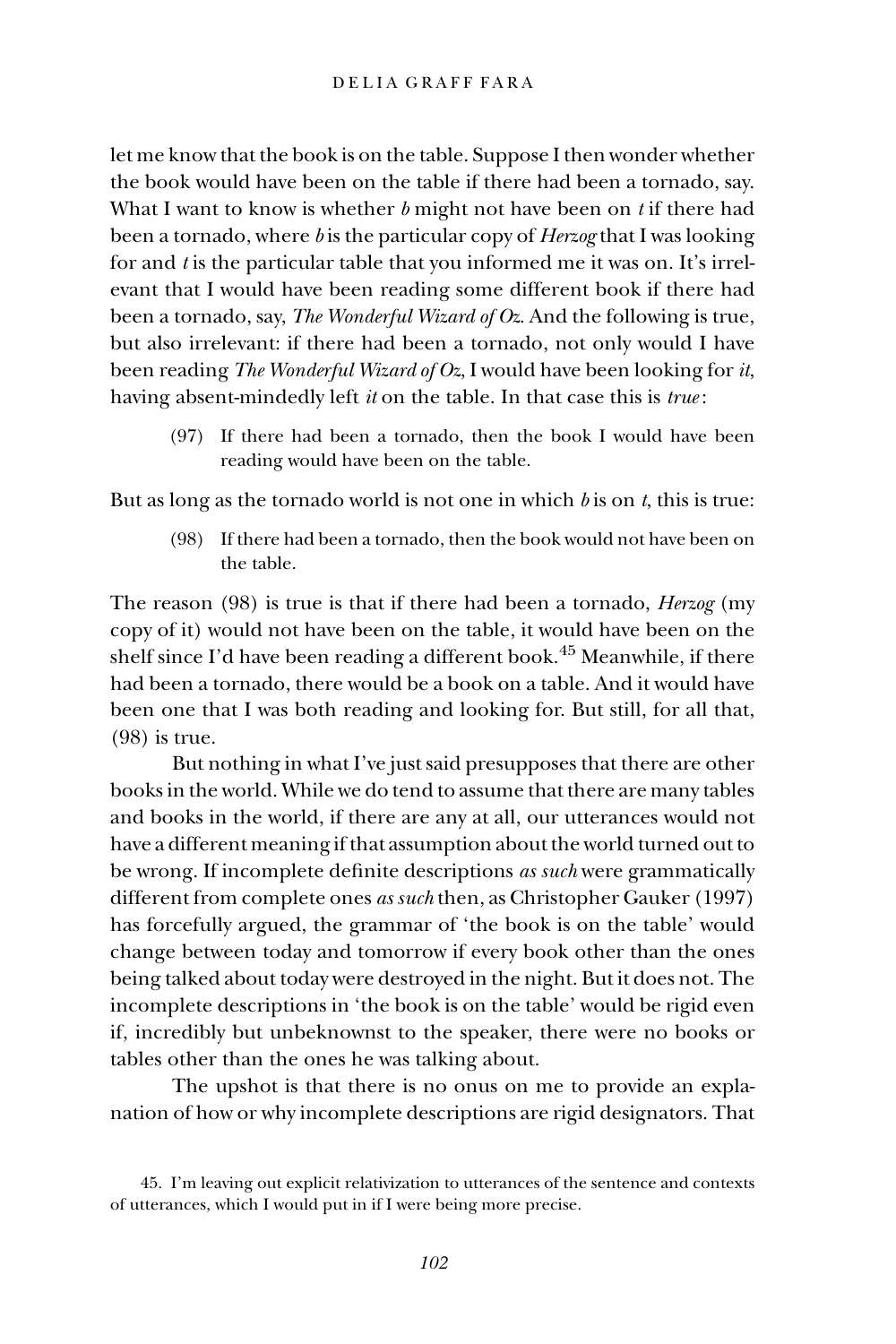is the right of the piggybacker. I don't have to take a stand, for example, on what the mechanism is that renders incomplete definite descriptions rigid—on whether, for example, rigidity requires a covert 'actually' operator or whether, alternatively, there is more than one definite article for a speaker to use, one that's more Russell-like and one that's more demonstrative-like, according as it matters to the speaker whether his descriptive material applies uniquely or not. $46$  I may content myself with the claim that whatever the semantics for incomplete definite descriptions is, and whatever the mechanism is that renders them rigid, denuded incomplete definite descriptions with names will follow suit.

That said, there are many complications in the rigidity thesis that incomplete definite descriptions are rigid designators. I won't seriously investigate these here, but will instead just make some gestures regarding three of them.

- Relational Predicates: Some definite descriptions containing relational predicates such as 'the murderer', 'the president', 'the mother' appear to be incomplete since there are many murderers, presidents, and mothers in the world. I would propose that these definite descriptions merely appear to be incomplete. As relational predicates, they have a hidden contextual variable: [murderer OF  $x$ ], [president OF  $y$ ], [mother OF z]. Since each variable is assigned a value in context, the definite descriptions in question are in fact complete, relative to a cooperating context.
- Role-Type Incomplete Definite Descriptions: Kent Bach (2004) has pointed out that incomplete definite descriptions are not always used to refer, and therefore not always used to refer rigidly. Here are two of his examples.<sup>47</sup>

(99) The rental car should have four doors.

(100) The party should have excellent wine.

In neither sentence are we using the incomplete definite description to talk about any particular thing. Rather, we are stating a condition that any rental car, or party, must meet if it is to be the one that we decide to rent, or to go to.

Borrowing a helpful term from Daniel Rothschild (2007), we can call these *role-type* incomplete descriptions. Rothschild makes a distinc-

<sup>46.</sup> Larson and Segal (1995) consider this latter idea.

<sup>47.</sup> These examples were communicated to me personally.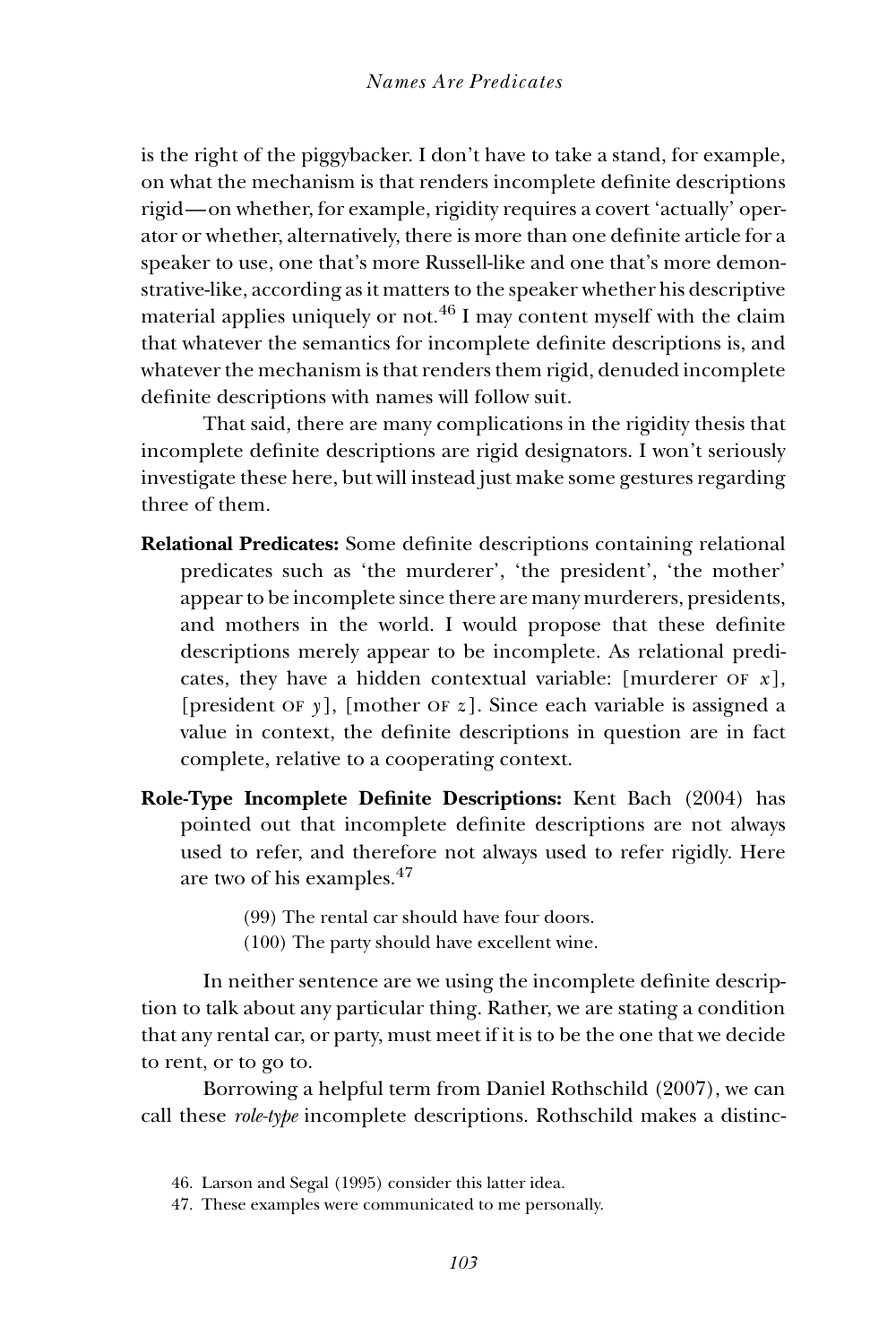tion between role-type descriptions and "particularized" ones. Role-type descriptions are those for which it is presupposed that they will have just one object that satisfies them, if any at all. To satisfy the description is to be the one to play a certain role.

Rothschild's distinction is pragmatic insofar as whether a description is role-type or not can vary depending on what presuppositions are in force in a conversation—that is, what propositions its participants are jointly taking for granted for the purposes of that conversation.

The reason that 'the rental car' and 'the party' can be used nonrigidly in (99) and (100) is that they are being used as role-type descriptions that do not yet denote anything at all; we are *deciding* which things are going to fill the role and are invoking various criteria.

Contrast (96), 'the book is on the table', with (101), which is more like Bach's two examples.

(101) The book should be on the table.

Is 'the book' in (101) a rigid incomplete definite description or not? I believe that it is not rigid if we're in a situation where we're using 'the book' as a role-type definite description, which would be analogous to the intended reading of Bach's sentence (100). The situation could be one like this. We are at the bookstore buying a gift for a friend. We know that we're going to buy a book, but just one. Suppose there's a table that has the sale books on it. Given that you and I have agreed in advance that we want to get a nice book but not spend a lot of money on it, one of us suggests, by uttering (101), that being on the sale table be a necessary condition for being the book we end up deciding to buy.

But contrast this with a situation in which the definite description 'the book' is not being used as a role-type description. In such a situation we would be using the definite description 'the book' rigidly, to refer to our copy of 'Herzog', say, and saying of it that it is likely to be on the table (or expected to be and so forth).

Names exhibit a similar phenomenon.

(102) Una should have been your first daughter.  $48$ 

48. That is based on an example due to Irene Heim, personally communicated to Paul Elbourne. See Elbourne (2005, 182).

If John had had five sons, Quintus would have been bullied by the others. (In John's community, there is a convention of naming your fifth son Quintus.)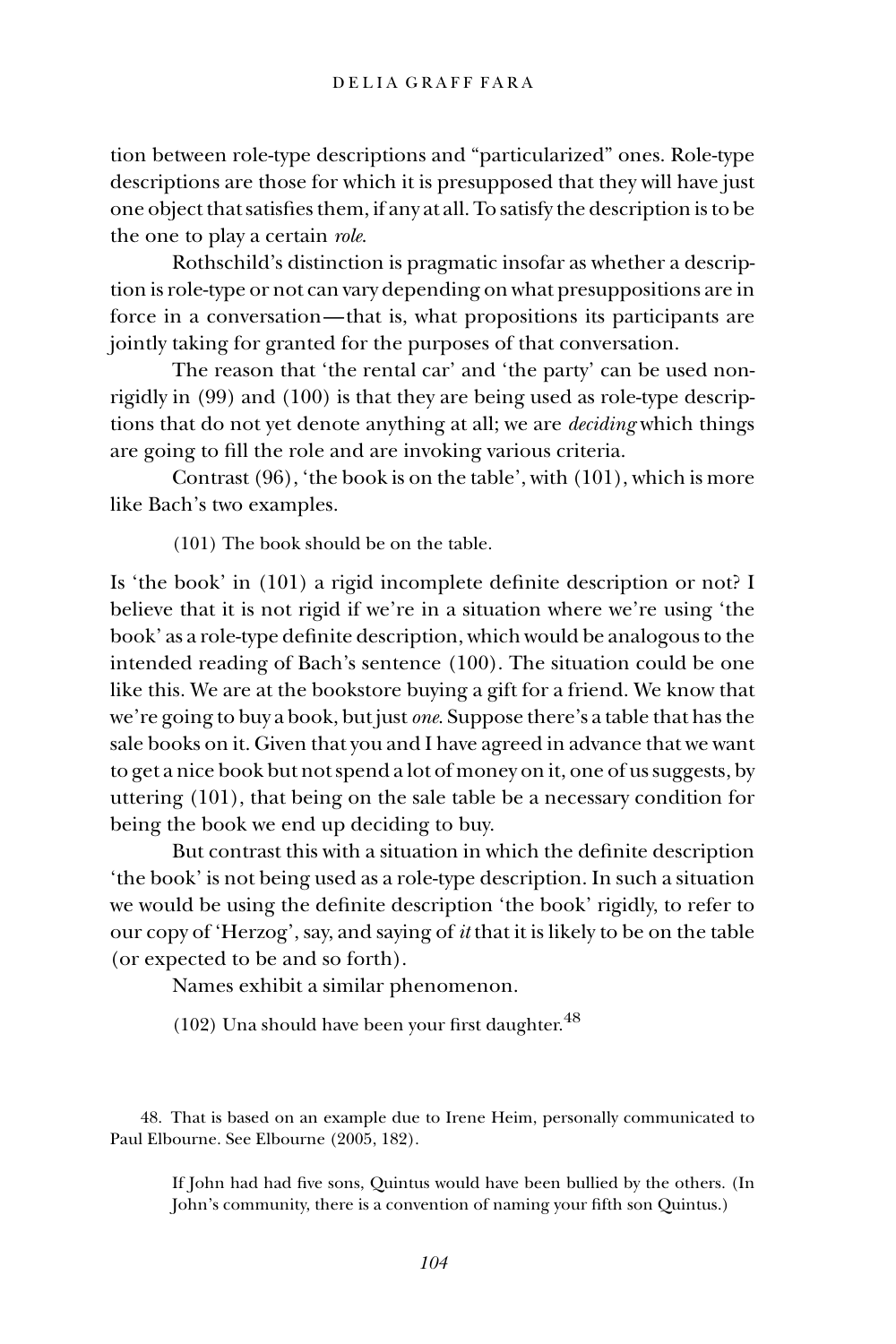If we imagine this as said to parents who are considering whether to give their second daughter the name 'Una', then we are using the name as a "role-type" description, analogous to the description 'the party' in the intended reading of Bach's sentence (100) and the description 'the book' in the first described reading of (101).

- Covarying Incomplete Definite Descriptions: We sometimes have incomplete definite descriptions that are not used to designate any individual at all, rigidly or otherwise, but rather have a denotation that varies in coordination with an antecedent.
	- (103) If Carlos meets a scientist and decides to marry her, then his current wife will stalk the scientist and try to kill her.

The definite description 'the scientist' here is acting something like a variable that's "bound" by the antecedent indefinite description 'a scientist'. (I put "bound" in quotes, since binding may well not be the right way to account for this sort of covariance.)

But we also see such covarying uses of names. Recall these from note 22:

- (104) If a child is christened 'Bambi', and Disney Inc. hear about it, then they will sue Bambi's parents. (Geurts 1997, 321)
- (105) If John insists on calling his next son Gerontius, then his wife will be annoyed and Gerontius will get made fun of because of his name. (Elbourne 2005, 182)

The names in the second clauses of these sentences do not designate any one particular thing. In fact, they're acting just like the "bound" incomplete definite description in (103) above. So here, the nonrigid occurrences of the names in (104) and (105) display just the sort of nonrigid covariance that we see with the incomplete definite description in (103). Again, piggybacking allows us to defer accounting for covarying occurrences of names. Covarying occurrences of names are just a special case of the more general phenomenon of covarying occurrences of incomplete definite descriptions.

The conclusion of these three brief discussions about nonrigid incomplete definite descriptions is that the rigidity thesis requires qualification: names are rigid in just those environments in which incomplete definite descriptions would be.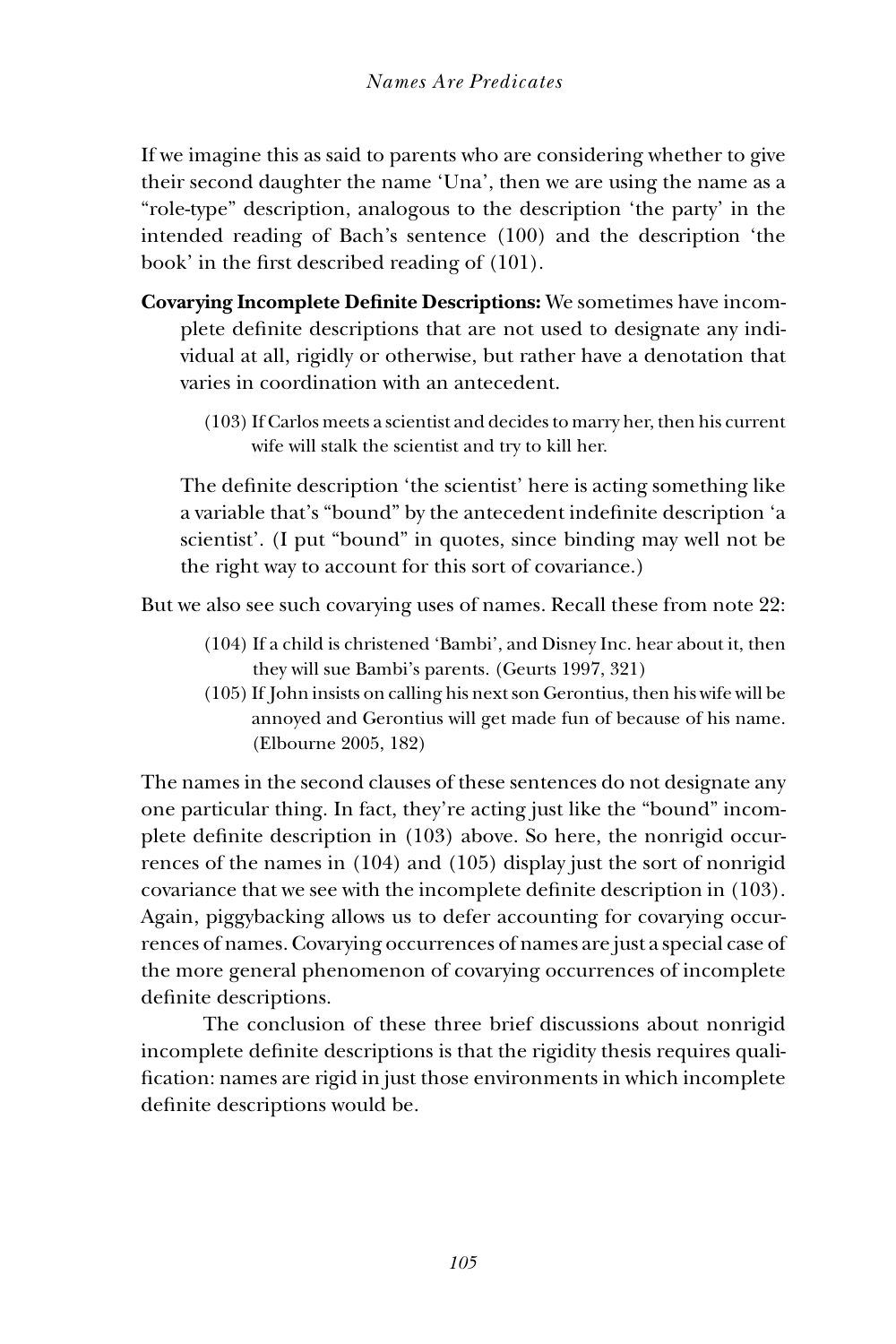#### Names Are Incomplete

Let's review the situation we're now in. We worried that the rigidity of names might falsify 'The'-Predicativism since things have their names only contingently. Since things only contingently have the names that they in fact have, it looked like an incomplete denuded definite description such as ' $\mathcal{O}_{the}$  Aristotle' could not be rigid. Aristotle Onassis might not have been given the name 'Aristotle', and therefore might not have been in the extension of that name. This would be a problem for 'the'-predicativists, since on our view a sentence with a singular, bare occurrence of a name ' $N$ ' appearing in argument position is semantically equivalent to the corresponding sentence with a denuded incomplete definite description ' $\mathcal{O}_{the}$  N' in the same position. In the face of this problem, we noted that incomplete definite descriptions are in general rigid. It is therefore not ad hoc to posit that incomplete (denuded) descriptions like  $\mathcal{O}_{the}$ Aristotle' are rigid.

What we did, therefore, was show that a certain property of names, namely, their rigidity, is one that we would expect names to have if 'The'- Predicativism were true. This argument took this form: names are known to have a certain property; incomplete definite descriptions have that property too; therefore, the fact that names have that property is no problem for 'The'-Predicativism.

Now we'll see an argument that works in the opposition direction, one that has this form: incomplete definite descriptions are known to have a certain property; names have that property too; therefore, the fact that incomplete definite descriptions have that property is no problem for 'The'-Predicativism.

The property in question is incompleteness. As normally understood, incompleteness is something that by definition applies only to definite descriptions: a definite description 'the  $F$ ' is incomplete just in case its embedded predicate ' $F$ ' is true of more than one thing. Of course if every occurrence of a name 'N' appearing in argument position is semantically equivalent to a definite description ' $\mathcal{O}_{the} N$ ', then since most names that are used to talk about a particular individual are borne by more than one individual, the definite description ' $\mathcal{O}_{the}$  N' will be incomplete. Given such a circumscribed understanding of what incompleteness amounts to, it could make sense to say that a name is "incomplete" only by someone who thought that 'The'-Predicativism was true. So if the incompleteness of names in argument position is to form part of the evidence for 'The'- Predicativism, some more inclusive understanding of incompleteness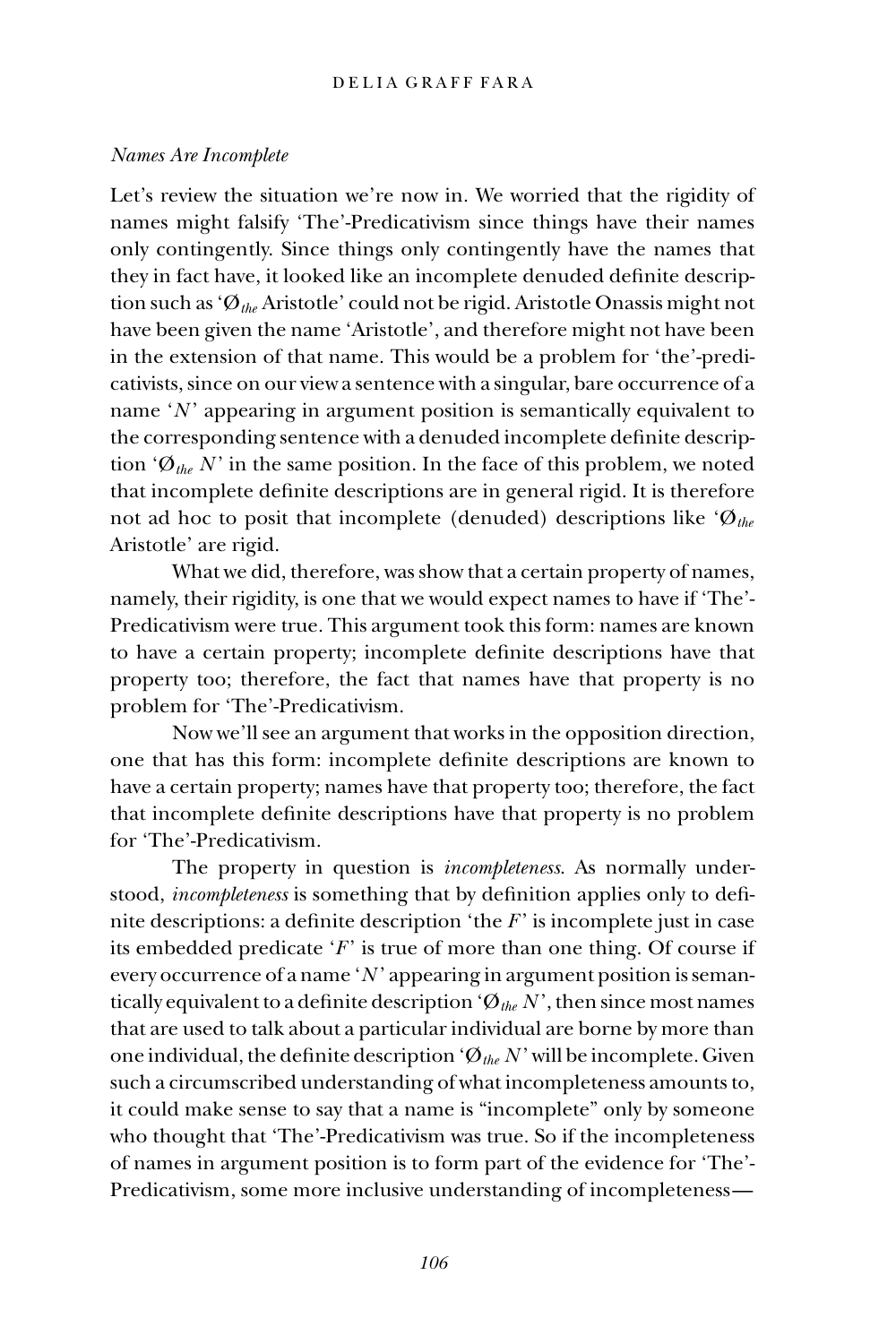one that applies to names in argument position—is required. So let us say this:

NP-Incompleteness: A noun phrase 'NP ' appearing in argument position is incomplete when, although it is used to talk about a particular individual, it wouldn't be inappropriate to ask of the speaker, "which NP are you talking about?" in order to know what was said. Either that, or one could legitimately have taken the speaker to have been talking about something other than what he or she was in fact talking about.<sup>49</sup>

It is not difficult to see that in that sense, names may be incomplete just as definite descriptions may be.

- (106) A: Did you bring the book back to the library?
	- B: Which book are you talking about?
	- A: The Lemony Snicket book you were reading.
- (107) A: Aristotle engaged in unethical business practices as a young man. B: Which Aristotle are you talking about?
	- A: Aristotle Onassis, of course.
- (108) A: I had a lot of fun at the party.
	- B: Really?! I thought that Noah's party would be a total bore.
	- A: No, I'm talking about Naomi's party.

#### (109) Rewind thirty years.

A: Saul is writing a new book.

- B: What?! Saul Kripke is writing a new book?
- A: No, I'm talking about the Saul who wrote Herzog.

So what's going here? If names appearing in argument positions are rigid designators, how could the names 'Aristotle' or 'Saul', when they occur in argument positions in these sentences, designate more than one individual? If names in these sentences designate the same individual in every possible world, how could they designate more than one individual in the actual world? Obviously, the names 'Aristotle' and 'Saul' designate more than one individual in the actual world in the sense that there is more than one person in the actual world who is called Aristotle and more

49. This second disjunct of the definition serves to accommodate David Kaplan's (1990) idea that no two people can have the very same name, even when those names sound just alike and are spelled in just the same way. Aristotle Onassis and Aristotle the philosopher have different "common currency names" (a phrase coined by Kaplan), but they are different instances of the same "generic name."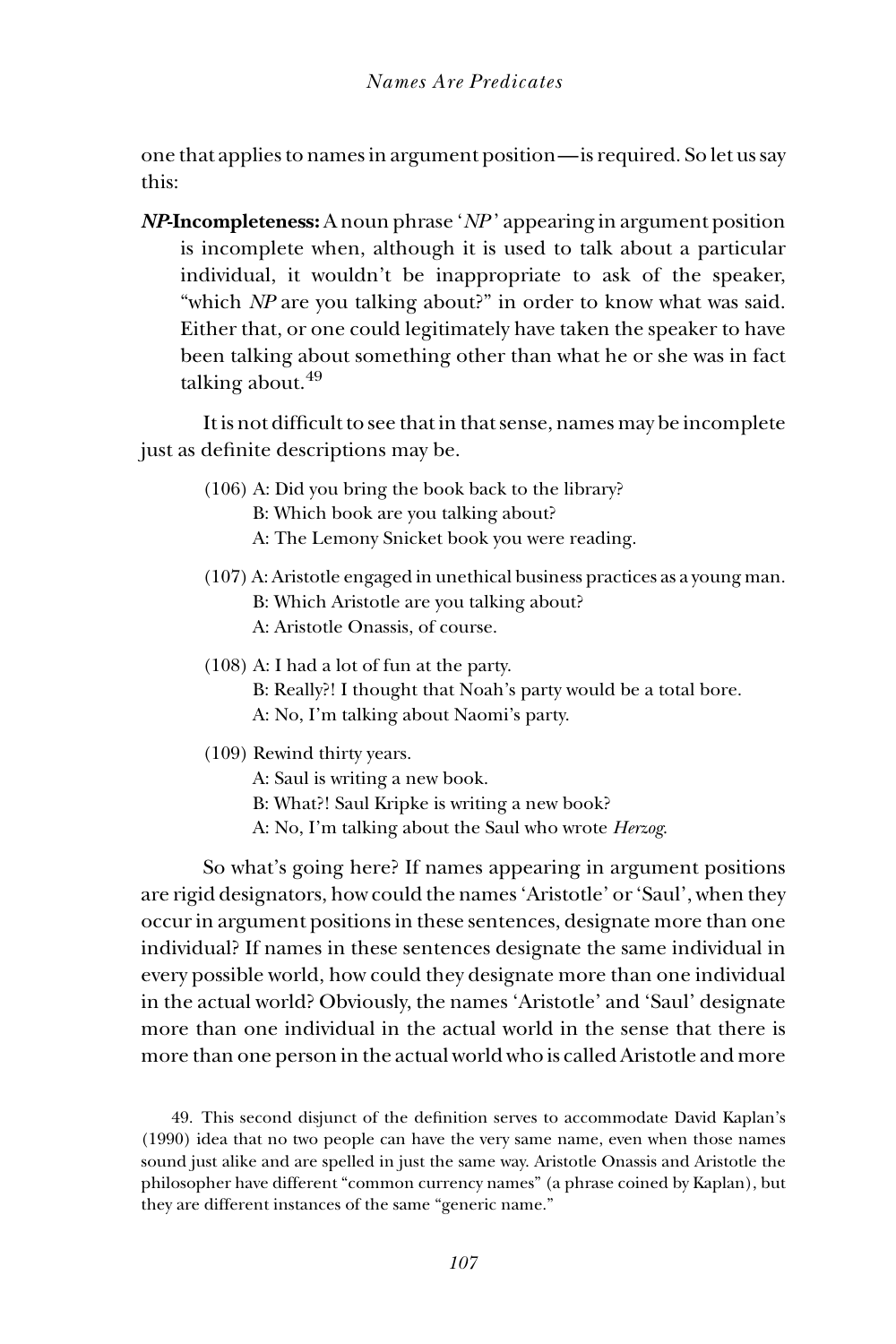than one person in the actual world who is called Saul. Kripke's claim that the names 'Aristotle' and 'Saul' are rigid designators must be understood so as not to be falsified by this fact. Kripke's claim is about bare singular unmodified names appearing in argument position. To say that these names are rigid designators, then, must be to say that once their denotation is determined, in a context, to be some particular individual, then the name, as used in that context, designates that same individual in each possible world. This can be put in terms of truth conditions for modal attributions containing that name, as used in a context. For example, if a speaker in a context uses the name 'Aristotle' to designate an individual o (Onassis), when uttering 'Aristotle might have been a Lothario', then the name 'Aristotle', as used in that context, will be "rigid" in the sense that the utterance will be true just in case there's a possible world in which o is a Lothario. And it can also be put in terms of the modal profile of the "simple" sentence 'Aristotle is a Lothario'. (For discussion of that latter point, see the preface to the 1980 edition of Naming and Necessity.)

So names are rigid-in-a-context. Recall that we were led to say exactly that about incomplete definite descriptions. Despite this, they are NP-incomplete. Likewise, incomplete definite descriptions and, a fortiori, incomplete definite descriptions that embed unmodified singular names, are rigid-in-a-context as well as being NP-incomplete.

Our conclusions for this section are, then, that (i) incomplete definite descriptions that embed unmodified singular names are rigidin-a-context, so the fact that names in argument position are rigid-in-acontext is consistent with their being semantically equivalent to incomplete definite descriptions that embed unmodified singular names, and (ii) names are NP-incomplete, so the fact that definite descriptions that embed unmodified singular names are NP-incomplete is consistent with their being semantically equivalent to names in argument position.

### 14. Some Methodological Remarks

There is more than one kind of count noun; there are names and there are common count nouns. I use the terms "name" and "common noun" mutually exclusively because they have different syntactic properties. Their distribution with the *overt* and *covert* definite articles distinguishes them. This is on a par with saying that there is more than one kind of common noun; there are common count nouns and there are common mass nouns. Their pluralizability and distribution with determiners distinguishes them. So, for example, these sentences are grammatical: 'Cats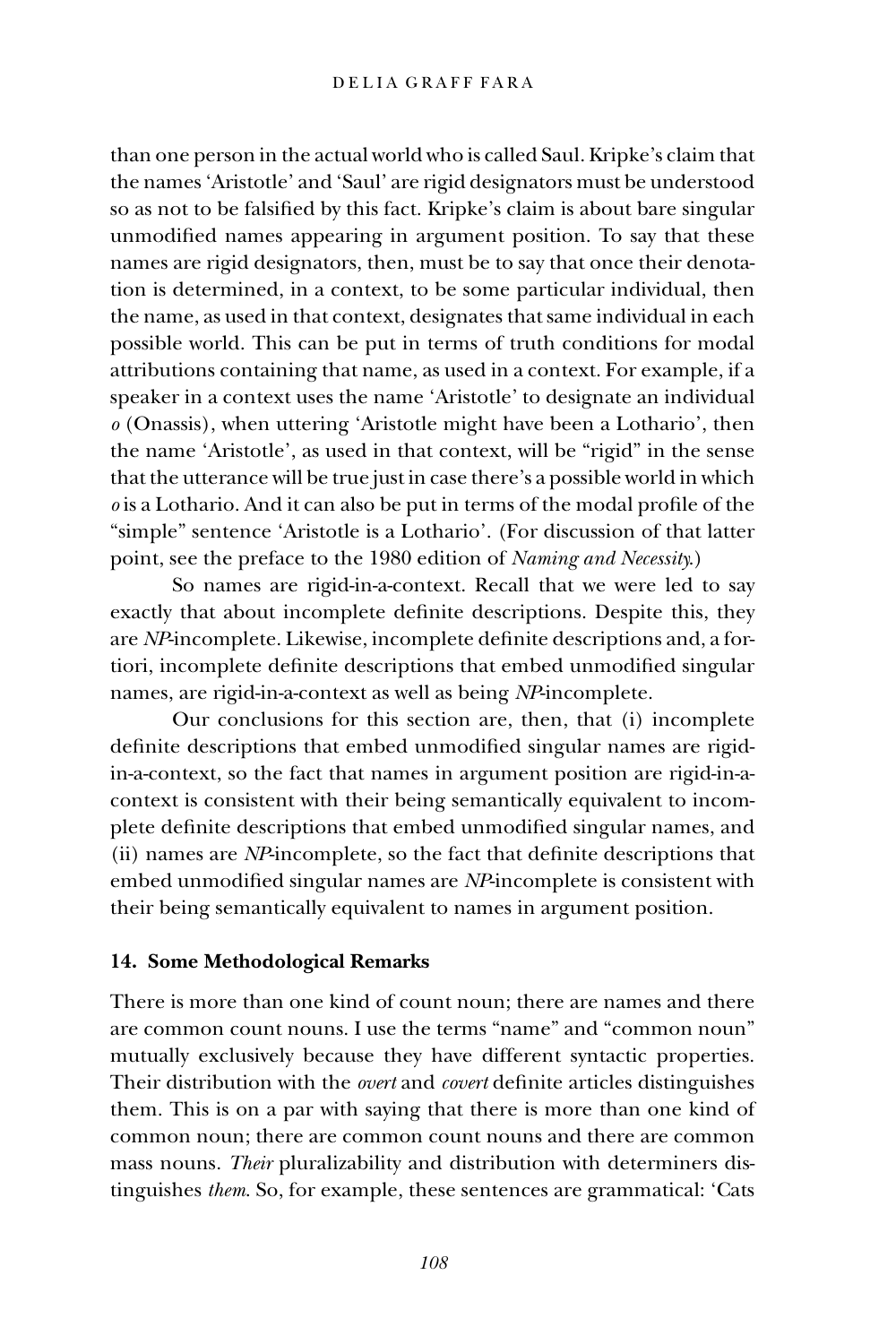are the bane of my existence' and 'A cat is on the roof.' But these are not: 'Furnitures are the bane of my existence' and 'A furniture is on the roof.'

A key thesis of 'The'-Predicativism is the Denuded Definite Description Thesis. The denuded definite description thesis allows for names to have the semantic value of a predicate in all of their occurrences and to be grammatically categorized as a kind of count noun. The denuded definite description thesis also enables formulation of a simple rule that accounts for the surprising distribution pattern of names with ' $\mathcal{O}_{the}$ '. The pattern is that the definite article, unless it is stressed, must be realized as ' $\mathcal{O}_{the}$ ' with a singular name unless the name is either preceded by a restrictive or nonrestrictive modifier or followed by a restrictive modifier.

Denuded Definite Description Thesis: Names constitute the nominal component of denuded definite descriptions when they appear as bare singulars in argument position.

Moreover, the denuded definite description thesis affords a neat and simple syntactic generalization to cover the puzzling distribution pattern, namely, that the definite article must be realized as  $\mathcal{O}_{the}$  when it has a name as its sister, unless it is stressed.

**Where**  $\emptyset_{the}$ : The definite article must be realized as  $\emptyset_{the}$  when it has a name as its sister, unless it is stressed.

This gives perhaps the best support for 'The'-Predicativism (as against its 'that' cousin as well as Referentialism). It yields a simple explanation of the distribution of names with the overt definite article 'the'. Predicativism also has the advantage of uniformity: it assigns the same predicatetype semantic value to seemingly bare singular names that it assigns to names that are clearly in a predicate position.

Some authors, both for and against, suggest that a "uniformity argument" is one of the best arguments that has been given (or perhaps can be given) for Predicativism.<sup>50</sup> In light of that, it is worth explicitly saying something that probably everyone realizes anyway, namely, that uniformity is not advantageous per se. Uniformity is advantageous just to the extent that it provides for theoretical simplicity along with empirical adequacy.

<sup>50.</sup> See, for example, Burge (1973, 430), Elugardo (2002, sec. 2), Robin Jeshion (forthcoming a, forthcoming b), Kroll (n.d.), Leckie (2013, secs. 1–2), Rami (2014), and Sawyer (2010, 207).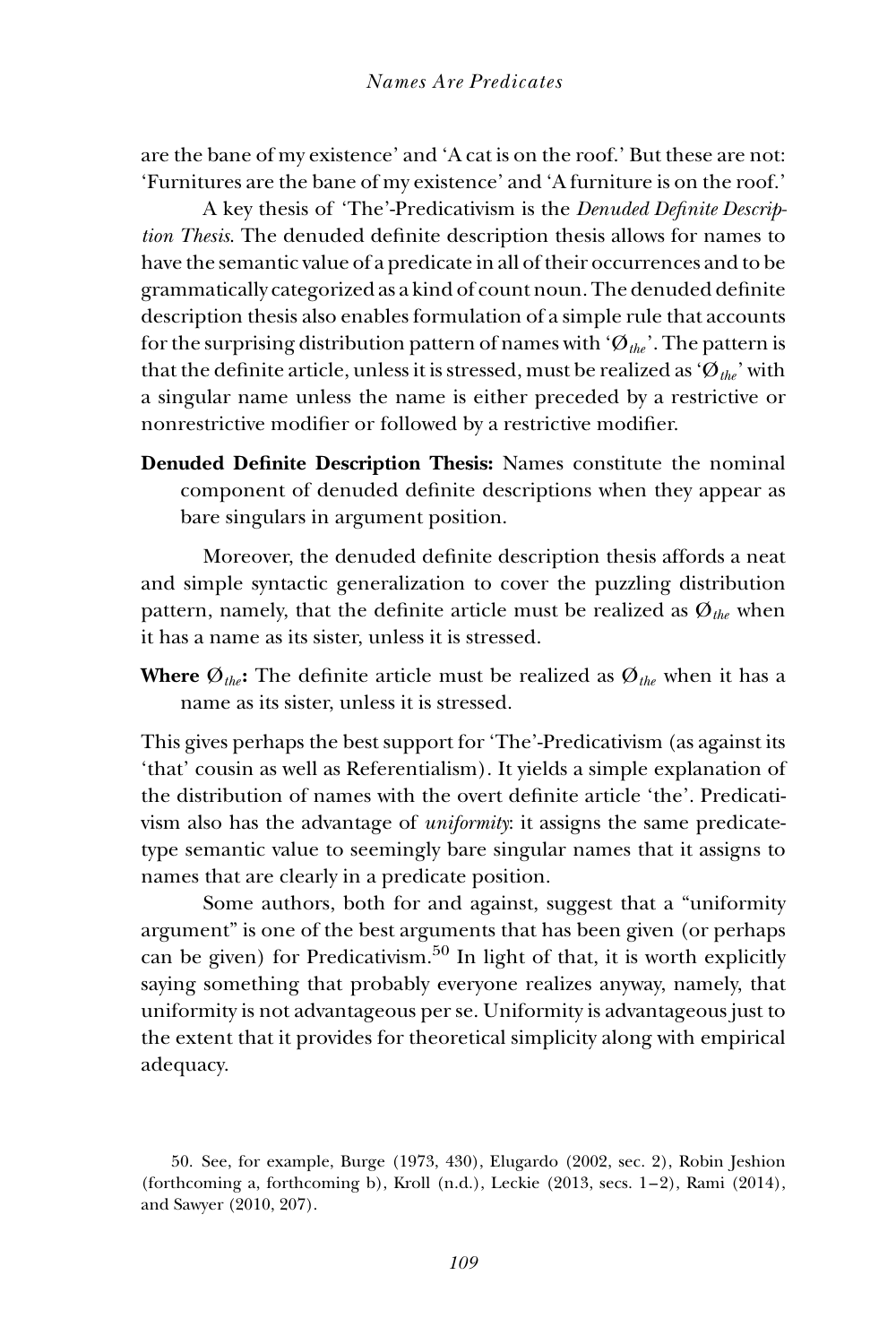#### DELIA GRAFF FARA

We have two competing theories of names. One of them is nonuniform in maintaining that when names occur as bare singulars in argument position, they are referring expressions but when they occur with determiners, or in the plural, they are predicates. The other theory is uniform in the sense that it assigns a predicative value to a word wherever it occurs as a name. These facts alone do not provide support for one theory over the other. The nonuniform theory of names might well provide for an overall simpler semantic theory than its uniform rival. For example, if there were other types of expressions that seemed to have a semantic variation that's similar to the one that names seem to have, then the simplest theory might well be one that allows for variation in both types of expression while explaining that variation with a single, productive principle. Gail Leckie (2013) has argued that a polysemous theory of names is in fact simpler than a uniform theory for just this reason. She has argued that a more general account of other semantic-shift phenomena would yield an explanation of the semantic shift that's posited by the nonuniform polysemous view. In particular, she invokes the polysemy that we see with botanical names, for example, with 'walnut' being used for a nut, for the kind of tree that produces that nut, or even for a particular individual tree of that kind. Leckie argues that a theory that accounts for that phenomenon could simultaneously account for the polysemy that she proposes for names. That is exactly the right sort of counterargument to the predicativists' claim that uniformity is a good feature of their theory of names.

Robin Jeshion (forthcoming a), in contrast, has argued that predicativists cherry-pick those occurrences of names that justify their own claim for uniformity by discounting those predicative uses of names that do not conform to the being-called condition. For example, at our Halloween party, we say that many of our guests are Obamas but fewer of them are Abe Lincolns, even though those Obamas and Lincolns do not have 'Obama' or 'Abe Lincoln' as a name. So we predicativists cannot claim, the objection goes, to have genuine concerns for uniformity, she argues. We arbitrarily, and therefore unjustifiably, choose to ignore such uses when claiming uniformity for our own view. The point is well taken. But it is not apropos. We predicativists believe that our choice about which occurrences of names are the ones to be unified is the theoretically virtuous choice insofar as—but only insofar as—that choice provides for an overall simpler semantic theory.

Just as 'Obama' can be used as a predicate true of people who have 'Obama' as a name as well as true of people in an Obama costume, the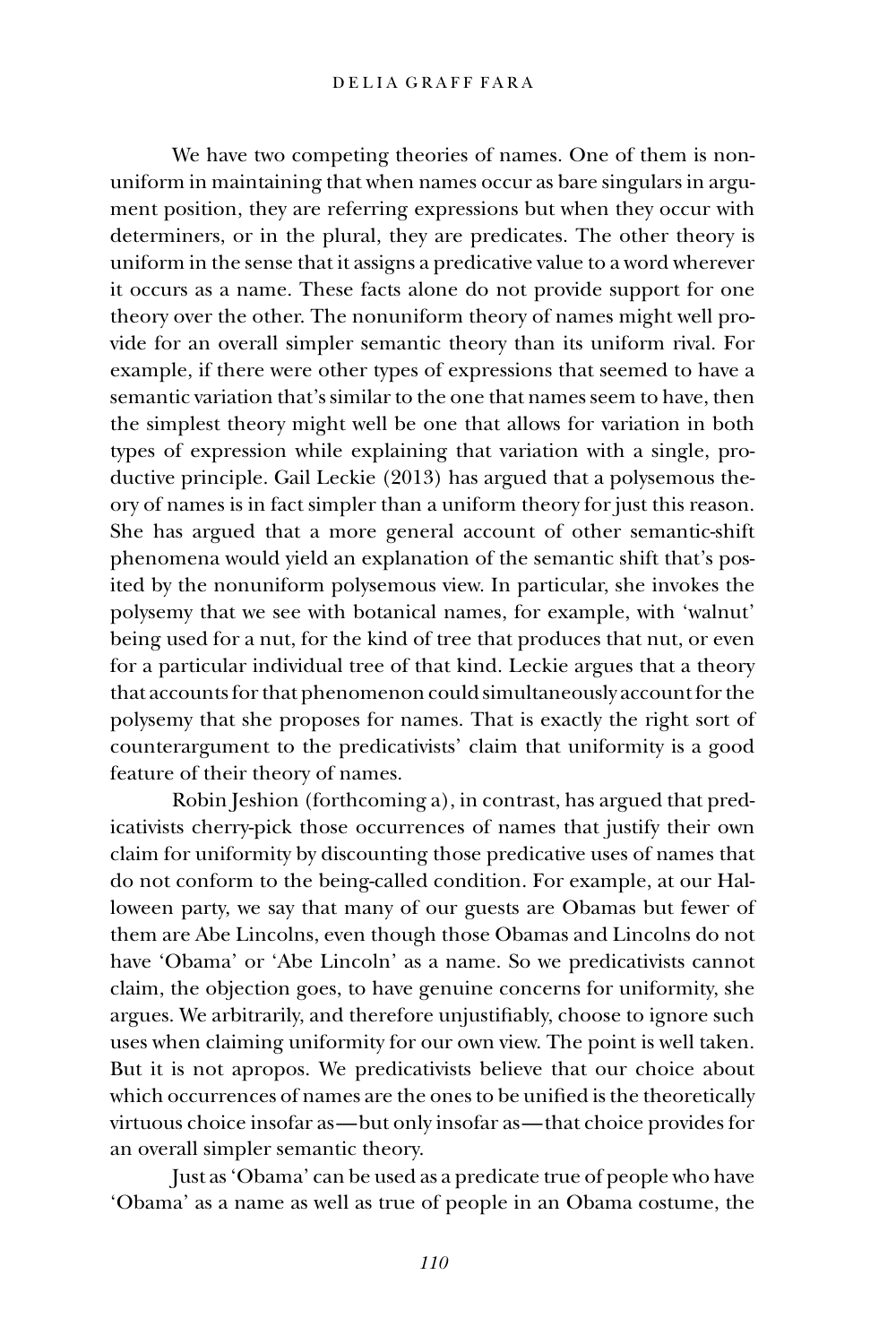common noun 'witch' can be used as a predicate that's true of witches as well as one that's true of people in a witch costume. (There were three witches and four ghosts at our Halloween party, but only one black cat.) Those cases where a name occurs in predicate position but is not used so as to apply to things that are bearers of that name get just the same treatment as cases where a common noun occurs in predicate position but is not used with its standard application conditions.

The aim of uniformity actually plays two roles in my own development and defense of Predicativism. On the one hand, the goal of uniformity plays a causal role in my adopting the theory that I have in fact adopted. On the other hand, the ultimate defense of the theory that I advocate relies on a claim for comparative simplicity that itself results from unifying the particular occurrences of names that I have chosen to unify.

Let me illustrate the distinction with a storied example. In 1865 August Kekulé proposed that the benzene molecule consisted of a ring of six carbon atoms with alternating double and single bonds, each bonded to one hydrogen atom. The structure of the molecule had eluded chemists for many years before Kekulé's discovery. Kekulé claimed that he came to this hypothesis after having a daydream of a snake chasing its own tail. The daydream was what led him to the hypothesis, but was not considered evidence in favor of the hypothesis.

A theorist in any discipline might be led to develop a theory for any number of reasons. Those reasons need not form any part of an ultimate defense of the theory. One scientist might develop a particular theory because he heard voices in his head telling him to do so. His having heard those voices would not later be invoked in defense of the theory (unless perhaps the voices in his head had tended to be correct in the past). Another scientist might develop a particular theory based on a hunch. He trusted his hunches because they'd worked for him in the past. The fact that he had those hunches would not ultimately be involved in defense of the theory.

Yet a third scientist might develop a particular theory because it unified certain phenomena and he had a hunch that the unification of those particular phenomena would ultimately provide for a theory that was simpler overall than its competitors. The hunch is not part of the evidence for the theory.

What I need to defend is the theory that I have developed. There is no onus on me to defend my reasons for developing it, or to defend the theory by appealing to the reasons that led me to develop it—such as an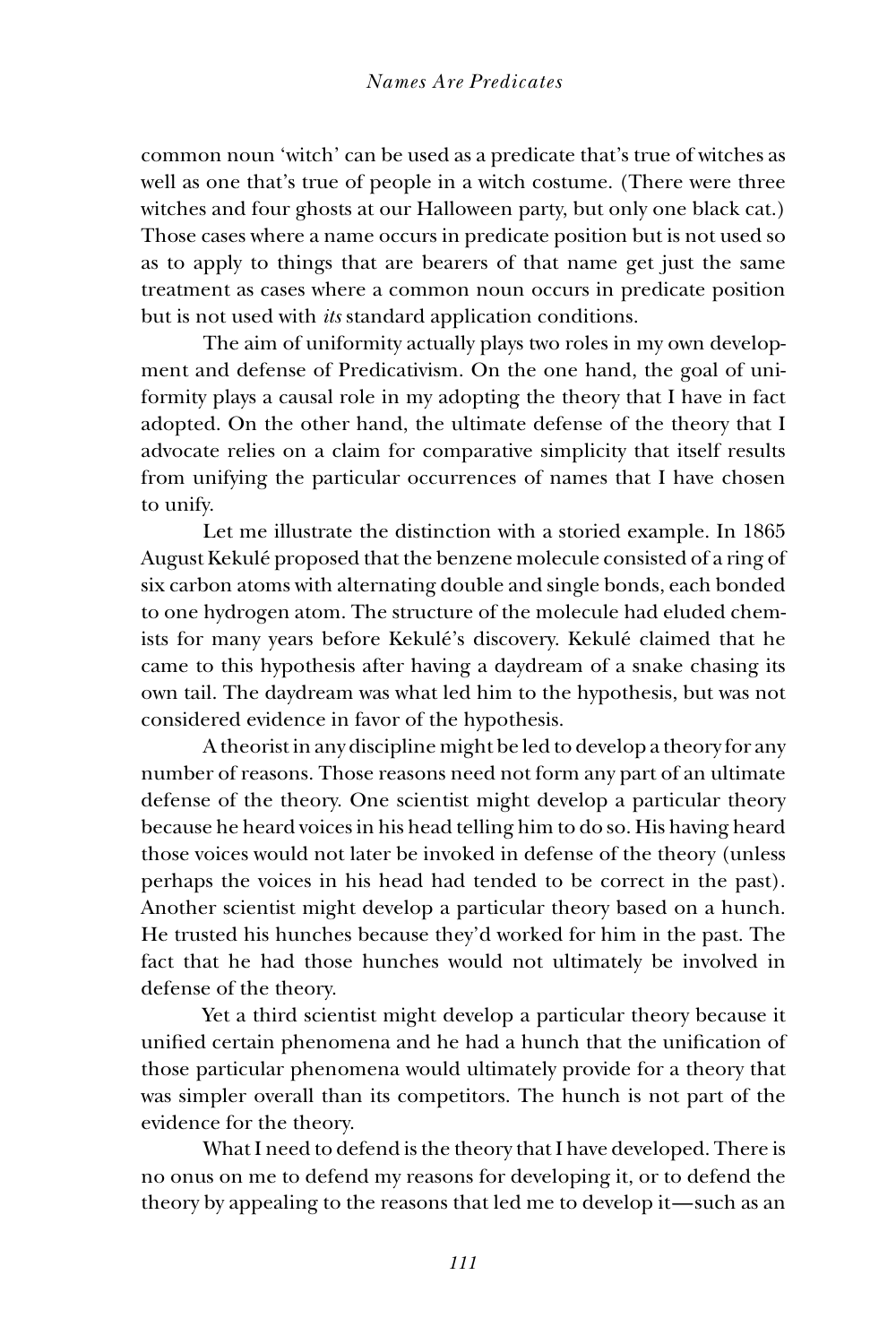aesthetic preference for unification, accompanied by hunches about which occurrences of names should not fall under the umbrella of such a unification.

# 15. Conclusion

Let me review what has been accomplished here in defense of Predicativism. First, explication of the theory revealed that it provides a uniform account of names: it assigns the same semantic type (that of a predicate) and applicability condition (the being-called condition) to names when they occur in predicate position as it does when they occur in argument position as bare unmodified singulars.

Second, I addressed an argument against Predicativism that continues to surface: the argument that it is a point against Predicativism that names do not have the same syntax as other count nouns. I countered with an obvious reply: there is more than one kind of count noun. This sort of argument counts no more against Predicativism than it does against Massism, the view that mass terms like 'cutlery' are common nouns even though they have a different syntax from other common nouns, like 'dog'.

Third, I presented Sloat's disjunctive generalization of the syntactic difference between names and common count nouns. I explained why Sloat posited that apparently bare unmodified singular names really complement a null definite article. I argued for two amendments to Sloat's disjunctive generalization and showed that with those amendments in place, we could give a streamlined, nondisjunctive generalization ("Where  $\mathcal{O}_{the}$ ") of when the definite article would appear overtly as 'the' with a name and when it would be phonologically null. There were two important corollaries here: (A) neither Referentialism nor 'That'-Predicativism can accommodate the streamlined generalization, and (B) the fact that 'The'-Predicativism alone can explain the syntactic facts displayed in the Sloat chart means that it has explanatory power that its main rivals do not have.

Fourth, I demonstrated that names and incomplete definite descriptions are rigid in just the same sentential environments as each other, so the rigidity of names is not only compatible with the Denuded Definite Description Thesis but predicted by it.

The ultimate defense of 'The'-Predicativism would consist of more than what I have done here. It would require evaluations of relative simplicity with other theories of names. For example, I have not engaged in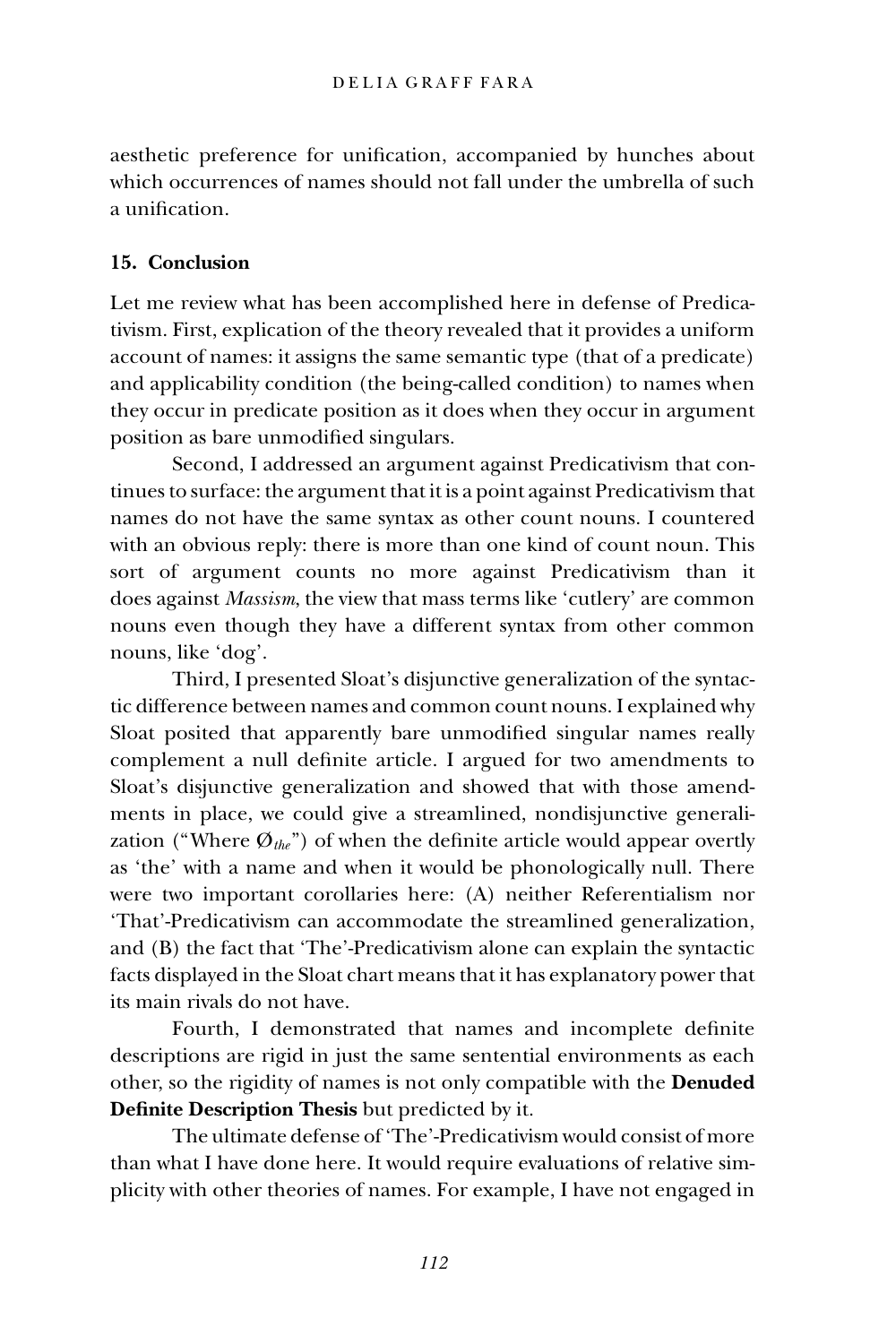any serious way with Leckie's Referentialism, which she calls a "polysemy" view of names. And there are rival views that I have not considered at all. In particular, I have not said anything about the view that names are variables, a view associated with Takashi Yagisawa (1984), Joshua Dever (1998), and Samuel Cumming (2008).

Gabriel Segal has suggested that various psychological data regarding linguistic deficits and development show that names and common nouns are distinguished in cognition. On the present theory, however, names are differentiated from common nouns in at least two relevant respects. First, they are of a different grammatical category: names differ syntactically from common nouns since they distribute differently with respect to the overt definite article. Furthermore, names have a distinctive condition of application, as reflected in the being-called condition. Whether or not a name applies to a thing depends on what names the thing has, which in turn depends on certain events having taken place: that the thing has been given a certain label, as it were, in an appropriate way (for example, by its parents, by itself, or by its owner), or that a certain label become regularly used to address or refer to it (for example, by scholars, scientists, or other relevant experts). For those reasons, there being cognitive or neurological differences between names and common nouns presents no special difficulty for 'The'-Predicativism, any more than do cognitive differences between predicates for biological kinds and those for artifact kinds or between predicates that are adjectives and ones that are nouns or between predicates for concrete objects and ones for abstract objects.

An evaluation of the relative simplicity of Referentialism and Predicativism would require a comparison of the complexity and number of different principles required in order for each one to be empirically adequate. If such principles are already needed to support theories of expressions other than names, then they do not increase the complexity of the theory. I have in mind here, for example, principles governing metonymy of various sorts—as when we can use the name 'Obama' as a predicate true of things wearing an Obama costume at a Halloween party just as we can use the common noun 'witch' as a predicate true of things wearing a witch costume at a Halloween party. Further if the theory itself has explanatory power in the sense that other phenomena are explained by it, then that roughly decreases the complexity of the theory. I have in mind here the distribution of names with the overt definite article.

I also have in mind the validity of certain entailment patterns holding between the occurrences of names as bare singulars and the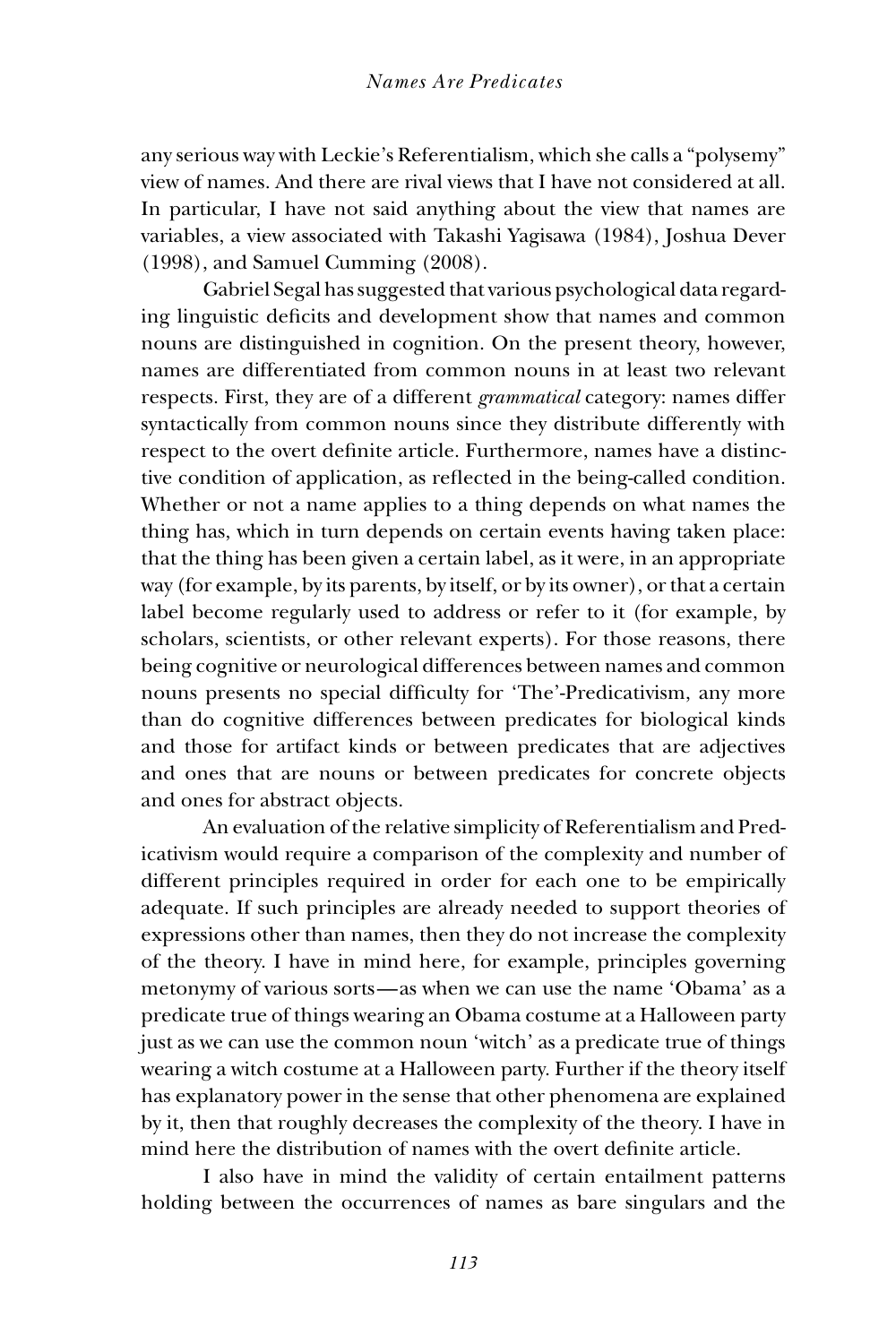rest. As Jennifer Hornsby (1976, 229) pointed out,  $(110)$  entails  $(111).<sup>51</sup>$ 

(110) Alfred is sane.

(111) Not all Alfreds are crazy.

These "Hornsby entailments" are an immediate consequence of predicativism.52 We might also note, that in the preceding sentence, the name 'Hornsby' occurs as an attributive noun, just as common count nouns can, as in 'automobile regulations', 'student concerns', and 'school closings'.

And 'The'-Predicativism in particular, as contrasted with 'That'- Predicativism, affords a streamlined syntactic generalization of the Sloat distribution patterns. Furthermore, the rigidity of bare singular names in argument position requires no special, ad hoc principles to support it. We might also add that various metonymic uses of names are explained by already posited principles of (for example) deferred interpretation—as in the costume examples.

Although uniformity is not virtuous per se, we do not yet have a theory of the semantics of names that is simpler or more explanatorily powerful than 'The'-Predicativism.

### References

Abney, Steven. 1987. "The English Noun Phrase in Its Sentential Aspect." PhD diss., Massachusetts Institute of Technology.

Bach, Kent. 1987. Thought and Reference. Oxford: Clarendon Press.

- 1997. "Do Belief Reports Report Beliefs?" Pacific Philosophical Quarterly 78, no. 3: 215–41.
- ———. 2002. "Giorgione Was So-Called Because of His Name." Philosophical Perspectives 16: 73–103.

———. 2004. "On Referring and Not Referring." User-www.sfsu.edu/kbach /referring.pdf (accessed June 2, 2014).

- Boër, Stephen. 1975. "Proper Names as Predicates." Philosophical Studies 27, no. 6: 389–400.
- Burge, Tyler. 1973. "Reference and Proper Names." Journal of Philosophy 70, no. 14: 425–39.

Cumming, Samuel. 2008. "Variabilism." Philosophical Review 117, no. 4: 525–54.

51. The same point has been made, apparently independently, using different examples, by Elugardo (2002, 476), Kroll (n.d.), Leckie (2013), and Pietroski (2007, 353).

52. I should say, though, that some authors have argued, quite plausibly, that such entailments can already be explained as instances of a more general phenomenon of semantic shift (Leckie [2013], Rami [2014]).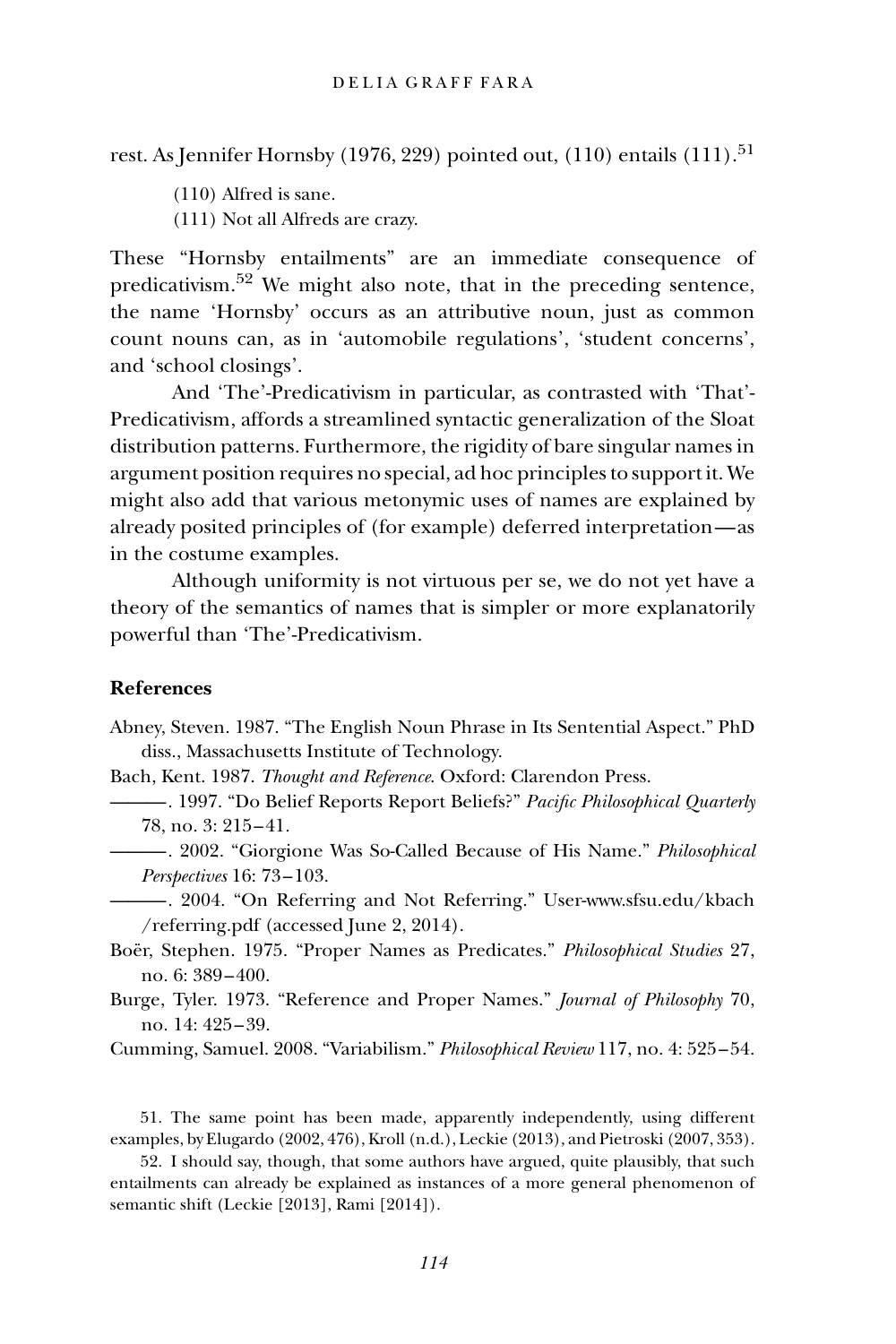Dever, Josh. 1998. "Variables." PhD diss., University of California, Berkeley.

- Donnellan, Keith. 1966. "Reference and Definite Descriptions." Philosophical Review 75: 281–304.
- Elbourne, Paul D. 2005. Situations and Individuals. Cambridge, MA: MIT Press.
- Elugardo, Reinaldo. 2002. "The Predicate View of Proper Names." In Logical Form and Language, ed. G. Preyer and G. Peter, 467–503. Oxford: Oxford University Press.
- Fara, Delia Graff. 2011. " You Can Call Me 'Stupid', ...Just Don't Call Me Stupid." Analysis 71: 492–501.
	- Forthcoming. "'Literal' Uses of Proper Names." In On Reference, ed. A. Bianchi. Oxford: Oxford University Press.
	- ———. n.d. "'Romanov' Is Not Always a Name." Unpublished manuscript.
- Frege, Gottlob. 1948 [1892]. "Sense and Reference." Philosophical Review 57, no. 3: 209–30 (originally published in German as "Über Sinn und Bedeutung" in Zeitschrift für Philosophie und Philosophische Kritik 100: 25–50).
- Gauker, Christopher. 1997. "Domain of Discourse." Mind 106, no. 421: 1–32.
- Geurts, Bart. 1997. "Good News about the Description Theory of Names." Journal of Semantics 14: 319–48.
- Gray, Aidan. 2013. "Name-Bearing, Reference, and Circularity." Philosophical Studies. Published online December 10, 2013. doi:10.1007/s11098-013  $-0262-z$
- Higginbotham, James. 1988. "Contexts, Models and Meanings: A Note on the Data of Semantics." In Mental Representations: The Interface between Language and Reality, ed. R. Kempson, 29–48. Cambridge: Cambridge University Press.
- Hornsby, Jennifer. 1976. "Proper Names: A Defense of Burge." Philosophical Studies 30: 227–34.
- Izumi, Yu. 2012. "The Semantics of Proper Names and Other Bare Nominals." PhD diss., University of Maryland, College Park.
- Jeshion, Robin. Forthcoming a. "Names Not Predicates." In On Reference, ed. A. Bianchi. Oxford: Oxford University Press.
- ———. Forthcoming b. "A Rejoinder to Fara's 'Literal' Uses of Proper Names." In On Reference, ed. A. Bianchi. Oxford: Oxford University Press.
- Kaplan, David. 1989. "Demonstratives/Afterthoughts." In Themes from Kaplan, ed. J. Almog, J. Perry, and H. Wettstein, 481–614. Oxford: Oxford University Press.
	- ———. 1990. "Words." Aristotelian Society Supplementary Volume 64: 93–119.
- Katz, Jerrold J. 2001. "The End of Millianism: Multiple Bearers, Improper Names, and Compositional Meaning."Journal of Philosophy 98, no. 3: 137–66.
- King, Jeffrey C. 2006. "Singular Terms, Reference and Methodology in Semantics." Philosophical Issues 16: 141–61.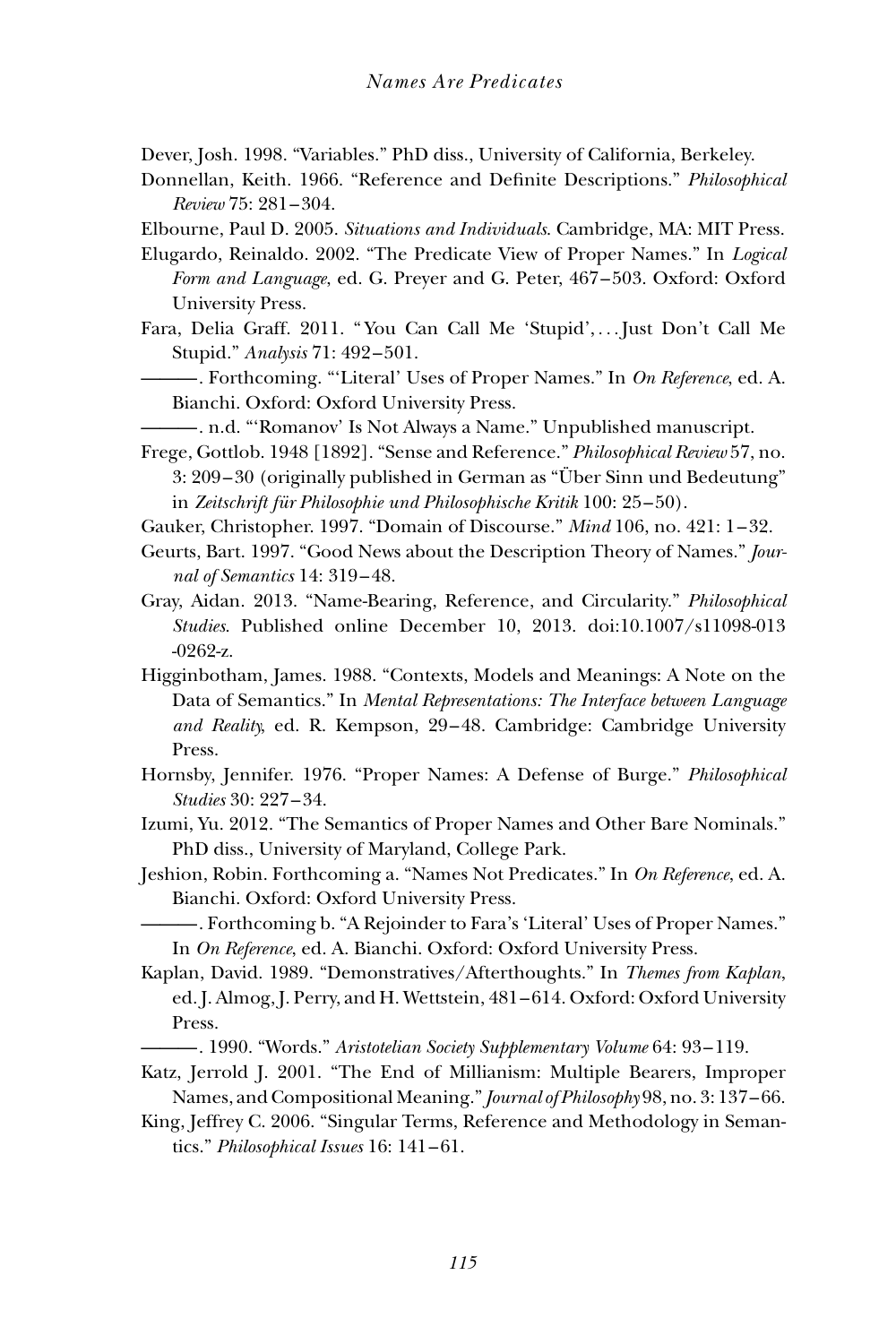- Kneale, William. 1962. "Modality De Dicto and De Re." In Logic, Methodology and Philosophy of Science: Proceedings of the 1960 International Congress, ed. E. Nagel, P. Suppes, and A. Tarski, 622–33. Stanford: Stanford University Press.
- Koslicki, Kathrin. 1999. "The Semantics of Mass-Predicates." Noûs 33, no. 1: 46–91 (reprinted in Philosopher's Annual 22: 101–54).
- Kripke, Saul. 1977. "Speaker's Reference and Semantic Reference." Midwest Studies in Philosophy 2: 255–76.
- 1980 [1972]. Naming and Necessity. Cambridge, MA: Harvard University Press (originally published in Semantics of Natural Language, ed. D. Davidson and G. Harman, 253–355. Dordrecht: Reidel).
- Kroll, Nick. n.d. "Towards a Unified Account of Proper Names." Unpublished manuscript.
- Larson, Richard, and Gabriel Segal. 1995. Knowledge of Meaning. Cambridge, MA: MIT Press.
- Leckie, Gail. 2013. "The Double Life of Names." Philosophical Studies 165, no. 3: 1139–60.
- Lewis, David. 1979 [1983]. "Scorekeeping in a Language Game." Journal of Philosophical Logic 8: 339–59 (reprinted in Philosophical Papers, Vol. 1. Oxford: Oxford University Press).
- Matushansky, Ora. 2005. "Call Me Ishmael." In Proceedings of SuB. Vol. 9, ed. J. Huitink, 226–40. Nijmegen: Nijmegen Centre for Semantics.
- ———. 2006a. "Head-Movement in Linguistic Theory." Linguistic Inquiry 37: 69–109.
	- ———. 2006b. "Why Rose Is the Rose: On the Use of Definite Articles in Proper Names." Empirical Issues in Syntax and Semantics 6: 285–307.
- ————. 2008. "On the Linguistic Complexity of Proper Names." *Linguistics and* Philosophy 21, no. 5: 573–627.
- McCawley, James D. 1979. "Presupposition and Discourse Structure." Syntax and Semantics 11: 371–88.
- Neale, Stephen. 1990. Descriptions. Cambridge, MA: MIT Press.
- Nunberg, Geoffrey. 1995. "Transfers of Meaning." *Journal of Semantics* 12, no. 2: 109–32.

**-**, 2004. "The Pragmatics of Deferred Interpretation." In The Handbook of Pragmatics, ed. L. Horn and G. Ward, 344–64. Oxford: Blackwell.

- Pietroski, Paul M. 2007. "Systematicity via Monadicity." Croatian Journal of Philosophy 21: 343–74.
- Pullum, Geoffrey. 2006. "Obligatory Adjectives and Optional Articles?" Language Log (blog). November 23, 2006. http://itre.cis.upenn.edu/~myl/ languagelog/archives/003812.html (accessed June 2, 2014).
- Quine, W. V. 1940. Mathematical Logic. New York: W. W. Norton.
- ————. 1948. "On What There Is." Review of Metaphysics 2: 21–38.
- 1950. Methods of Logic. New York: Henry Holt.
- ———. 1960. Word and Object. Cambridge, MA: MIT Press.